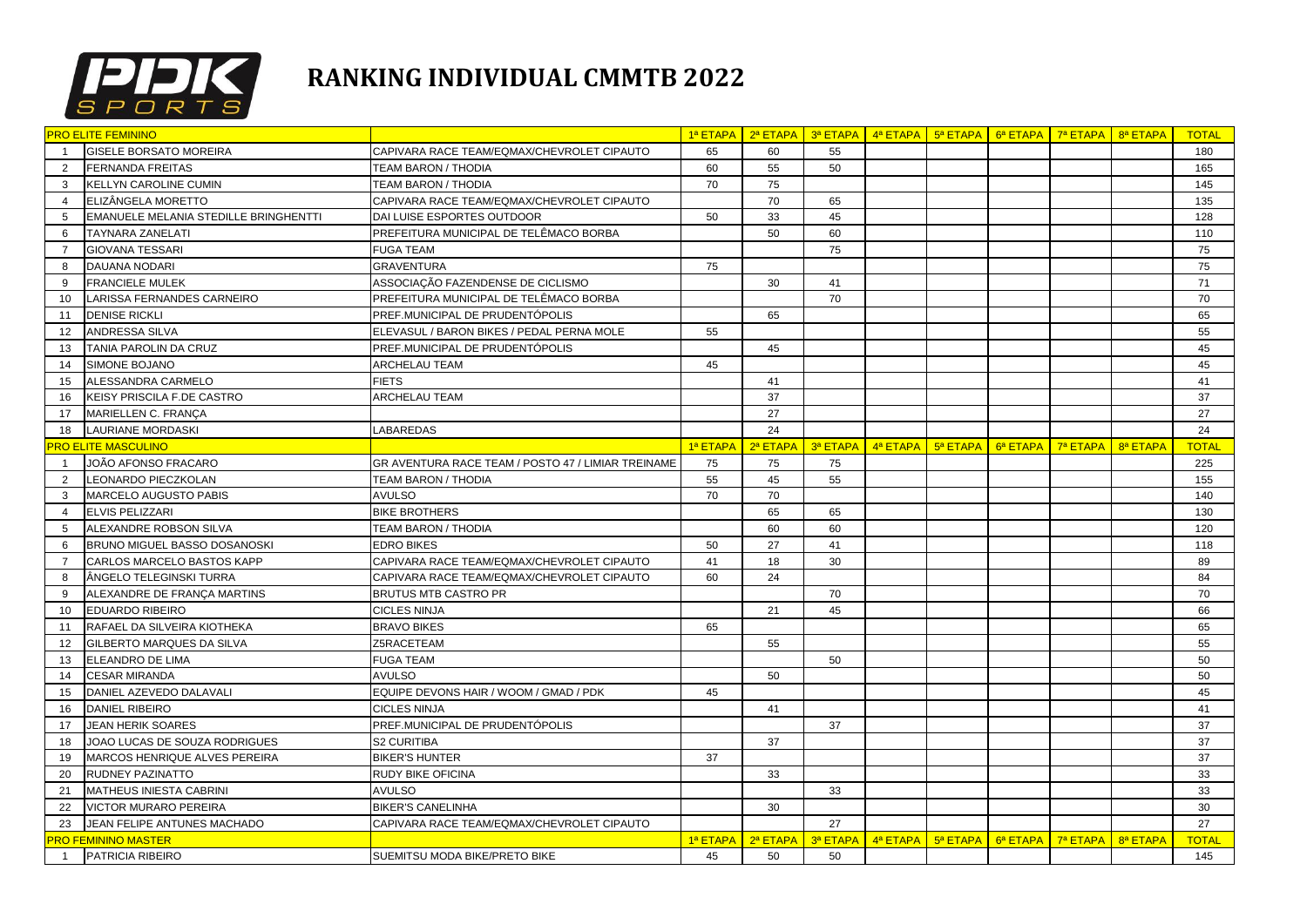| 2              | ALESSANDRA CRISTINA DE SOUZA      | HEUSI BIKES                                   | 50             | 45             | 37             |             |          |          |                                               |          | 132            |
|----------------|-----------------------------------|-----------------------------------------------|----------------|----------------|----------------|-------------|----------|----------|-----------------------------------------------|----------|----------------|
| 3              | <b>ANDREIA LINHARES</b>           | CAPIVARA RACE TEAM/EQMAX/CHEVROLET CIPAUTO    | 33             | 33             | 41             |             |          |          |                                               |          | 107            |
| $\overline{4}$ | KARINA BRUNING DE OLIVEIRA        | GUARTELÁ                                      |                | 37             | 45             |             |          |          |                                               |          | 82             |
| 5              | ANA PAULA DE OLIVEIRA             | <b>ARCHELAU TEAM</b>                          | 41             |                |                |             |          |          |                                               |          | 41             |
| 6              | ANGELA B. ZATTAR                  | PREFEITURA MUNICIPAL DE TELÊMACO BORBA        |                | 41             |                |             |          |          |                                               |          | 41             |
| $\overline{7}$ | JEANNE CRISTINA STANKIWICH        | CAPIVARA RACE TEAM/EQMAX/CHEVROLET CIPAUTO    | 37             |                |                |             |          |          |                                               |          | 37             |
| 8              | SIMONE DE FÁTIMA PALMAS           | ARCHELAU TEAM                                 |                | 30             |                |             |          |          |                                               |          | 30             |
| 9              | <b>ANDREIA SCARPIM</b>            | PROTORK MULTICICLO TEAM                       | 30             |                |                |             |          |          |                                               |          | 30             |
|                | RO SUB 30                         |                                               | 1ª ETAPA       | 2ª ETAPA       | 3ª ETAPA       | $4^a$ ETAPA | 5ª ETAPA | 6ª ETAPA | 7ª ETAPA                                      | 8ª ETAPA | <b>TOTAL</b>   |
| $\mathbf{1}$   | EDUARDO SAMUEL DE LARA            | CAPIVARA RACE TEAM/EQMAX/CHEVROLET CIPAUTO    | 41             | 45             | 37             |             |          |          |                                               |          | 123            |
| 2              | EDUARDO HENRIQUE ZIPPERER PRESTES | <b>IMPACTO SEGUROS</b>                        | 50             | 21             | 30             |             |          |          |                                               |          | 101            |
| 3              | JEFERSON IRINEU DE LIMA           | ASSOCIAÇÃO FAZENDENSE DE CICLISMO             | 37             | 30             | 27             |             |          |          |                                               |          | 94             |
| $\overline{4}$ | GUSTAVO ENRICO DE BRITO SALES     | NICE BIKE SHOP                                | 27             | 37             |                |             |          |          |                                               |          | 64             |
| 5              | HELISSON LIEBI SCHMIKA            | ASSOCIAÇÃO FAZENDENDE DE CICLISMO             |                | 33             | 24             |             |          |          |                                               |          | 57             |
| 6              | KAUÃ LIEBL SCHMIKA                | ASSOCIAÇÃO FAZENDENSE DE CICLISMO             | 12             | 18             | 21             |             |          |          |                                               |          | 51             |
| $\overline{7}$ | MARCELO RIBEIRO                   |                                               |                | 50             |                |             |          |          |                                               |          | 50             |
| 8              | ELIAS DOS SANTOS DE SOUZA         | JEAN CICLO BIKE                               |                |                | 50             |             |          |          |                                               |          | 50             |
| 9              | <b>VINICIUS BATISTA</b>           | S2 CURITIBA BIKESHOP                          | 21             | 27             | 2              |             |          |          |                                               |          | 50             |
| 10             | PAULO UBALDO                      | PREFEITURA MUNICIPAL DE TELÊMACO BORBA        | 45             |                |                |             |          |          |                                               |          | 45             |
| 11             | LEONARDO BARBOSA                  | <b>BIKE BATEL</b>                             |                |                | 45             |             |          |          |                                               |          | 45             |
| 12             | <b>GIOVANNI CASA</b>              | <b>CICLES LANDES</b>                          | 18             | 24             |                |             |          |          |                                               |          | 42             |
| 13             | MATHEUS PARVAS DE SANTAVA         | MTBROTHERS / CLINICA DAS BIKES                |                | 41             |                |             |          |          |                                               |          | 41             |
| 14             | <b>HELCIO MARCONDES ALPS</b>      | <b>BRUTUS MTB CASTRO PR</b>                   |                |                | 41             |             |          |          |                                               |          | 41             |
| 15             | LUIZ GUSTAVO CONDE DE MATTOS      | ESQUADRÃO ALFA                                |                |                | 33             |             |          |          |                                               |          | 33             |
| 16             | CARLOS AGOSTINIAK DA SILVA        | RODA PRESA                                    | 33             |                |                |             |          |          |                                               |          | 33             |
| 17             | CARLOS WESLEY MOREIRA             | CAPIVARA RACE TEAM/EQMAX/CHEVROLET CIPAUTO    | 30             |                |                |             |          |          |                                               |          | 30             |
| 18             | JOEL SANTOS MAIDANA FILHO         | MAIDANA RACING                                | 24             |                |                |             |          |          |                                               |          | 24             |
| 19             | EDUARDO CAMARGO CORDEIRO          | CAPIVARA RACE TEAM/EQMAX/CHEVROLET CIPAUTO    | 8              | 8              | $\overline{4}$ |             |          |          |                                               |          | 20             |
| 20             | <b>REVSON SANTANA</b>             | STARBIKE/PABSTBIKE/STROLL CYCLING/ALEX ARSENO |                |                | 18             |             |          |          |                                               |          | 18             |
| 21             | EDUARDO MIGUEL FURRIER DA SILVA   | EQUIPE GALLO                                  |                | 15             |                |             |          |          |                                               |          | 15             |
| 22             | LEONARDO ALVES CARNEIRO           | <b>BRUTUS MTB CASTRO PR</b>                   |                |                | 15             |             |          |          |                                               |          | 15             |
| 23             | PEDRI HIAGO SASS VIENSCI          | <b>TEAM BARON / THODIA</b>                    | 15             |                |                |             |          |          |                                               |          | 15             |
| 24             | ELITON DE FREITAS                 | <b>AVULSO</b>                                 |                |                | 12             |             |          |          |                                               |          | 12             |
| 25             | NICOLAS FURRIER                   |                                               |                | 12             |                |             |          |          |                                               |          | 12             |
| 26             | DANIEL LOPES                      | <b>AVULSO</b>                                 |                |                | 10             |             |          |          |                                               |          | 10             |
| 27             | <b>WESLEY DOS SANTOS</b>          | CAPIVARA RACE TEAM/EQMAX/CHEVROLET CIPAUTO    |                | 10             |                |             |          |          |                                               |          | 10             |
| 28             | MATHEUS SANTOS DE OLIVEIRA        | <b>JAM</b>                                    | 10             |                |                |             |          |          |                                               |          | 10             |
| 29             | RICHARD NICKOLAS KALSSON DE SOUZA | PEDALADA NERVOSA                              | $\overline{7}$ |                | 3              |             |          |          |                                               |          | 10             |
| 30             | FELIPE NATAN ALMEIDA SANTOS       | CAPIVARA RACE TEAM/EQMAX/CHEVROLET CIPAUTO    |                |                | 8              |             |          |          |                                               |          | 8              |
| 31             | VICTOR PADILHA BASSINELO          | <b>AVULSO</b>                                 |                |                | $\overline{7}$ |             |          |          |                                               |          | $\overline{7}$ |
| 32             | ELIEZER DE SOUZA MIRANDA          | <b>ARCHELAU TEAM</b>                          |                | $\overline{7}$ |                |             |          |          |                                               |          | $\overline{7}$ |
| 33             | <b>GABRIEL GANASSOLI</b>          | AVULSO                                        |                |                | 6              |             |          |          |                                               |          | 6              |
| 34             | <b>KAUE BREDA</b>                 | MANZATTI BIKES                                | 6              |                |                |             |          |          |                                               |          | 6              |
| 35             | <b>NYCOLAS MARINHO</b>            | PEDALADA NERVOSA                              |                |                | 5              |             |          |          |                                               |          | 5              |
|                | <b>PRO MASTER 30-34</b>           |                                               | 1ª ETAPA       | 2ª ETAPA       | 3ª ETAPA       | 4ª ETAPA    | 5ª ETAPA | 6ª ETAPA | $\overline{7^a}$ ETAPA $\overline{8^a}$ ETAPA |          | <b>TOTAL</b>   |
| $\overline{1}$ | <b>ANDERSON PENKAL</b>            | TEAM BARON / THODIA                           | 50             | 50             | 50             |             |          |          |                                               |          | 150            |
| $\overline{2}$ | <b>FABIO SPAGNOLO</b>             | <b>HOLYBIKESSJP</b>                           | 41             | 45             | 41             |             |          |          |                                               |          | 127            |
| 3              | <b>RENAN VIEIRA</b>               | ELEVASUL / BARON BIKES                        | 45             | 30             | 45             |             |          |          |                                               |          | 120            |
| 4              | <b>THIAGO PIMENTA</b>             |                                               | 27             | 37             | 33             |             |          |          |                                               |          | 97             |
| 5              | MAYCO DE SOUZA AZEVEDO            | M.G.BIKES                                     | 33             | 8              | 30             |             |          |          |                                               |          | 71             |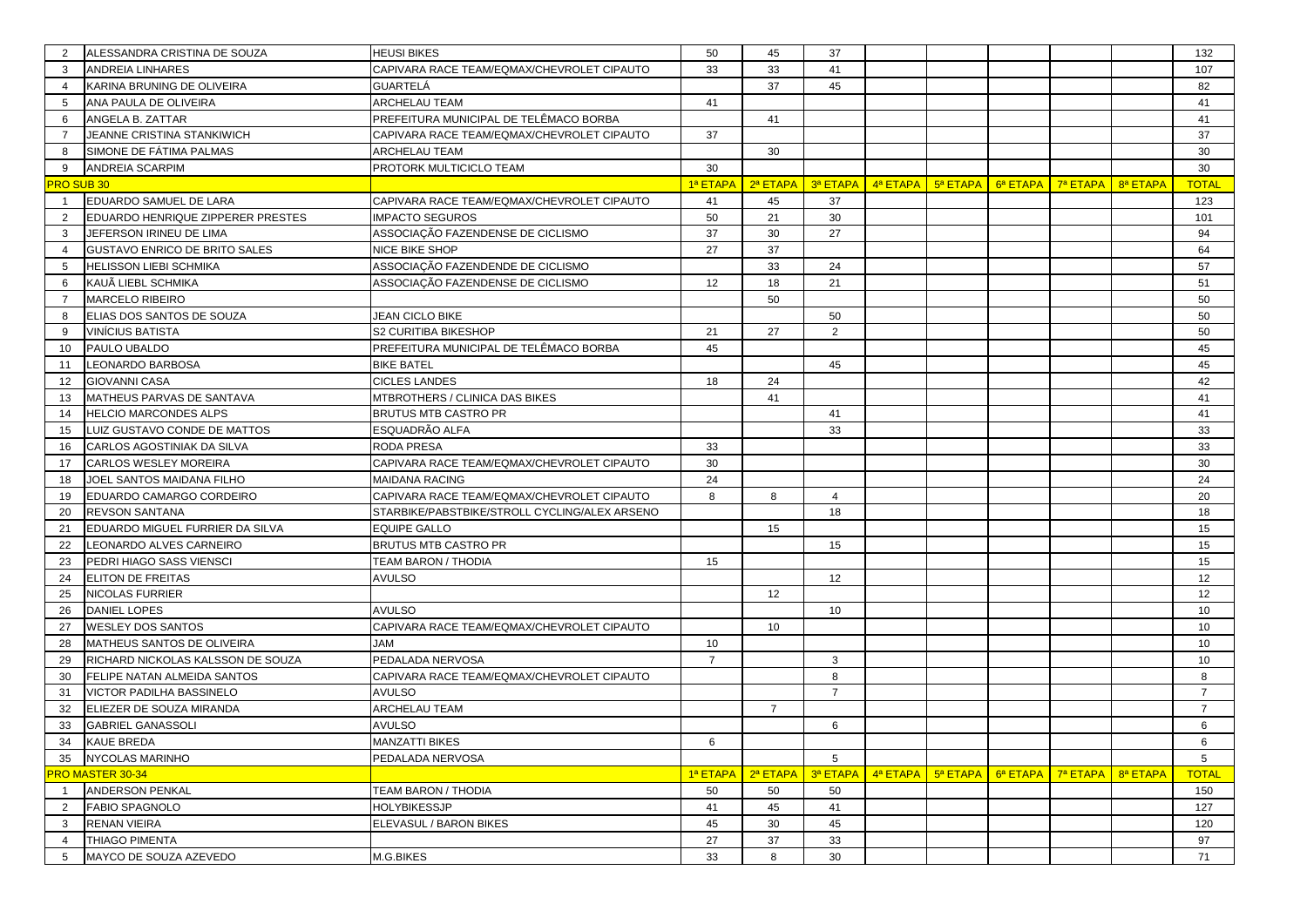| 6              | MARCO LUCAS DO NASCIMENTO BRUM                | ASSOCIAÇÃO FAZENDENSE DE CICLISMO            |                | 33              | 37                    |                       |          |          |          |          | 70             |
|----------------|-----------------------------------------------|----------------------------------------------|----------------|-----------------|-----------------------|-----------------------|----------|----------|----------|----------|----------------|
| $\overline{7}$ | JOSÉ CARLOS FRANCISCO                         | RODA PRESA                                   |                | 41              | 24                    |                       |          |          |          |          | 65             |
| 8              | JULIANO DE ANDRADE                            | PEDALE CAIPORA                               | 37             | 21              |                       |                       |          |          |          |          | 58             |
| 9              | PEDRO HENRIQUE DE ARAUJO                      | PREFEITURA MUNICIPAL DE TELÊMACO BORBA       | 12             | 24              | 15                    |                       |          |          |          |          | 51             |
| 10             | FELIPE FERNANDO MAINKA                        | TEAM BARON / THODIA                          |                | 27              | 21                    |                       |          |          |          |          | 48             |
| 11             | ALEX DA SILVA FERREIRA                        | CAPIVARA RACE TEAM/EQMAX/CHEVROLET CIPAUTO   | 30             | 15              |                       |                       |          |          |          |          | 45             |
| 12             | KLEVERSON J.DE LIZ                            | PEDALADA NERVOSA MTB CLUB                    | 24             | 18              |                       |                       |          |          |          |          | 42             |
| 13             | DIEGO DA SILVA KOBIAKOSKI                     | ASSOCIAÇÃO FAZENDENSE DE CICLISMO            | 10             | 10              | 18                    |                       |          |          |          |          | 38             |
| 14             | <b>EMERSON ALMEIDA PERIN</b>                  | <b>FIETS</b>                                 | 15             | 6               | 12                    |                       |          |          |          |          | 33             |
| 15             | FRANCISCO GUILHERME DE PAULA KOZOVITS         | <b>BIKE BROTHERS</b>                         | 18             | $\overline{4}$  | 10                    |                       |          |          |          |          | 32             |
| 16             | <b>VALKER KRAVETZ</b>                         | <b>FUGA TEAM</b>                             |                |                 | 27                    |                       |          |          |          |          | 27             |
| 17             | ALEXANDRE PEREIRA DA ROCHA                    | PROTORK MULTICICLO TEAM / LIMIAR TREINAMENTO | 21             |                 |                       |                       |          |          |          |          | 21             |
| 18             | <b>VINÍCIUS GRAFF</b>                         | <b>CICLES LANDES</b>                         | 8              | 2               | 8                     |                       |          |          |          |          | 18             |
| 19             | KURTT AIRTON ROCHA                            | KR MOTO PEÇAS                                |                | 12              |                       |                       |          |          |          |          | 12             |
| 20             | <b>DIEGO SILVA</b>                            | PEDALE CAIPORA                               |                | $\overline{7}$  |                       |                       |          |          |          |          | $\overline{7}$ |
| 21             | WILLIAM KUHN BIZARRA                          | JULIANA DA GAMA LOBO                         | $\overline{7}$ |                 |                       |                       |          |          |          |          | $\overline{7}$ |
| 22             | CLAUDINEI CARNEIRO                            | CAPIVARA RACE TEAM/EQMAX/CHEVROLET CIPAUTO   | 6              |                 |                       |                       |          |          |          |          | 6              |
| 23             | <b>EDUARDO LUIZ KRAUSS</b>                    | MTBROTHERS / CLINICA DAS BIKES               |                | 5               |                       |                       |          |          |          |          | 5              |
| 24             | VINÍCIUS RICARDO DE PAULA                     | <b>CICLES LANDES</b>                         | 5              |                 |                       |                       |          |          |          |          | 5              |
| 25             | <b>LUCAS SALIM ELIAS</b>                      | ARCHELAU TEAM                                | $\overline{4}$ |                 |                       |                       |          |          |          |          | $\overline{4}$ |
| 26             | ANDRE LUIS MARQUES MAZZIOTTI                  |                                              |                | 3               |                       |                       |          |          |          |          | 3              |
| 27             | JOSE SEBASTIAO DOS SANTOS                     | ARCHELAU TEAM                                | 3              |                 |                       |                       |          |          |          |          | 3              |
| 28             | LUIZ ANTONIO TAVARES                          |                                              | $\overline{2}$ |                 |                       |                       |          |          |          |          | $\overline{2}$ |
|                | <b>PRO MASTER 35-39</b>                       |                                              | 1ª ETAPA       | 2ª ETAPA        |                       | $3a ETAPA$ $4a ETAPA$ | 5ª ETAPA | 6ª ETAPA | 7ª ETAPA | 8ª ETAPA | <b>TOTAL</b>   |
|                | <b>OSMAR BOBALO</b>                           | PREFEITURA MUNICIPAL DE PRUDENTÓPOLIS        | 27             | 37              | 50                    |                       |          |          |          |          | 114            |
|                |                                               |                                              |                |                 |                       |                       |          |          |          |          |                |
| $\overline{2}$ | EDPO AUGUSTO PERUCI                           |                                              | 41             | 30              | 37                    |                       |          |          |          |          | 108            |
| 3              | MISAEL STEINDORF ZANELATI                     | PREFEITURA MUNICIPAL DE TELÊMACO BORBA       |                | 50              | 41                    |                       |          |          |          |          | 91             |
| $\overline{4}$ | MICHEL ADRIANO DE LIMA                        | <b>BIKE PINHAIS</b>                          | 45             | 45              |                       |                       |          |          |          |          | 90             |
| 5              | <b>KAOE BECARI</b>                            | <b>EQUIPE JAM</b>                            | 21             | 33              | 27                    |                       |          |          |          |          | 81             |
| 6              | RONALD DE CARVALHO                            | TEAM BARON / THODIA                          | 33             |                 | 45                    |                       |          |          |          |          | 78             |
| $\overline{7}$ | <b>DIOGO LENNON GERBER</b>                    | BIKE4U                                       |                | 27              | 33                    |                       |          |          |          |          | 60             |
| 8              | ELEANDRO DE LIMA                              | <b>FUGA TEAM</b>                             | 50             |                 |                       |                       |          |          |          |          | 50             |
| 9              | ELDER DE ALMEIDA                              | IMBITUVA BIKE TEAM                           | 24             | 18              |                       |                       |          |          |          |          | 42             |
| 10             | THIAGO LUIZ BARRETO DIAS                      | Z5RACETEAM                                   |                | 41              |                       |                       |          |          |          |          | 41             |
| 11             | <b>GUSTAVO LEMES</b>                          | TEAM BARON / THODIA                          | 37             |                 |                       |                       |          |          |          |          | 37             |
| 12             | VALDEONE ALVES DOS SANTOS                     | <b>CICREDI</b>                               | 30             |                 |                       |                       |          |          |          |          | 30             |
| 13             | JOSUEL DE ABREU                               | <b>BIKE BROTHERS</b>                         |                |                 | 30                    |                       |          |          |          |          | 30             |
| 14             | <b>CLEIMAR BARBOSA</b>                        | EQUIPE JAM                                   | $\overline{7}$ |                 | 18                    |                       |          |          |          |          | 25             |
| 15             | DIONEL PORTES DE FRANÇA                       | ELEVASUL / BARON BIKES                       | $\overline{4}$ |                 | 21                    |                       |          |          |          |          | 25             |
| 16             | <b>WILLIAN PALHANO</b>                        | <b>BIKE BROTHERS</b>                         |                | 24              |                       |                       |          |          |          |          | 24             |
| 17             | RICARDO PEREIRA DA ROCHA                      | <b>BIKERS CANELINHA</b>                      |                |                 | 24                    |                       |          |          |          |          | 24             |
| 18             | ANDRÉ SILVA CAMARGO                           | ARO BIKE TEAM                                |                | 21              |                       |                       |          |          |          |          | 21             |
| 19             | FABIO MOROSKI GONÇALVES                       | <b>ARCHELAU TEAM</b>                         | 8              | 12              |                       |                       |          |          |          |          | 20             |
| 20             | LUIS GUILHERME MIOLA                          | ELEVASUL / BARON BIKES / MIOLA TEAM          | 18             |                 |                       |                       |          |          |          |          | 18             |
| 21             | <b>EDSON VAZ</b>                              |                                              | 15             |                 |                       |                       |          |          |          |          | 15             |
| 22             | ODIRLEY ROGÉRIO DA SILVA                      | TRANSFASON                                   |                |                 | 15                    |                       |          |          |          |          | 15             |
| 23             | <b>GLOWER MOLLOSSI KUJEW</b>                  | <b>GMK</b>                                   |                | 15              |                       |                       |          |          |          |          | 15             |
| 24             | HERALDO MENDES CHUPEL                         | AFC ASSOCIAÇÃO FAZENDENSE DE CILCLISMO       |                | $\overline{7}$  | $\overline{7}$        |                       |          |          |          |          | 14             |
| 25<br>26       | MARCELO BRISCHKE<br>NIVALDO FONTOURA DA SILVA | <b>SOS MTB</b><br>PARÇAS RACE TEAM&GF PEDAL  | $\mathbf{3}$   | $5\phantom{.0}$ | $5\phantom{.0}$<br>12 |                       |          |          |          |          | 13<br>12       |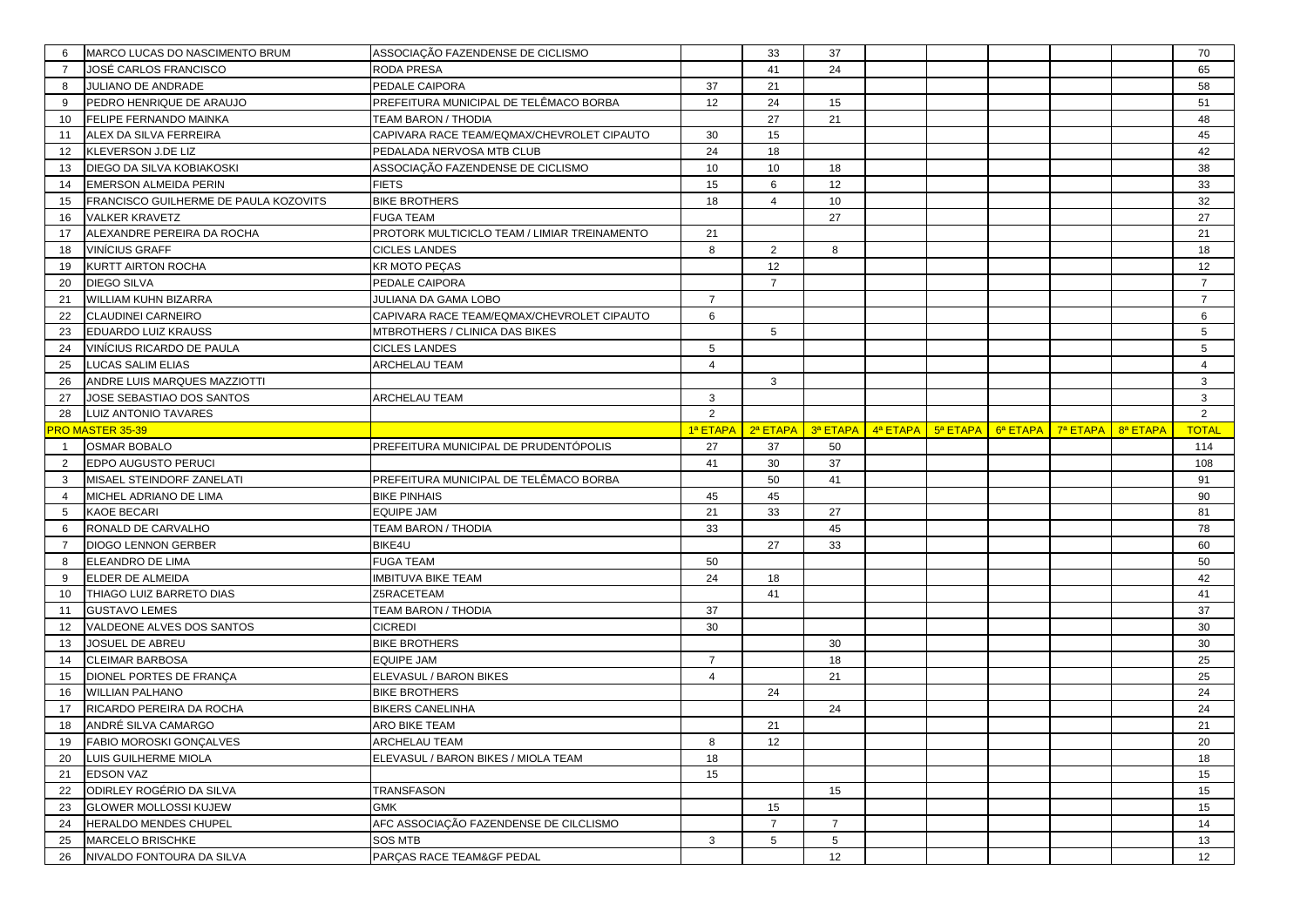| 27             | <b>OSNI STUDZINSKI</b>                                  | <b>FIETS</b>                                     | 12             |                   |                |                       |          |          |          |          | 12             |
|----------------|---------------------------------------------------------|--------------------------------------------------|----------------|-------------------|----------------|-----------------------|----------|----------|----------|----------|----------------|
| 28             | TIAGO STEVAN DE AQUINO PEREIRA                          |                                                  |                | 10                |                |                       |          |          |          |          | 10             |
| 29             | <b>MAIKON MURARO</b>                                    | <b>MURARO TMB</b>                                | 10             |                   |                |                       |          |          |          |          | 10             |
| 30             | JOSÉ WESLEY MOTA                                        | PREFEITURA MUNICIPAL DE TELÊMACO BORBA           |                |                   | 10             |                       |          |          |          |          | 10             |
| 31             | <b>MATHEUS ARAUJO</b>                                   | <b>CAVALARIA MTB</b>                             |                |                   | 8              |                       |          |          |          |          | 8              |
| 32             | DOUGLAS FERNANDO GALLO                                  | DOUGLAS FERNANDO GALLO                           |                | 8                 |                |                       |          |          |          |          | 8              |
| 33             | BERNARDO ROLIM COELHO                                   | <b>AVULSO</b>                                    |                |                   | 6              |                       |          |          |          |          | 6              |
| 34             | <b>JULIO YUKIO SHINGO</b>                               | SHINGO E BIANCA                                  |                | 6                 |                |                       |          |          |          |          | 6              |
| 35             | BRUNO TREVISAN DA MOTTA ROMERO                          | REPUBLICA BIKE                                   | 6              |                   |                |                       |          |          |          |          | 6              |
| 36             | JULIANO GAUDEDA FAGAN                                   | MTBROTHERS / CLINICA DAS BIKES                   | 5              |                   |                |                       |          |          |          |          | 5              |
| 37             | NICOLAE CARVALHO DE PAULA                               | SATIVA DIVINORUM                                 |                | $\overline{4}$    |                |                       |          |          |          |          | $\overline{4}$ |
|                | RO MASTER 40-44                                         |                                                  |                | 1ª ETAPA 2ª ETAPA |                | $3a$ ETAPA $4a$ ETAPA | 5ª ETAPA | 6ª ETAPA | 7ª ETAPA | 8ª ETAPA | <b>TOTAL</b>   |
|                | OSVALDEMIR MURARO JUNIOR                                | PROTORK MULTICICLO TEAM                          | 45             | 45                | 37             |                       |          |          |          |          | 127            |
| 2              | CARLOS REINALDO PILATO                                  | MTBROTHERS / CLINICA DAS BIKES                   | 41             | 41                | 27             |                       |          |          |          |          | 109            |
| 3              | LUIS FERNANDO PIASSESKI                                 | EQUIPE JAM                                       |                | 50                | 50             |                       |          |          |          |          | 100            |
| 4              | ALEXANDRE AMARAL DE OLIVEIRA                            | <b>TEAM BARON / THODIA</b>                       | 50             | 37                | 12             |                       |          |          |          |          | 99             |
| 5              | ULISSES MARCELO BINDE                                   | TEAM BARON / THODIA                              | 33             |                   | 41             |                       |          |          |          |          | 74             |
| 6              | JULIO CÉZAR FONSECA RIBEIRO                             | BIKE 4U                                          | 37             | 27                | 6              |                       |          |          |          |          | 70             |
| $\overline{7}$ | ARIEL PAULO MARINOSKI                                   | BIKE51 / CARDIOCARE / COPYFAX                    | 30             | 33                |                |                       |          |          |          |          | 63             |
| 8              | <b>CÁSSIO PREIS</b>                                     | <b>TEAM BARON / THODIA</b>                       |                | 30                | 33             |                       |          |          |          |          | 63             |
| 9              | ANDRÉ RODOLFO DOS SANTOS                                | CAPIVARA RACE TEAM/EQMAX/CHEVROLET CIPAUTO       | 24             | 21                | 3              |                       |          |          |          |          | 48             |
| 10             | <b>JEISON SCHEIDT</b>                                   | PREF.MUNICIPAL DE PRUDENTÓPOLIS                  |                | 24                | 24             |                       |          |          |          |          | 48             |
| 11             | ELDS THIAGO GODOY                                       | <b>EQUIPE GMAD</b>                               |                |                   | 45             |                       |          |          |          |          | 45             |
| 12             | LOURIVAL BUENO DE CAMARGO                               | <b>BHPG TEAM</b>                                 | 27             | 8                 | $\overline{7}$ |                       |          |          |          |          | 42             |
| 13             | <b>MURILO MIRANDA</b>                                   | <b>BIKE BROTHERS</b>                             |                |                   | 30             |                       |          |          |          |          | 30             |
| 14             | <b>CLEBER BRUXO</b>                                     | LIMIAR TREINAMENTOS                              | 21             |                   |                |                       |          |          |          |          | 21             |
| 15             | JOSE RONALDO TRINDADE                                   | <b>BIKE BROTHERS</b>                             |                |                   | 21             |                       |          |          |          |          | 21             |
| 16             | <b>FRANCISCO ASSIS FERRARINI</b>                        | LIMIAR TREINAMENTOS                              |                | 18                |                |                       |          |          |          |          | 18             |
| 17             | JOÃO PAULO NAUMES                                       | ASSOCIAÇÃO FAZENDENSE DE CICLISMO                | 18             |                   |                |                       |          |          |          |          | 18             |
| 18             | <b>MAICON RIVABEM</b>                                   | <b>MANZATTI BIKES</b>                            |                |                   | 18             |                       |          |          |          |          | 18             |
| 19             | PAULO ROBERTO MARTINS                                   |                                                  |                | 15                |                |                       |          |          |          |          | 15             |
| 20             | FRANCYS WAGNER DE SIQUEIRA                              |                                                  | 15             |                   |                |                       |          |          |          |          | 15             |
| 21             | RICARDO GARBUIO                                         | SR GARBUIO TRASNPORTE E RESGATE                  |                | 10                | 5              |                       |          |          |          |          | 15             |
| 22             | AGEU DOS SANTOS TABORDA                                 | <b>AVULSO</b>                                    |                |                   | 15             |                       |          |          |          |          | 15             |
| 23             | <b>FABRICIO ROSSATO</b>                                 | MANZATTI BIKES                                   | 12             |                   |                |                       |          |          |          |          | 12             |
| 24             | <b>ALCEDIR GIAROLO</b>                                  | ASSOCIAÇÃO FAZENDENSE DE CICLISMO                | 8              | $\overline{4}$    |                |                       |          |          |          |          | 12             |
| 25             | RICARDO JOSE GARCIA<br>ADRIANO NEVES MRONSKOWSKI        | <b>FIETS</b><br><b>BIKE PINHAIS</b>              |                | 12                |                |                       |          |          |          |          | 12             |
| 26<br>27       | <b>GEOVANI DOS SANTOS</b>                               | FUGA TEAM / GEAR CLEAN                           | 10             |                   | 10             |                       |          |          |          |          | 10<br>10       |
| 28             | <b>DIEGO KELLER XIMENES</b>                             | <b>BIKE BROTHERS</b>                             |                |                   | 8              |                       |          |          |          |          | 8              |
| 29             | LUCIANO BERGO DOS SANTOS                                | CORRENTE DO BEM                                  |                | $\overline{7}$    |                |                       |          |          |          |          | $\overline{7}$ |
| 30             | MATHEUS ZENDONADI DOS SANTOS                            |                                                  | $\overline{7}$ |                   |                |                       |          |          |          |          | $\overline{7}$ |
| 31             |                                                         | <b>STEEL GIANTS BIKE</b>                         |                |                   |                |                       |          |          |          |          |                |
| 32             | RODRIGO NOGUEIRA PIRES<br><b>GEVERSON MOREIRA PINTO</b> | CICLES OLIVEIRA PINHAIS                          |                | 6<br>5            |                |                       |          |          |          |          | 6<br>5         |
| 33             | JULIO CESAR DA SILVA                                    | <b>JULIO CESAR DA SILVA</b>                      |                |                   | 2              |                       |          |          |          |          | 2              |
|                | RO MASTER 45-49                                         |                                                  | 1ª ETAPA       | 2ª ETAPA          | 3ª ETAPA       | 4ª ETAPA              | 5ª ETAPA | 6ª ETAPA | 7ª ETAPA | 8ª ETAPA | <b>TOTAL</b>   |
| $\overline{1}$ | EMERSON JOSÉ DOS SANTOS                                 | <b>TEAM BARON / THODIA</b>                       | 45             | 50                | 50             |                       |          |          |          |          | 145            |
| $\overline{2}$ | ROGÉRIO REBINSKI JÚNIOR                                 | CICLO SANTOS/JHON ACADEMIA/NOTUS SPORT WEARS/ RI | 41             | 45                | 41             |                       |          |          |          |          | 127            |
| 3              | CARLOS RUANN LUVIZOTTE                                  | <b>TEAM BARON / THODIA</b>                       | 50             | 37                | 37             |                       |          |          |          |          | 124            |
| $\overline{4}$ | JOSE CARLOS LOPES                                       | <b>DECO MARCENARIA</b>                           |                | 33                | 45             |                       |          |          |          |          | 78             |
|                |                                                         |                                                  |                |                   |                |                       |          |          |          |          |                |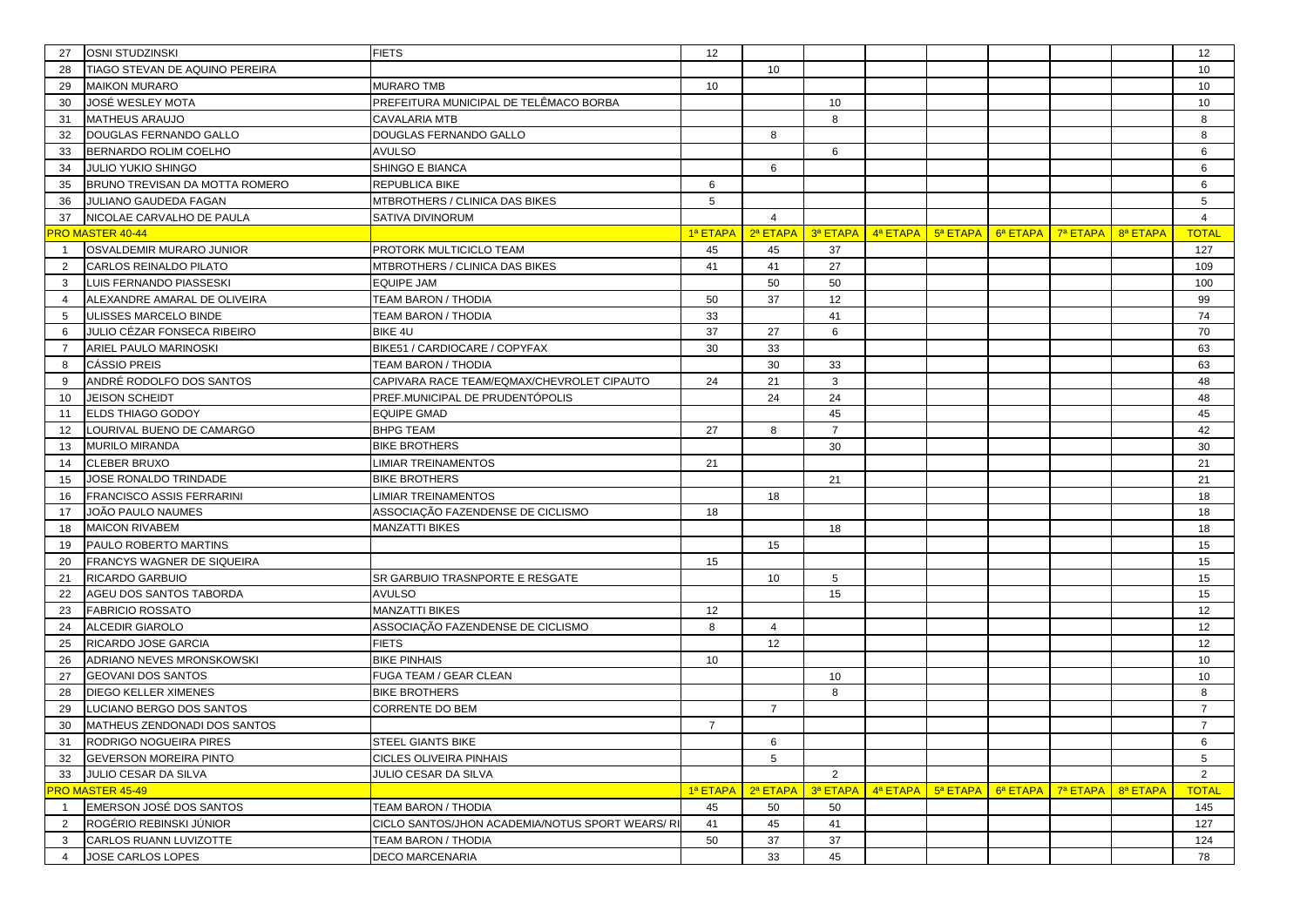| 5                   | MARCIO RICARDO AMBROSIO                             | MANZATTI BIKE                              | 21             | 24             | 21       |                                                                                                                                           |  |                                    |          | 66               |
|---------------------|-----------------------------------------------------|--------------------------------------------|----------------|----------------|----------|-------------------------------------------------------------------------------------------------------------------------------------------|--|------------------------------------|----------|------------------|
| 6                   | <b>FABIO ZOE</b>                                    | MTBROTHERS                                 | 37             | 27             |          |                                                                                                                                           |  |                                    |          | 64               |
| $\overline{7}$      | GILBERTO SANTANA CARDOSO                            | BORA PEDALAR/ELEPHANT PRODUTOS ESPORTIVOS  | 33             | 30             |          |                                                                                                                                           |  |                                    |          | 63               |
| 8                   | LUIZ RUDI RABITZREUTER                              | TEAM BARON / THODIA                        | 27             |                | 33       |                                                                                                                                           |  |                                    |          | 60               |
| 9                   | GUSTAVO HENRIQUE FIGUEIREDO BUENO                   | PREFEITURA MUNICIPAL DE TELÊMACO BORBA     | 18             | 10             | 15       |                                                                                                                                           |  |                                    |          | 43               |
| 10                  | MAURICIO SPECHT DE ANDRADE                          | MATA ATLÂNTICA MALINOVSKI                  |                | 41             |          |                                                                                                                                           |  |                                    |          | 41               |
| 11                  | DENÍLSON ANTÔNIO GASPAR                             | CAPIVARA RACE TEAM/EQMAX/CHEVROLET CIPAUTO | 30             |                |          |                                                                                                                                           |  |                                    |          | 30               |
| 12                  | MARCOS VINICIOS FLEITER                             | SOUND 66                                   |                |                | 30       |                                                                                                                                           |  |                                    |          | 30               |
| 13                  | <b>MARCELO EKERMANN</b>                             | <b>AVULSO</b>                              |                |                | 27       |                                                                                                                                           |  |                                    |          | 27               |
| 14                  | SÉRGIO LEANDRO KLUCZKOWSKI                          | <b>BRUTUS MTB CASTRO PR</b>                |                |                | 24       |                                                                                                                                           |  |                                    |          | 24               |
| 15                  | <b>REINALDO FORTES</b>                              | CAPIVARA RACE TEAM/EQMAX/CHEVROLET CIPAUTO | 24             |                |          |                                                                                                                                           |  |                                    |          | 24               |
| 16                  | WESLEY JOSE DE SOUZA                                | CICLISTAS DE CRISTO / EMPORIUM SOUZA       | 8              | 15             |          |                                                                                                                                           |  |                                    |          | 23               |
| 17                  | <b>EVANDRO PORTELA</b>                              | EBANX ESPORTS FERRARO PRIME                |                | 21             |          |                                                                                                                                           |  |                                    |          | 21               |
| 18                  | PEDRO CARLOS PEREIRA BEZERRA                        | PROTORK MULTICICLO TEAM                    | 6              | $\overline{7}$ | 8        |                                                                                                                                           |  |                                    |          | 21               |
| 19                  | <b>MARCELO MEYER</b>                                | LIMIAR                                     |                | 18             |          |                                                                                                                                           |  |                                    |          | 18               |
| 20                  | CRISTIANO MAZAROTO                                  | PROTORK MULTICICLO TEAM                    |                |                | 18       |                                                                                                                                           |  |                                    |          | 18               |
| 21                  | ANDERSON MARCIO FERREIRA                            | ELEVASUL / BARON BIKES                     | $\overline{7}$ |                | 10       |                                                                                                                                           |  |                                    |          | 17               |
| 22                  | <b>MARCOS BESKOROVAINE</b>                          |                                            | 15             |                |          |                                                                                                                                           |  |                                    |          | 15               |
| 23                  | LUIZ ROBERTO PEREIRA                                | ASSOCIAÇÃO FAZENDENSE DE CICLISMO          | 5              | 8              |          |                                                                                                                                           |  |                                    |          | 13               |
| 24                  | <b>FERNANDO SIKORA</b>                              | VASSOURÃO CC/PEDALE BIKES                  |                |                | 12       |                                                                                                                                           |  |                                    |          | 12               |
| 25                  | <b>MARCELO KIRACH</b>                               | KIRACH MTB                                 |                | 12             |          |                                                                                                                                           |  |                                    |          | 12               |
| 26                  | JOAO MARCELO KIRACH                                 | CICLES OLIVEIRA                            | 12             |                |          |                                                                                                                                           |  |                                    |          | 12               |
| 27                  | MARCOS JOSE HERZER                                  | MADRUGAS 041                               | 10             |                |          |                                                                                                                                           |  |                                    |          | 10               |
|                     | <b>RO MASTER 50-54</b>                              |                                            | 1ª ETAPA       | 2ª ETAPA       |          | $\frac{3}{9}$ ETAPA $\left  \frac{4}{9}$ ETAPA $\left  \frac{5}{9}$ ETAPA $\left  \frac{6}{9}$ ETAPA $\right $ $\left  \frac{7}{9}$ ETAPA |  |                                    | 8ª ETAPA | <b>TOTAL</b>     |
|                     | <b>RENATO BARON</b>                                 | TEAM BARON / THODIA                        | 50             | 50             | 50       |                                                                                                                                           |  |                                    |          | 150              |
|                     |                                                     |                                            |                |                |          |                                                                                                                                           |  |                                    |          |                  |
| 2                   | EDENILSON TEIXEIRA DALAGASSA                        | MATA ATLÂNTICA MALINOVSKI                  | 41             | 45             | 27       |                                                                                                                                           |  |                                    |          | 113              |
| 3                   | APARECIDO FERREIRA COUTO                            | MARANDER BIKES                             | 30             | 33             | 37       |                                                                                                                                           |  |                                    |          | 100              |
| $\overline{4}$      | AMILTON CEZAR CORADIN                               | TEAM BARON / THODIA                        | 37             | 37             | 24       |                                                                                                                                           |  |                                    |          | 98               |
| 5                   | PAULO CESAR DOMIT                                   | <b>BIKELLO BIKE SHOP</b>                   | 45             |                | 45       |                                                                                                                                           |  |                                    |          | 90               |
| 6                   | <b>GUILLERMO MEISTER</b>                            | ALEX MONTANHA PERFORMANCE BIKES            |                | 41             | 33       |                                                                                                                                           |  |                                    |          | 74               |
| $\overline{7}$      | JEFFERSON SILVIO DEPINE MAFRA                       | TEAM BARON / THODIA                        |                | 30             | 41       |                                                                                                                                           |  |                                    |          | 71               |
| 8                   | <b>CELSO AGUIAR DUARTE</b>                          | PREFEITURA MUNICIPAL DE TELÊMACO BORBA     | 24             | 18             | 21       |                                                                                                                                           |  |                                    |          | 63               |
| 9                   | JOAO ELOIR DE LARA                                  | MATA ATLÂNTICA MALINOVSKI / BIKE HOUSE     | 15             | 21             | 18       |                                                                                                                                           |  |                                    |          | 54               |
| 10                  | CLEVERSON SOTTO MAIOR WISTUBA                       | <b>BIKE HUNTERS</b>                        | 18             | 24             |          |                                                                                                                                           |  |                                    |          | 42               |
| 11                  | SADI DOS SANTOS                                     | CAPIVARA RACE TEAM/EQMAX/CHEVROLET CIPAUTO | 12             | 27             |          |                                                                                                                                           |  |                                    |          | 39               |
| 12                  | LEONILCIO DE JESUS MOURA                            | INGÁ BIKE TEAM                             | 33             |                |          |                                                                                                                                           |  |                                    |          | 33               |
| 13                  | <b>GUNTER GEHRKE</b>                                | TEAM BARON / THODIA                        |                |                | 30       |                                                                                                                                           |  |                                    |          | 30               |
| 14                  | <b>VALDECIR KRUGER</b>                              | KRUGER AUTO PEÇAS                          | 27             |                |          |                                                                                                                                           |  |                                    |          | 27               |
| 15                  | <b>MARCOS CONZATTI</b>                              | <b>JEAN CICLO BIKE</b>                     | 21             |                |          |                                                                                                                                           |  |                                    |          | 21               |
| 16                  | OSMAR JORGE DA SILVA NETO                           | CICLISTAS DE CRISTO                        | 8              | 12             |          |                                                                                                                                           |  |                                    |          | 20               |
| 17                  | <b>JEFFERSON MISIAK</b>                             | <b>FUGA TEAM</b>                           |                |                | 15       |                                                                                                                                           |  |                                    |          | 15               |
| 18                  | <b>VALTAIR MENDES</b>                               | TURMO DO PEDAL / MARTINAÇO SUCATAS         |                | 15             |          |                                                                                                                                           |  |                                    |          | 15               |
| 19                  | MARCELO LORENA FERREIRA                             | <b>SEM ACESSORIA</b>                       |                |                | 12       |                                                                                                                                           |  |                                    |          | 12               |
| 20                  | <b>CESAR TRZASKOS</b>                               | LABAREDAS                                  |                | 10             |          |                                                                                                                                           |  |                                    |          | 10 <sup>10</sup> |
| 21                  | JOÃO C. FERREIRA PADILHA                            | ARCHELAU TEAM                              | 10             |                |          |                                                                                                                                           |  |                                    |          | 10 <sup>1</sup>  |
| 22                  | HERNANDES DONIZETE BARBOZA                          | AVULSO                                     |                | 8              |          |                                                                                                                                           |  |                                    |          | 8                |
|                     | RO MASTER 55-59                                     |                                            | 1ª ETAPA       | 2ª ETAPA       |          | $\frac{3^a}{a}$ ETAPA $\frac{1}{a}$ 4 <sup>a</sup> ETAPA $\frac{1}{a}$ 5 <sup>a</sup> ETAPA                                               |  | $6^a$ ETAPA $\overline{7^a}$ ETAPA | 8ª ETAPA | <b>TOTAL</b>     |
| $\overline{1}$      | LINCOLN MENDES KOBACHUK                             | LINCOLN MOTOS                              | 50             | 50             | 41       |                                                                                                                                           |  |                                    |          | 141              |
| $\overline{2}$<br>3 | PAULO JUSTINIANO RIBEIRO JR.<br>ANTONIO CELSO RIBAS | TEAM BARON / THODIA<br>TEAM BARON / THODIA | 45<br>33       | 45<br>27       | 37<br>27 |                                                                                                                                           |  |                                    |          | 127<br>87        |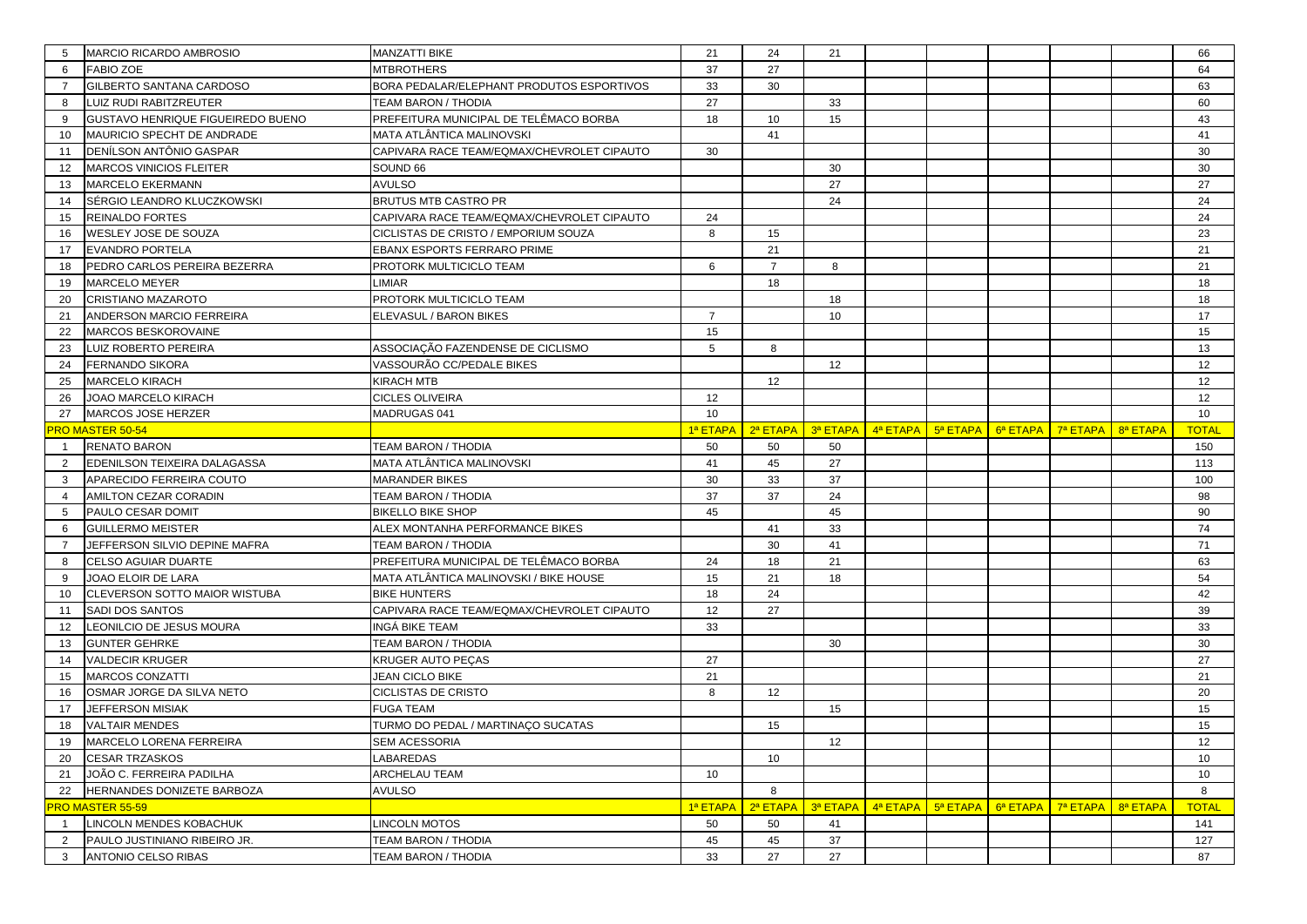| $\overline{4}$ | <b>ISRAEL JACINTO DA SILVA</b>      | <b>ALTIVA ESPORTES</b>                             |          | 37             | 45             |                   |                      |          |          | 82             |
|----------------|-------------------------------------|----------------------------------------------------|----------|----------------|----------------|-------------------|----------------------|----------|----------|----------------|
| 5              | <b>GILMAR CRUZ</b>                  | CAPIVARA RACE TEAM/EQMAX/CHEVROLET CIPAUTO         |          | 41             | 30             |                   |                      |          |          | 71             |
| 6              | <b>DIETER LICHTBLAU</b>             | TEAM BARON / THODIA                                | 30       | 33             |                |                   |                      |          |          | 63             |
| $\overline{7}$ | <b>MARCELO FERREIRA</b>             | ELEVASUL / BARON BIKES                             |          | 24             | 33             |                   |                      |          |          | 57             |
| 8              | ANTONIO CARLOS CABRINI              | IMIAR TREINAMENTOS                                 |          |                | 50             |                   |                      |          |          | 50             |
| 9              | <b>EDGAR BUDEL</b>                  | <b>DEGA PASTEIS</b>                                | 41       |                |                |                   |                      |          |          | 41             |
| 10             | <b>OSMAIR DE LARA</b>               | ARO BIKE TEAM                                      | 37       |                |                |                   |                      |          |          | 37             |
| 11             | RICARDO MANOEL SEVERINO LEITE       | <b>PEBAGRINHOS</b>                                 |          | 27             |                |                   |                      |          |          | 27             |
| 12             | <b>SIDNEI MARQUES</b>               | <b>ECOTRILHA</b>                                   |          | 21             |                |                   |                      |          |          | 21             |
|                | RO VETERANOS                        |                                                    | 1ª ETAPA | 2ª ETAPA       | 3ª ETAPA       | 4ª ETAPA 5ª ETAPA | 6 <sup>a</sup> ETAPA | 7ª ETAPA | 8ª ETAPA | <b>TOTAL</b>   |
| $\overline{1}$ | ADEMIR JOSÉ LUCIANI                 | <b>BIKE PINHAIS</b>                                | 45       | 45             | 50             |                   |                      |          |          | 140            |
| 2              | SERGIO ROBERTO ABRAHAO              | TEAM BARON / THODIA CURITIBA                       | 41       | 41             | 30             |                   |                      |          |          | 112            |
| 3              | <b>BEN HUR GABARDO</b>              | <b>MANZATTI BIKES</b>                              | 30       | 37             | 41             |                   |                      |          |          | 108            |
| 4              | DANILO FERREIRA FILHO               | <b>JAM</b>                                         | 37       | 33             | 37             |                   |                      |          |          | 107            |
| 5              | <b>ANDREAS GRAUER</b>               | <b>TEAM BARON / THODIA</b>                         | 33       | 30             | 33             |                   |                      |          |          | 96             |
| 6              | RICARDO SOZZI                       | T10 BIKES/STORM MTB                                | 24       | 24             | 24             |                   |                      |          |          | 72             |
| $\overline{7}$ | JOAO PEDRO DE JESUS CARVALHO        | <b>AVULSO</b>                                      | 50       |                |                |                   |                      |          |          | 50             |
| 8              | LESLIE MARC DIHAESE                 | <b>BIKE BROTHERS</b>                               |          | 50             |                |                   |                      |          |          | 50             |
| 9              | JOSÉ VILMAR CARVALHO                | ELEVASUL / BARON BIKES                             |          |                | 45             |                   |                      |          |          | 45             |
| 10             | SERGIO LUIZ DA SILVA                | TEAM BARON / THODIA CURITIBA                       |          |                | 27             |                   |                      |          |          | 27             |
| 11             | EVILÁSIO WIELEWSKI                  | CAPIVARA RACE TEAM/EQMAX/CHEVROLET CIPAUTO         |          | 27             |                |                   |                      |          |          | 27             |
| 12             | <b>WALDIR RAMOS</b>                 | PROTORK MULTICICLO                                 | 27       |                |                |                   |                      |          |          | 27             |
| 13             | <b>RENATO HUNDSDORFER</b>           | <b>AVULSO</b>                                      | 21       |                |                |                   |                      |          |          | 21             |
| 14             | ALVIN FOLTRAN JUNIOR                | CAPIVARA RACE TEAM/EQMAX/CHEVROLET CIPAUTO         | 18       |                |                |                   |                      |          |          | 18             |
|                | <b>PORT SUB 23</b>                  |                                                    | 1ª ETAPA | 2ª ETAPA       | 3ª ETAPA       | 4ª ETAPA 5ª ETAPA | 6ª ETAPA             | 7ª ETAPA | 8ª ETAPA | <b>TOTAL</b>   |
| $\mathbf{1}$   | PEDRO LUCAS PEREHOUSKI              | PREF.MUNICIPAL DE PRUDENTÓPOLIS / JEAN CICLO BIKES | 30       | 30             | 30             |                   |                      |          |          | 90             |
| 2              | ALEXANDRE INACIO LAMIN ZITKOSKI     | <b>CICLISTAS SANGUINÁRIOS</b>                      | 27       | 27             | 15             |                   |                      |          |          | 69             |
| 3              | NICOLAS GABRIEL MORMUL              | PREF. MUNICIPAL DE PRUDENTÓPOLIS                   | 21       | 24             | 24             |                   |                      |          |          | 69             |
| $\overline{4}$ | IVAN AUGUSTO FELIX SEIDEL           | LIMIAR TREINAMENTO                                 | 18       | 21             | 18             |                   |                      |          |          | 57             |
| 5              | HARAN MAXWEL RODRIGUES              | FUGA TEAM/ CBS CURITIBA BIKE STORE                 |          | 18             | 27             |                   |                      |          |          | 45             |
| 6              | PAULO ALBERTO MICHALOWSKI FILHO     | PREF.MUNICIPAL DE PRUDENTÓPOLIS / JEAN CICLO BIKES | 15       |                | 21             |                   |                      |          |          | 36             |
| $\overline{7}$ | MAURICIO CASAGRANDE GAIDA           | PARÇAS RACE TEAM                                   | 24       |                |                |                   |                      |          |          | 24             |
| 8              | <b>GABRIEL ERNANI LEAL</b>          | ELITE BIKE SERVICE                                 | 12       |                | $\overline{7}$ |                   |                      |          |          | 19             |
| 9              | VINICIUS HENRIQUE FERREIRA DA SILVA | <b>MANZATTI BIKES</b>                              | 10       | $\overline{7}$ |                |                   |                      |          |          | 17             |
| 10             | LUIZ GUSTAVO RAIMANN CHAGAS         | EQUIPE JAM / BIKE BATEL                            |          | 15             |                |                   |                      |          |          | 15             |
| 11             | <b>FÁBIO ANTONIO KULKA</b>          | SQUAD D2                                           |          |                | 12             |                   |                      |          |          | 12             |
| 12             | <b>GUILHERME ROSSONI</b>            | ARO BIKE TEAM                                      |          | 12             |                |                   |                      |          |          | 12             |
| 13             | PAULO EDUARDO DE LIMA XAVIER        | <b>SEKKO BIKES</b>                                 |          | 10             |                |                   |                      |          |          | 10             |
| 14             | GUILHERME MACIEL DA COSTA           | <b>GUARANI PG</b>                                  |          |                | 9              |                   |                      |          |          | 9              |
| 15             | JOAO LEONARDO LEVANDOWSKI           | PREFEITURA MUNICIPAL DE TELÊMACO BORBA             |          | 8              |                |                   |                      |          |          | 8              |
| 16             | <b>GABRIEL MANZATTI</b>             | <b>MANZATTI BIKES</b>                              | 8        |                |                |                   |                      |          |          | 8              |
| 17             | OTÁVIO PEDRO DA SILVA               | <b>RUDNICK MOTOS</b>                               |          |                | 8              |                   |                      |          |          | 8              |
| 18             | ANDRE PAGANELLI                     | <b>MANZATTI BIKES</b>                              | 7        |                |                |                   |                      |          |          | 7              |
| 19             | HERICK GABRIEL DOS SANTOS           | CAPIVARA RACE TEAM/EQMAX/CHEVROLET CIPAUTO         |          |                | 6              |                   |                      |          |          | 6              |
| 20             | MIGUEL MULLER BATISTEL              | ARCHELAU TEAM                                      |          | 6              |                |                   |                      |          |          | 6              |
| 21             | MATHEUS ROSSATO DA SILVA            | <b>MANZATTI BIKES</b>                              | 6        |                |                |                   |                      |          |          | 6              |
| 22             | ALEXANDRE THALES SCHERES DA CRUZ    | CAPIVARA RACE TEAM/EQMAX/CHEVROLET CIPAUTO         |          |                | 5              |                   |                      |          |          | 5              |
| 23             | <b>WESLEY GABRIEL DE LIMA</b>       |                                                    |          | 5              |                |                   |                      |          |          | 5              |
| 24             | PABLO JHORLEI ROSÁRIO PEREIRA       | <b>AVULSO</b>                                      |          |                | $\overline{4}$ |                   |                      |          |          | $\overline{4}$ |
| 25             | <b>MURILO PAPA</b>                  | <b>BHPG TEAM</b>                                   |          | $\overline{4}$ |                |                   |                      |          |          | $\overline{4}$ |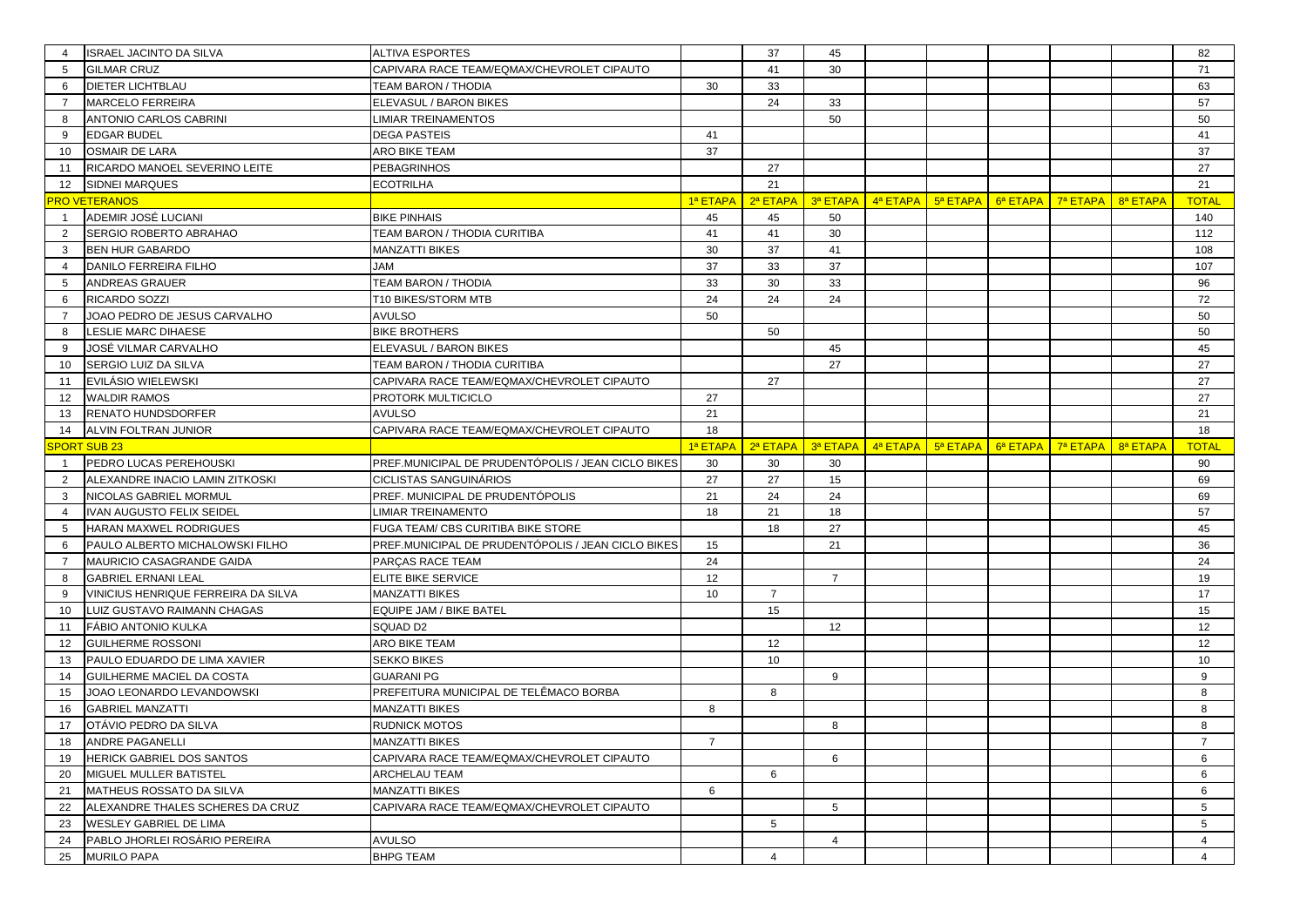| 26             | <b>DAVI GAMEIRO</b>                   | <b>AVULSO</b>                                       |                 |                | 3              |                                                          |          |          |          | 3               |
|----------------|---------------------------------------|-----------------------------------------------------|-----------------|----------------|----------------|----------------------------------------------------------|----------|----------|----------|-----------------|
| 27             | ROBSON VINÍCIUS ROCHA ALVES           |                                                     |                 | 3              |                |                                                          |          |          |          | 3               |
| 28             | RAMOM PADILHA KOCH                    | PASSAÚNA BIKE CLUBE                                 |                 |                | 2              |                                                          |          |          |          | $\overline{2}$  |
| 29             | <b>GABRIEL SANTANA</b>                | <b>CICLO SANTOS BICICLETARIA</b>                    |                 | $\overline{2}$ |                |                                                          |          |          |          | $\overline{2}$  |
|                | <b>SPORT SUB 30</b>                   |                                                     | 1ª ETAPA        | 2ª ETAPA       | 3ª ETAPA       | $\frac{4^a}{a}$ ETAPA $\frac{1}{2}$ 5 <sup>a</sup> ETAPA | 6ª ETAPA | 7ª ETAPA | 8ª ETAPA | <b>TOTAL</b>    |
| $\overline{1}$ | CEZAR DO ROSÁRIO BONFIM               | <b>PEDALANTES</b>                                   |                 | 30             | 30             |                                                          |          |          |          | 60              |
| $\overline{2}$ | JOSÉ ANTONIO BATISTA SANSON           | PEDAL NA VEIA CWB                                   | 4               | 27             | 24             |                                                          |          |          |          | 55              |
| 3              | KAIO DAS NEVES DE ALBUQUERQUE         | <b>EQUIPE JAM</b>                                   | 27              | 12             |                |                                                          |          |          |          | 39              |
| $\overline{4}$ | JOAO PEDRO BECHER                     | CAPIVARA RACE TEAM/EQMAX/CHEVROLET CIPAUTO          |                 | 15             | 21             |                                                          |          |          |          | 36              |
| 5              | FELIPE ALEF DE LIMA                   | <b>MAL</b>                                          | 18              | 6              | 10             |                                                          |          |          |          | 34              |
| 6              | <b>JEAN HERIK SOARES</b>              | PREF. MUNICIPAL DE PRUDENTÓPOLIS / JEAN CICLO BIKES | 30              | 3              |                |                                                          |          |          |          | 33              |
| 7              | MATEUS SOARES FERNANDES               | ASSOCIAÇÃO FAZENDENSE DE CICLISMO                   | 15              | 18             |                |                                                          |          |          |          | 33              |
| 8              | DAVID SOARES                          | PASSAÚNA BIKE CLUBE                                 | 21              | $\overline{7}$ |                |                                                          |          |          |          | 28              |
| 9              | JONATAN WILSON MACIEL DE FARIAS       | BRUTUS/BECK SIDE/POWERSPORTCROSSFIT/CICLOBIKE/CLKM  |                 |                | 27             |                                                          |          |          |          | 27              |
| 10             | LUIZ GUILHERME BORGES GUCHERT         | L3B BIKE TEAM - GRUPO NSCARMO / GAZETA DE PALMEIR/  | 12              | 8              | 6              |                                                          |          |          |          | 26              |
| 11             | PAULO ENRIQUE DE LIMA                 | <b>CORRENTE DO BEM</b>                              | 24              |                |                |                                                          |          |          |          | 24              |
| 12             | LUCAS MATHEUS DE CHRISTO              | <b>BIKE SUL</b>                                     |                 | 24             |                |                                                          |          |          |          | 24              |
| 13             | <b>GABRIEL DANTAS</b>                 | <b>SCOTT</b>                                        |                 | 21             |                |                                                          |          |          |          | 21              |
| 14             | SAMUEL LEONARDO BONTORIN              | <b>FUGA TEAM</b>                                    |                 |                | 18             |                                                          |          |          |          | 18              |
| 15             | ESDRAS MAXWEL RODRIGUES               | FUGA TEAM/ CBS CURITIBA BIKE STORE                  |                 | 10             | 8              |                                                          |          |          |          | 18              |
| 16             | MAICON HORBACH MACHADO                | <b>ALFA SPEED</b>                                   |                 |                | 15             |                                                          |          |          |          | 15              |
| 17             | BRUNO HENRIQUE DE OLIVEIRA            | <b>GIRASSOIS DO PEDAL</b>                           | 10              |                | 3              |                                                          |          |          |          | 13              |
| 18             | DIEGO ARTHUR TURELLA VIDAL            | <b>EQUIPE ST CIICLES</b>                            |                 |                | 12             |                                                          |          |          |          | 12              |
| 19             | GUILHERME AUGUSTO GIRALDELO           | PROTORK MULTICICLO TEAM                             | 5               |                | 5              |                                                          |          |          |          | 10              |
| 20             | ELITON DE FREITAS                     | PASSAÚNA BIKE CLUBE                                 | 8               |                |                |                                                          |          |          |          | 8               |
| 21             | RODRIGO SAGAZ DE CAMARGO              | <b>AVULSO</b>                                       | $\overline{7}$  |                |                |                                                          |          |          |          | $\overline{7}$  |
| 22             | GUILHERME HENRIQUE TEOTONIO DE SOUZA  | S2 CURITIBA BIKE SHOP                               |                 |                | $\overline{7}$ |                                                          |          |          |          | $\overline{7}$  |
| 23             | EVERALDO FAVARO DE LIMA               | LABAREDAS LAPA/PR                                   | 6               |                |                |                                                          |          |          |          | 6               |
| 24             | ADAN GABRIEL LUCIANO                  |                                                     |                 | 5              |                |                                                          |          |          |          | 5               |
| 25             | WILLIAM GOVEIA                        | <b>AVULSO</b>                                       |                 |                | $\overline{4}$ |                                                          |          |          |          | $\overline{4}$  |
| 26             | HERICK MIGUEL DE OLIVEIRA             | CAPIVARA RACE TEAM/EQMAX/CHEVROLET CIPAUTO          |                 | $\overline{4}$ |                |                                                          |          |          |          | $\overline{4}$  |
| 27             | ELIEZER DE SOUZA MIRANDA              | <b>ARCHELAU TEAM</b>                                | 3               |                |                |                                                          |          |          |          | 3               |
| 28             | KAUE CARLOS BREDA DOS SANTOS          | <b>MAZATTI BIKES</b>                                |                 |                | 2              |                                                          |          |          |          | $\overline{2}$  |
| 29             | RENATO CARVALHO DA SILVA              | <b>TEAM SPARK</b>                                   |                 | $\overline{2}$ |                |                                                          |          |          |          | $\overline{2}$  |
| 30             | LUCAS SKOCYNSKI LOPES                 |                                                     | $\overline{2}$  |                |                |                                                          |          |          |          | 2               |
|                | <b>SPORT MASTER 30-34</b>             |                                                     | 1ª ETAPA        | 2ª ETAPA       | 3ª ETAPA       | $\frac{4^a}{a}$ ETAPA $\frac{1}{2}$ 5 <sup>a</sup> ETAPA | 6ª ETAPA | 7ª ETAPA | 8ª ETAPA | <b>TOTAL</b>    |
| -1             | JOÃO PAULO OLLIVEIRA ANDRADE          | <b>FUGA TEAM</b>                                    | 30              | 30             | 27             |                                                          |          |          |          | 87              |
| $\overline{2}$ | RAFAEL RODRIGO CARVALHO REIS          | MTBROTHERS / LIMEAR TREINAMENTOS                    | 18              | 27             | 30             |                                                          |          |          |          | 75              |
| 3              | ALESON WILLIAN OPATA                  | CAPIVARA RACE TEAM/EQMAX/CHEVROLET CIPAUTO          | 24              | 24             | 24             |                                                          |          |          |          | 72              |
| $\overline{4}$ | <b>INACIO LUIS KLOCK LUFT</b>         | BIKE51 / CARDIOCARE / COPYFAX                       | 21              | 18             | 21             |                                                          |          |          |          | 60              |
| 5              | JANDERSON FELIPE MESQUITA QUARTAROLLI | <b>GIRASSOIS DO PEDAL</b>                           | 12              | 10             | 15             |                                                          |          |          |          | 37              |
| 6              | JOE FRANK ALIOTO                      | EQUIPE - GR / AVENTURA                              |                 | 15             | 18             |                                                          |          |          |          | 33              |
|                | EVERTON GUILHERME POLETO              |                                                     | 27              |                |                |                                                          |          |          |          | 27              |
| 8              | ALEXANDRE PEREIRA DA ROCHA            | PROTORK MULTICICLO TEAM                             |                 | 21             |                |                                                          |          |          |          | 21              |
| 9              | <b>GUSTAVO SCHMIDT ALVES</b>          | CCC                                                 | 15              |                |                |                                                          |          |          |          | 15              |
| 10             | VAGNER ALBERTO KLEINA                 | PROTORK MULTICICLO TEAM                             |                 | 12             |                |                                                          |          |          |          | 12              |
| 11             | LEANDRO TEIXEIRA DE OLIVEIRA          | <b>FUGA TEAM</b>                                    |                 |                | 12             |                                                          |          |          |          | 12              |
| 12             | ANDERSON LOURENCO FLORIANO            | <b>AVULSO</b>                                       |                 | 6              | 6              |                                                          |          |          |          | 12              |
| 13             | SILVIO FERNANDO BLASZCZAK             |                                                     | 3               | $\overline{4}$ | $\overline{4}$ |                                                          |          |          |          | 11              |
| 14             | HEUDER HENRIQUE DE LIMA PONTES        | PEDALADA NERVOSA MTB CLUB                           | 10 <sup>1</sup> |                |                |                                                          |          |          |          | 10 <sup>1</sup> |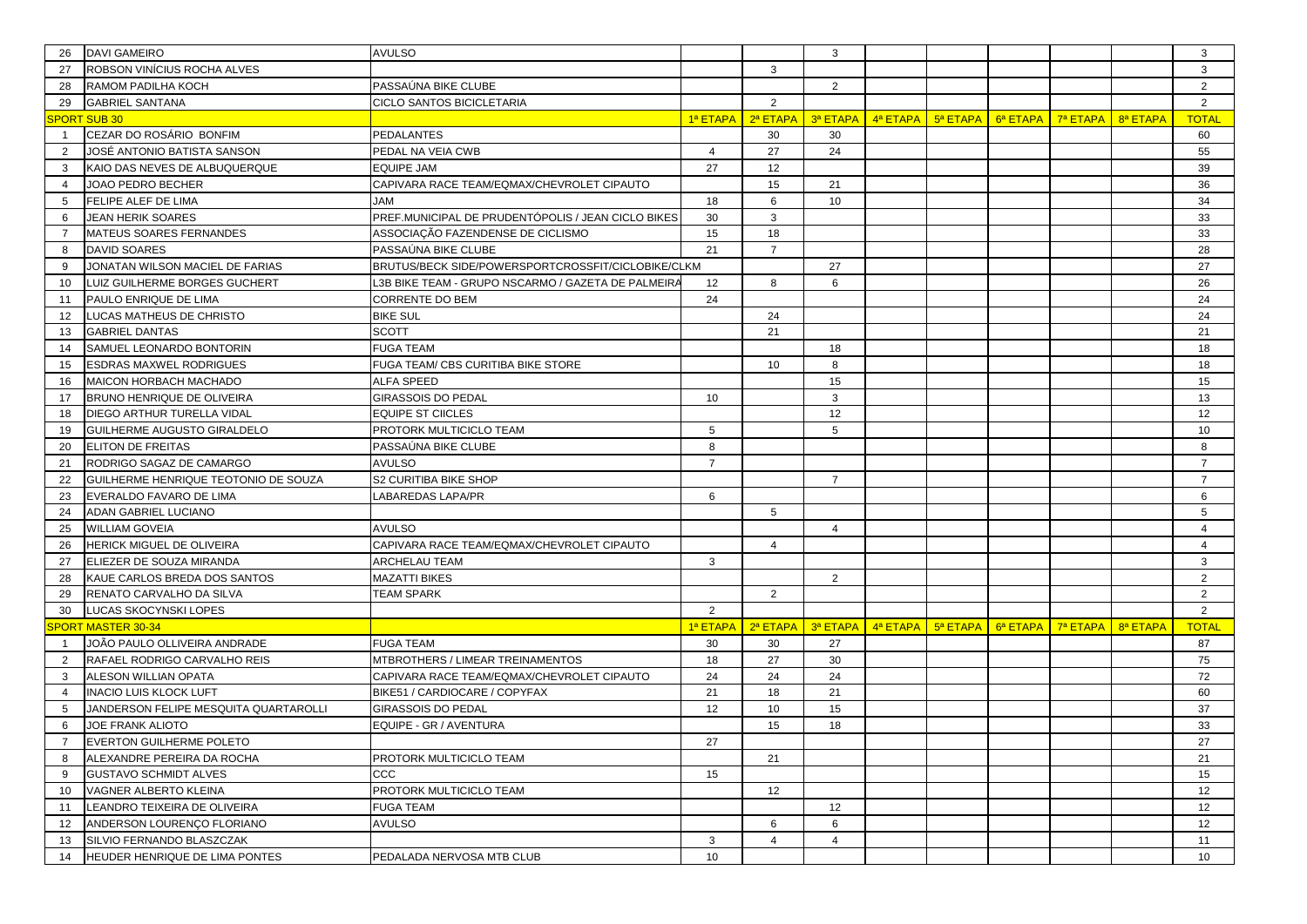| 15             | ROBERSON OLIVEIRA                                     | ASSOCIAÇÃO FAZENDENSE DE CICLISMO      |                 |                      | 10             |          |          |          |          |          | 10             |
|----------------|-------------------------------------------------------|----------------------------------------|-----------------|----------------------|----------------|----------|----------|----------|----------|----------|----------------|
| 16             | ALEX GONCALVES DE GODOY                               | <b>FUGA TEAM</b>                       |                 | 5                    | 5              |          |          |          |          |          | 10             |
| 17             | KELVIS PRESLEY LOURENÇO                               | PERNA MOLE LOURENÇO                    |                 |                      | 8              |          |          |          |          |          | 8              |
| 18             | LEANDRO NOBRE DE OLIVEIRA                             | PREFEITURA MUNICIPAL DE TELÊMACO BORBA | 8               |                      |                |          |          |          |          |          | 8              |
| 19             | JHONNYSSOM FELIPE DOS SANTOS SILVA                    | <b>KING BIKE PARTS</b>                 |                 | 8                    |                |          |          |          |          |          | 8              |
| 20             | EDUARDO SALVADOR                                      | PEDAL SAUDE                            |                 | $\overline{7}$       |                |          |          |          |          |          | $\overline{7}$ |
| 21             | ALCIONE BORDIGNON                                     | <b>ARCHELAU TEAM</b>                   | $\overline{7}$  |                      |                |          |          |          |          |          | $\overline{7}$ |
| 22             | THIAGO FERNANDO DE OLIVEIRA                           | <b>PEGASUS</b>                         |                 |                      | $\overline{7}$ |          |          |          |          |          | $\overline{7}$ |
| 23             | LUCAS VINHOLI DE CARVALHO                             | PEDAL AVENTURA E CIA                   | 6               |                      |                |          |          |          |          |          | 6              |
| 24             | <b>FELIPE SALLA</b>                                   | <b>CICLES OLIVEIRA</b>                 | $5\overline{5}$ |                      |                |          |          |          |          |          | 5              |
| 25             | JOSÉ FAUSTINO BATISTA RIBEIRO JUNIOR                  | PREFEITURA MUNICIPAL DE TELÊMACO BORBA |                 | 3                    | 2              |          |          |          |          |          | 5              |
| 26             | ODAIR FAGUNDES MONTEVECHIO JUNIOR                     | PREFEITURA MUNICIPAL DE TELÊMACO BORBA | $\overline{4}$  |                      |                |          |          |          |          |          | $\overline{4}$ |
| 27             | <b>GREGORY FINGER BOEHM</b>                           | <b>MANZATTI BIKES</b>                  |                 |                      | 3              |          |          |          |          |          | 3              |
| 28             | JOAO VITOR ARAUJO LIMA HENEQUIN                       | <b>CICLES OLIVEIRA PINHAIS</b>         |                 | $\overline{2}$       |                |          |          |          |          |          | $\overline{2}$ |
| 29             | <b>GUILHERME SOARES FERMIANO</b>                      | ASSOCIAÇÃO FAZENDENSE DE CICLISMO      | $\overline{2}$  |                      |                |          |          |          |          |          | 2              |
|                | SPORT MASTER 35-39                                    |                                        | 1ª ETAPA        | 2 <sup>a</sup> ETAPA | 3ª ETAPA       | 4ª ETAPA | 5ª ETAPA | 6ª ETAPA | 7ª ETAPA | 8ª ETAPA | <b>TOTAL</b>   |
| $\overline{1}$ | EIRIQUE CASTRO                                        | <b>HOLLY BIKES</b>                     | 27              | 30                   | 30             |          |          |          |          |          | 87             |
| $\overline{2}$ | <b>DENIS RICARDO NUNES</b>                            | EURO FITNESS-SUDRACT                   | 30              |                      | 27             |          |          |          |          |          | 57             |
| 3              | <b>GLAUCIO TUSTANOVSKI</b>                            | <b>FUGA TEAM</b>                       | 24              | 21                   | 10             |          |          |          |          |          | 55             |
| $\overline{4}$ | ALESSANDRO FERREIRA LIMA                              | PREFEITURA MUNICIPAL DE TELÊMACO BORBA | 10              | 15                   | 21             |          |          |          |          |          | 46             |
| 5              | ALEX DE ALMEIDA                                       | PEDALADA NERVOSA MTB CLUB              | 18              | 12                   | 15             |          |          |          |          |          | 45             |
| 6              | HUGO HERNANDES DOS SANTOS                             | SUDRACT/EURO FITNESS                   | $\overline{7}$  | 24                   | 12             |          |          |          |          |          | 43             |
| $\overline{7}$ | RODRIGO DOS SANTOS                                    | <b>CICLO SANTOS BICICLETARIA</b>       |                 | 27                   |                |          |          |          |          |          | 27             |
| 8              | MARCELO ALVES DE MIRANDA                              |                                        |                 |                      | 24             |          |          |          |          |          | 24             |
| 9              | RICARDO PEREIRA DA ROCHA                              | <b>BIKER'S CANELINHA</b>               | 12              | 10                   |                |          |          |          |          |          | 22             |
| 10             | MISAEL ZANELATI                                       | PREFEITURA MUNICIPAL DE TELÊMACO BORBA | 21              |                      |                |          |          |          |          |          | 21             |
| 11             | MARCIO RODRIGUES CHAGAS                               | PREFEITURA MUNICIPAL DE TELÊMACO BORBA |                 | 18                   |                |          |          |          |          |          | 18             |
| 12             | FERNANDO TORRIANI RIBEIRO                             | <b>JEAN CICLO BIKE</b>                 |                 |                      | 18             |          |          |          |          |          | 18             |
| 13             | CAIO HENRIQUE CARVALHO DUARTE                         | CAIO HENRIQUE CARVALHO DUARTE          | 15              |                      |                |          |          |          |          |          | 15             |
| 14             | JEDAÍAS DA SILVA                                      | <b>GF PEDAL</b>                        |                 | 8                    | 5              |          |          |          |          |          | 13             |
| 15             | <b>GLOWER MOLLOSSI KUJEW</b>                          | <b>GMK</b>                             | $\overline{4}$  |                      | $\overline{7}$ |          |          |          |          |          | 11             |
| 16             | <b>EMERSON ANDRADE ALVES</b>                          | <b>FUGA TEAM</b>                       |                 |                      | 8              |          |          |          |          |          | 8              |
| 17             | ALESSANDRO ROBERTO LOPES                              | PROTORK MULTICICLO TEAM                | 8               |                      |                |          |          |          |          |          | 8              |
| 18             | FERNANDO MACHADO                                      | LIMIAR TREINAMENTO                     |                 | $\overline{7}$       |                |          |          |          |          |          | $\overline{7}$ |
| 19             | ELTON CLAUDIO                                         | MTBROTHERS/CLINICA DAS BIKES           |                 |                      | 6              |          |          |          |          |          | 6              |
| 20             | JOSE WESLEY MOTA                                      | PREFEITURA MUNICIPAL DE TELÊMACO BORBA |                 | 6                    |                |          |          |          |          |          | 6              |
| 21             | DANYLO BUENO SIMOES DA SILVA                          | <b>BIKE PINHAIS</b>                    | 6               |                      |                |          |          |          |          |          | 6              |
| 22             | ANDERSON DAN                                          | GIRASSÓIS DO PEDAL                     |                 | 5                    |                |          |          |          |          |          | 5              |
| 23             | ENDRIU APARECIDO DE SOUZA                             | PEDALADA NERVOSA MTB CLUB              | 5               |                      |                |          |          |          |          |          | 5              |
| 24             | BRUNO TREVISAN DA MOTTA ROMERO                        | REPUBLICA BIKE                         |                 |                      | $\overline{4}$ |          |          |          |          |          | $\overline{4}$ |
| 25             | CLEVERSON SANTANA BERNARDO                            | <b>LIMIAR TREINAMENTO</b>              |                 | $\overline{4}$       |                |          |          |          |          |          | $\overline{4}$ |
| 26             | JULIANO SOUZA CAVALCANTE                              | PREFEITURA MUNICIPAL DE TELÊMACO BORBA |                 |                      | 3              |          |          |          |          |          | 3              |
| 27             | <b>MARLON MESQUITA</b>                                | <b>MARANDER BIKES</b>                  |                 | 3                    |                |          |          |          |          |          | 3              |
| 28             | RUBEM FERREIRA JUNIOR                                 | SUPERAÇÃO MTB                          | 3               |                      |                |          |          |          |          |          | 3              |
| 29             | ADRIANO SIMPLICIO ALVES<br>ALEXANDRE ARTHUR BLANC     | PEDAL NA VEIA CWB                      |                 |                      | $\overline{2}$ |          |          |          |          |          | $\overline{2}$ |
| 30             |                                                       | TURMA DO PEDAL                         |                 | $\overline{2}$       |                |          |          |          |          |          | $\overline{2}$ |
| 31             | CRISTIANO FERREIRA DE LIMA                            | EQUIPE JAM                             | $\overline{2}$  | 2ª ETAPA             | 3ª ETAPA       | 4ª ETAPA | 5ª ETAPA | 6ª ETAPA | 7ª ETAPA | 8ª ETAPA | $\overline{2}$ |
|                | <b>SPORT MASTER 40-44</b><br>FERNANDO ANTÔNIO MOREIRA |                                        | 1ª ETAPA        |                      |                |          |          |          |          |          | <b>TOTAL</b>   |
| $\overline{1}$ |                                                       | <b>HIBRA PORTAS</b>                    | 30              | 27<br>24             | 30<br>21       |          |          |          |          |          | 87             |
| $\overline{2}$ | RAFAEL CHIARELA                                       | PROTORK MULTICICLO TEAM                | 21              |                      |                |          |          |          |          |          | 66             |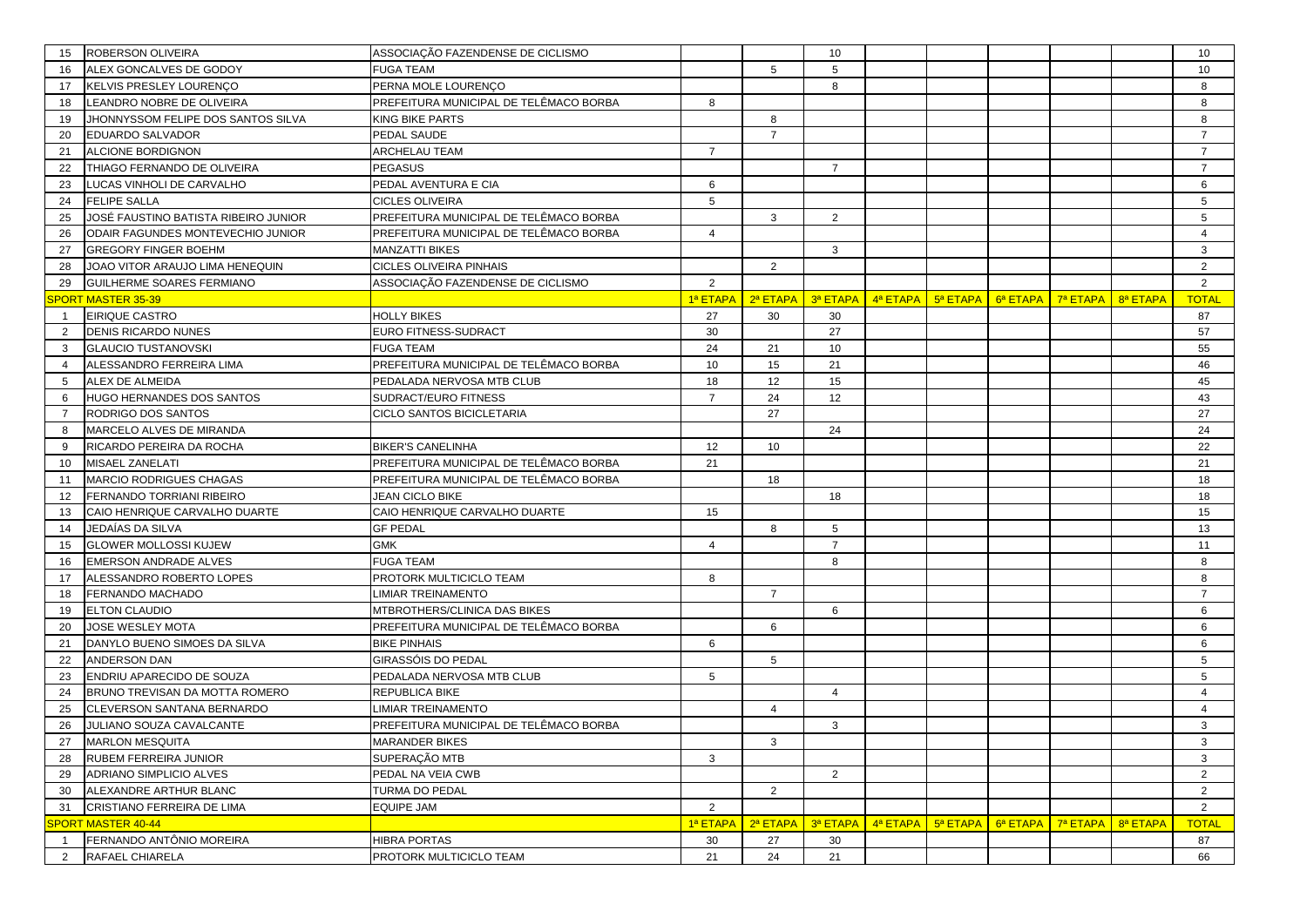| 3              | DIOGO DE SOUZA FERREIRA PINTO               | CAVALARIA MTB                                      | 27              | 18             | 18              |                                               |          |          |          | 63                                |
|----------------|---------------------------------------------|----------------------------------------------------|-----------------|----------------|-----------------|-----------------------------------------------|----------|----------|----------|-----------------------------------|
| $\overline{4}$ | <b>FABIO SERGIO PAVLAK</b>                  | PREF. MUNICIPAL DE PRUDENTÓPOLIS                   | 18              | 21             | 24              |                                               |          |          |          | 63                                |
| 5              | <b>FABIO FELIPE STROPARO</b>                | FUGA TEAM/LIMIAR-FISIOLOGIA                        |                 | 30             | 27              |                                               |          |          |          | 57                                |
| 6              | CLEVERSON BUENO POLIDORO                    | <b>BIKERS CANELINHA</b>                            | 24              | 15             |                 |                                               |          |          |          | 39                                |
| $\overline{7}$ | LUIZ FERNANDO MOURA CORDEIRO                | JG BIKE SERVICE/ CEARÁ BIKE                        |                 | 12             | 10              |                                               |          |          |          | 22                                |
| 8              | CLEVERSON BUENO POLIDORO                    | <b>BIKER'S CANELINHA</b>                           |                 | 15             | 5               |                                               |          |          |          | 20                                |
| 9              | LEANDRO CORREA DE SOUZA                     | <b>MEGA ALTO RENDIMENTO</b>                        | $\overline{2}$  |                | 15              |                                               |          |          |          | 17                                |
| 10             | MARCIO ROGÉRIO SILVA BRYK                   | CAPIVARA RACE TEAM/EQMAX/CHEVROLET CIPAUTO         | 15              |                |                 |                                               |          |          |          | 15                                |
| 11             | <b>FABRICIO PERUCELLI</b>                   | <b>BIKERS CANELINHA</b>                            | 8               |                | 6               |                                               |          |          |          | 14                                |
| 12             | RODRIGO ERNANE MARQUES                      | MARANDER BIKES                                     | 3               | 10             |                 |                                               |          |          |          | 13                                |
| 13             | REGINALDO FAMA TOLEDO                       | <b>JAM</b>                                         |                 |                | 12              |                                               |          |          |          | 12                                |
| 14             | SIDNEY DA CRUZ CAES                         | PEDALADA NERVOSA MTB CLUB                          | 12              |                |                 |                                               |          |          |          | 12                                |
| 15             | <b>MARCOS DOS SANTOS</b>                    | <b>BRAVO BIKE</b>                                  | 5               | $\overline{7}$ |                 |                                               |          |          |          | 12                                |
| 16             | WAGNER BARBOSA DA SILVA                     | PROTORK MULTICICLO TEAM                            | 10              |                |                 |                                               |          |          |          | 10                                |
| 17             | RODRIGO ZAMBON                              | <b>ZAMBON RACING</b>                               | 6               | $\overline{4}$ |                 |                                               |          |          |          | 10                                |
| 18             | SIDNEY DA CRUZ CAES                         | PEDALADA NERVOSA MTB CLUB                          |                 | 5              | $\overline{4}$  |                                               |          |          |          | 9                                 |
| 19             | LORIVAL DO NASCIMENTO                       | <b>MAZATTI BIKES</b>                               |                 |                | 8               |                                               |          |          |          | 8                                 |
| 20             | RODRIGO TALMA FARIAS                        | PRETO BIKE                                         |                 | 8              |                 |                                               |          |          |          | 8                                 |
| 21             | MICHEL GREGATTI DA SILVA                    | <b>MAZATTI BIKES</b>                               |                 |                | $\overline{7}$  |                                               |          |          |          | $\overline{7}$                    |
| 22             | <b>FABIANO SEDLAK</b>                       | PREFEITURA MUNICIPAL DE TELÊMACO BORBA             | $\overline{7}$  |                |                 |                                               |          |          |          | $\overline{7}$                    |
| 23             | ROBSON FAUSTINO CATARIN                     | MTBROTHERS / CLINICA DAS BIKES                     |                 | 6              |                 |                                               |          |          |          | 6                                 |
| 24             | REGINALDO FAMA TOLEDO                       | EQUIPE JAM                                         | $\overline{4}$  |                |                 |                                               |          |          |          | $\overline{4}$                    |
| 25             | FRANCYS WAGNER DE SIQUEIRA                  | RIO BRANCO DO SUL                                  |                 |                | 3               |                                               |          |          |          | 3                                 |
| 26             | ALEXANDRO TAVARES DE LEMOS                  | PRETO BIKE                                         |                 | 3              |                 |                                               |          |          |          | 3                                 |
| 27             | CÉLIO TEODORO                               | <b>BIG MAG BIKE TEAM</b>                           |                 |                | 2               |                                               |          |          |          | $\overline{2}$                    |
|                |                                             |                                                    |                 |                |                 |                                               |          |          |          |                                   |
| 28             | WAGNER PIMENTEL PEDROSO                     | PREFEITURA MUNICIPAL DE TELÊMACO BORBA             |                 | 2              |                 |                                               |          |          |          | $\overline{2}$                    |
|                | PORT MASTER 45-49                           |                                                    | 1ª ETAPA        | 2ª ETAPA       | 3ª ETAPA        | $\frac{4^a}{a^b}$ ETAPA $\frac{1}{2^a}$ ETAPA | 6ª ETAPA | 7ª ETAPA | 8ª ETAPA | <b>TOTAL</b>                      |
| $\overline{1}$ | LAURINDO MARCONDES LEAL                     | JABUTI / TARTA BIKES                               | 30              | 30             | 27              |                                               |          |          |          | 87                                |
| 2              | FABRICIO ANTONIO MOREIRA NETO               | OTIMAPORTAS/TAJESPORTS                             | 27              | 27             | 24              |                                               |          |          |          | 78                                |
| 3              | LUIZ FABIANO MURARO                         | PROTORK MULTICICLO TEAM                            | 24              | $\overline{7}$ | 21              |                                               |          |          |          | 52                                |
| $\overline{4}$ | ANTONIO CESAR FERREIRA BEZERRA              | <b>STUSKI BIKE</b>                                 |                 | 21             | 30              |                                               |          |          |          | 51                                |
| 5              | ELIEZER DE SOUZA LEITE                      | <b>EQUIPE KOM BIKES/OTL</b>                        |                 | 24             | 18              |                                               |          |          |          | 42                                |
| 6              | <b>ROBSON DOMINGOS</b>                      | PERFIMASTER                                        | 21              | $\overline{4}$ | 15              |                                               |          |          |          | 40                                |
| $\overline{7}$ | RICARDO DA SILVA PRATES                     | PREFEITURA MUNICIPAL DE PRUDENTÓPOLIS / JEAN CICL( | 8               | 18             | 10              |                                               |          |          |          | 36                                |
| 8              | RAFAEL PAULO DE FARIA                       | PEDALADA NERVOSA MTB CLUB                          | 15              |                | 12              |                                               |          |          |          | 27                                |
| 9              | <b>TIAGO VOINAROVICZ</b>                    | L3B BIKE TEAM / GRUPO NSCARMO / GAZETA DE PALMEIR/ | $\overline{4}$  | 15             |                 |                                               |          |          |          | 19                                |
| 10             | <b>EDUARDO MATTOS</b>                       | PEDALADA NERVOSA MTB CLUB                          | 18              |                |                 |                                               |          |          |          | 18                                |
| 11             | OZIEL RODRIGUES DOS SANTOS                  | SUDRACT/EURO FITNESS                               | 10              | 6              |                 |                                               |          |          |          | 16                                |
| 12             | JEFFERSON HODECKER                          | <b>EQUIPE JAM</b>                                  | 12              |                | 3               |                                               |          |          |          | 15                                |
| 13             | <b>MARCELO MEROS</b>                        | PREFEITURA MUNICIPAL DE TELÊMACO BORBA             | 6               | 2              | $\overline{7}$  |                                               |          |          |          | 15                                |
| 14             | RICARDO LUIZ MIKODA                         | FORÇA LITORAL                                      |                 | 12             |                 |                                               |          |          |          | 12                                |
| 15             | <b>MARCOS KRUPA</b>                         | RODA PRESA                                         |                 | 10             |                 |                                               |          |          |          | 10                                |
|                | 16 JULIO CESAR RIBEIRO TABORDA              | <b>FUGA TEAM</b>                                   |                 |                | 8               |                                               |          |          |          | 8                                 |
|                | 17 CLAUDEMIR DA SILVA SOUZA                 | MTBROTHERS / CLINICA DAS BIKES                     |                 | 8              |                 |                                               |          |          |          | 8                                 |
| 18             | ANDERSON C.RIBEIRO                          | MARANDERBIKES / EVOLUE                             | $\overline{7}$  |                |                 |                                               |          |          |          | $\overline{7}$                    |
| 19             | SILVIO GONÇALVES DA SILVA                   | <b>TEAM SPARK</b>                                  |                 |                | 6               |                                               |          |          |          | 6                                 |
| 20             | EMERSON DA SILVA VAZ                        | <b>BIKE BROTHERS</b>                               |                 |                | $5\overline{5}$ |                                               |          |          |          | 5 <sup>5</sup>                    |
| 21             | ADEMIR ADOLFO DA SILVA                      | MARANDER BIKES                                     |                 | 5              |                 |                                               |          |          |          | $5\phantom{.0}$                   |
| 22<br>23       | <b>JOÃO CASTELLI</b><br><b>IZAIAS MIZEL</b> | PEDALADA NERVOSA<br><b>JEAN CICLO BIKE</b>         | $5\phantom{.0}$ |                | $\overline{4}$  |                                               |          |          |          | $5\overline{)}$<br>$\overline{4}$ |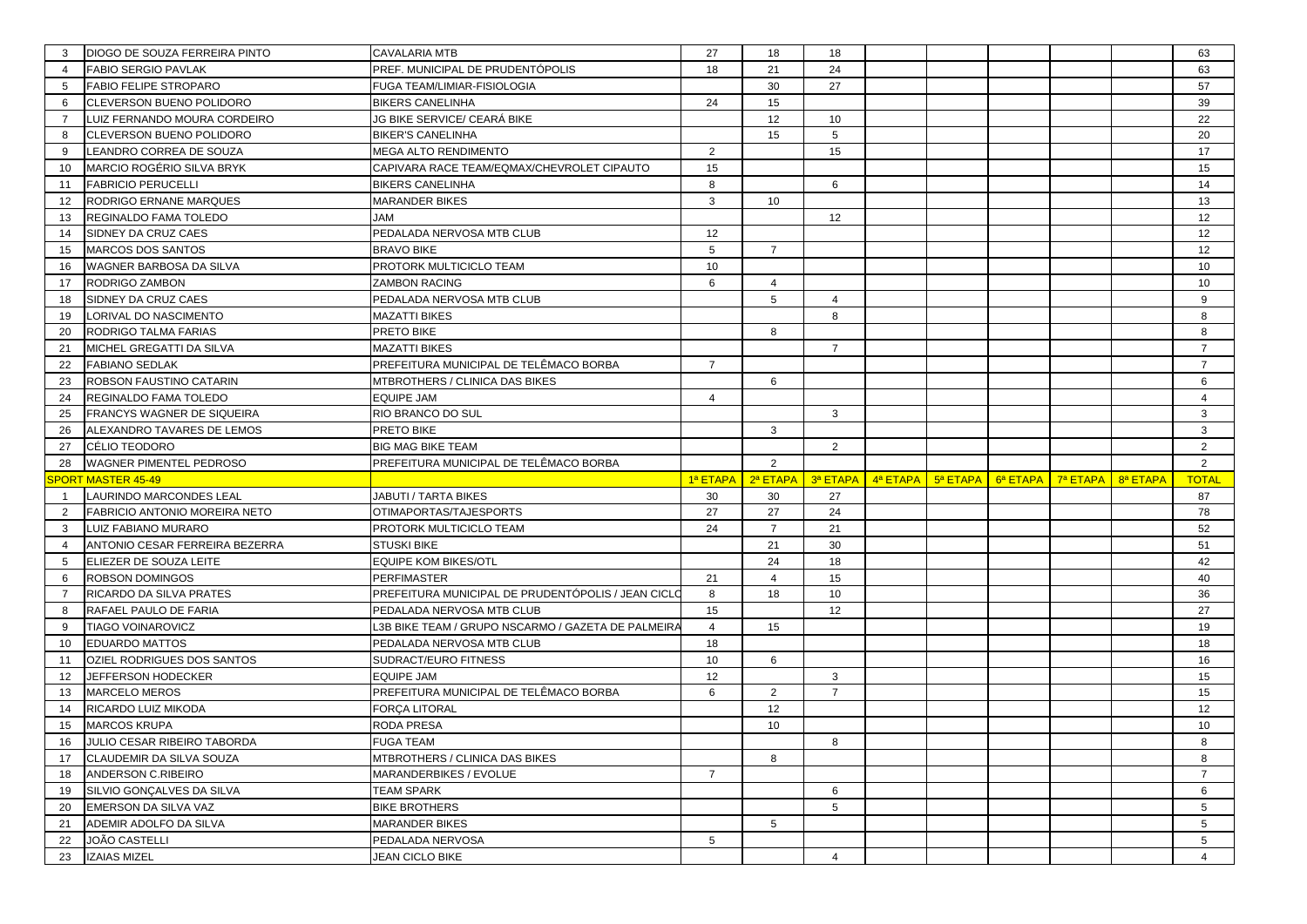| 24             | HEVERTON MARCELO RAULYK          | PREF.MUNICIPAL DE PRUDENTÓPOLIS            |                 | 3                 |                |                                                                                                                                                                 |  |          | 3               |
|----------------|----------------------------------|--------------------------------------------|-----------------|-------------------|----------------|-----------------------------------------------------------------------------------------------------------------------------------------------------------------|--|----------|-----------------|
| 25             | <b>MARCIO JOSE TULIO</b>         | PROTORK MULTICICLO TEAM                    | 3               |                   |                |                                                                                                                                                                 |  |          | 3               |
| 26             | MARCELO KIRACH                   | <b>KIRACH MTB</b>                          |                 |                   | 2              |                                                                                                                                                                 |  |          | $\overline{2}$  |
| 27             | <b>EDSON LUIZ FIRSZT</b>         | <b>EDSON LUIZ FIRSZT</b>                   | $\overline{2}$  |                   |                |                                                                                                                                                                 |  |          | 2               |
|                | SPORT MASTER 50-54               |                                            | 1ª ETAPA        | 2ª ETAPA          |                | $\frac{3}{9}$ ETAPA $\frac{1}{9}$ 4 <sup>a</sup> ETAPA $\frac{1}{9}$ 5 <sup>a</sup> ETAPA $\frac{1}{9}$ 6 <sup>a</sup> ETAPA $\frac{1}{9}$ 7 <sup>a</sup> ETAPA |  | 8ª ETAPA | <b>TOTAL</b>    |
| $\overline{1}$ | ALTEMIR JOSÉ DOS SANTOS          | MATA ATLÂNTICA MALINOVSKI                  | 30              | 30                | 30             |                                                                                                                                                                 |  |          | 90              |
| 2              | ORLANDO VITOLDO DANIELEWICZ NETO | <b>EVOLUE</b>                              | 15              | 27                |                |                                                                                                                                                                 |  |          | 42              |
| 3              | HENRIQUE BORGES DE MACEDO        | FORWARD RACING TEAM / BIKE BATEL           | 18              | 24                |                |                                                                                                                                                                 |  |          | 42              |
| $\overline{4}$ | ROBSON LUIS SQUIOQUET            | <b>CICLES OLIVEIRA PINHAIS</b>             |                 | 18                | 24             |                                                                                                                                                                 |  |          | 42              |
| 5              | <b>JEAN LUIZ SOARES</b>          | PREF.MUNICIPAL DE PRUDENTÓPOLIS            |                 | 15                | 15             |                                                                                                                                                                 |  |          | 30              |
| 6              | ERONDI PADILHA                   | <b>BIKE PINHAIS</b>                        | 10 <sup>°</sup> | 10                | 8              |                                                                                                                                                                 |  |          | 28              |
|                | CLEVERSON SOTTO MAIOR WISTUBA    | <b>AVULSO</b>                              |                 |                   | 27             |                                                                                                                                                                 |  |          | 27              |
| 8              | ROBSON LUIS SQUIOQUET            | <b>VEDIS COSMÉTICOS</b>                    | 27              |                   |                |                                                                                                                                                                 |  |          | 27              |
| 9              | MAURI SZWCZYK TULIO              | PROTORK MULTICICLO TEAM                    | 24              |                   |                |                                                                                                                                                                 |  |          | 24              |
| 10             | ANDERSEN LEODAN SANCHES          | ELEVASUL / BARON BIKES                     | $\overline{4}$  |                   | 18             |                                                                                                                                                                 |  |          | 22              |
| 11             | CARLOS CORDEIRO FRANCO           | <b>MANZATTI BIKES</b>                      | 21              |                   |                |                                                                                                                                                                 |  |          | 21              |
| 12             | <b>EMERSON CAMPAROTO</b>         | <b>GIROS BIKE</b>                          |                 |                   | 21             |                                                                                                                                                                 |  |          | 21              |
| 13             | <b>EMERSON F F CARARA</b>        | <b>FRT</b>                                 |                 | 21                |                |                                                                                                                                                                 |  |          | 21              |
| 14             | LEONIR RICARDO TEDESCO           | <b>EQUIPE PROHEALTH</b>                    | 8               | 12                |                |                                                                                                                                                                 |  |          | 20              |
| 15             | MOZAR VALENTE                    | PROTORK MULTICICLO TEAM                    |                 | 5                 | 12             |                                                                                                                                                                 |  |          | 17              |
| 16             | DOMINGOS FOGAÇA                  | <b>CICLES OLIVEIRA</b>                     | $\overline{7}$  | 8                 |                |                                                                                                                                                                 |  |          | 15              |
| 17             | FABIO DITZEL TOZETTO             | CAPIVARA RACE TEAM/EQMAX/CHEVROLET CIPAUTO | 12              |                   |                |                                                                                                                                                                 |  |          | 12              |
| 18             | FRANCISCO PEREIRA DA COSTA       | <b>EQUIPE GUARANI</b>                      |                 |                   | 10             |                                                                                                                                                                 |  |          | 10              |
| 19             | CLAUDINEI ARAN                   | <b>AVULSO</b>                              | 6               |                   | 3              |                                                                                                                                                                 |  |          | 9               |
| 20             | MARCIO JOSÉ COSER                | FOCA BIKES/GEAR CLEAN                      |                 |                   | $\overline{7}$ |                                                                                                                                                                 |  |          | $\overline{7}$  |
| 21             | CARLOS HENRIQUE DA SILVA PAULA   | <b>METAL CICLES</b>                        |                 | $\overline{7}$    |                |                                                                                                                                                                 |  |          | $\overline{7}$  |
| 22             | CLAUDIO GONCALVES DA SILVA       | <b>TEAM SPARK</b>                          |                 |                   | 6              |                                                                                                                                                                 |  |          | 6               |
| 23             | <b>IVANES DUARTE</b>             | BK BIKES / BOX 8 MOTOPECAS                 |                 | 6                 |                |                                                                                                                                                                 |  |          | 6               |
| 24             | <b>JOSUE RIBAS</b>               | PREFEITURA MUNICIPAL DE TELÊMACO BORBA     |                 |                   | 5              |                                                                                                                                                                 |  |          | 5               |
| 25             | EDNILSON GOMES DE LIMA           | ARCHELAU TEAM                              | 5               |                   |                |                                                                                                                                                                 |  |          | $5^{\circ}$     |
| 26             | <b>CESAR POSSA NUNES</b>         | <b>ARCHELAU TEAM</b>                       | 3               | 2                 |                |                                                                                                                                                                 |  |          | 5               |
| 27             | CARLOS ROBERTO DE SOUZA          | PREFEITURA MUNICIPAL DE TELÊMACO BORBA     |                 |                   | $\overline{4}$ |                                                                                                                                                                 |  |          | $\overline{4}$  |
| 28             | <b>MOACIR RASCHE</b>             | <b>PINE TEAM</b>                           |                 | $\overline{4}$    |                |                                                                                                                                                                 |  |          | $\overline{4}$  |
| 29             | MARCELO EDUARDO BORGES           | <b>BIKE PINHAIS - PINETEAM</b>             |                 | 3                 |                |                                                                                                                                                                 |  |          | 3               |
| 30             | <b>MARÍSIO SUREK</b>             | <b>MANZATTI BIKES</b>                      |                 |                   | $\overline{2}$ |                                                                                                                                                                 |  |          | $\overline{2}$  |
| 31             | PERCIVAL ALVES FREITAS           | <b>CICLES OLIVEIRA</b>                     | 2               |                   |                |                                                                                                                                                                 |  |          | 2               |
|                | <b>SPORT MASTER 55-59</b>        |                                            |                 | 1ª ETAPA 2ª ETAPA |                | $\frac{3}{3}$ ETAPA $\left  \frac{4}{3}$ ETAPA $\left  \frac{5}{3}$ ETAPA $\left  \frac{6}{3}$ ETAPA $\right $ $\left  \frac{7}{3}$ ETAPA                       |  | 8ª ETAPA | <b>TOTAL</b>    |
| $\overline{1}$ | LUCIANO DARVINO ZANELATTO        | <b>ITA ROWER</b>                           | 30              | 24                | 15             |                                                                                                                                                                 |  |          | 69              |
| $\overline{2}$ | <b>VILMOR MACCARINE</b>          | <b>BIKE PINHAIS / FOR BIKE</b>             | 15              | 21                | 27             |                                                                                                                                                                 |  |          | 63              |
| 3              | JOSMAR PIRES PEDROSO             | <b>GUARANI</b>                             | 27              |                   | 21             |                                                                                                                                                                 |  |          | 48              |
| $\overline{4}$ | <b>JURANDIR PEDRO DA SILVA</b>   | <b>MANZATTI BIKES</b>                      | 21              |                   | 24             |                                                                                                                                                                 |  |          | 45              |
| 5              | AIRTON FERNANDO AGOSTINHO        | Z5RACETEAM                                 |                 | 30                |                |                                                                                                                                                                 |  |          | 30              |
| 6              | <b>OSMAIR DE LARA</b>            | ARO BIKE TEAM                              |                 |                   | 30             |                                                                                                                                                                 |  |          | 30 <sup>°</sup> |
| $\overline{7}$ | <b>WAGNER ROBERTO HAISI</b>      | PROTORK MULTICICLO TEAM                    | 18              | 10                |                |                                                                                                                                                                 |  |          | 28              |
| 8              | <b>JAIRO LAIBIDA</b>             | <b>AVULSO</b>                              |                 | 27                |                |                                                                                                                                                                 |  |          | 27              |
| 9              | <b>EMERSON LUIZ BENATO</b>       | VIRTUAL ROWERS OF CURITIBA                 | 8               | $\overline{7}$    | 10             |                                                                                                                                                                 |  |          | 25              |
| 10             | <b>IVAN WOLF</b>                 | <b>BICICLETARIA VITÓRIA</b>                | 24              |                   |                |                                                                                                                                                                 |  |          | 24              |
| 11             | <b>GERSON LUIZ ZOTTO</b>         | MATA ATLÂNTICA MALINOVSKI                  |                 |                   | 18             |                                                                                                                                                                 |  |          | 18              |
| 12             | ARIOSVALDO GOUVEIA JUNIOR        | <b>GOUVEIA MASTER TEAM</b>                 |                 | 18                |                |                                                                                                                                                                 |  |          | 18              |
| 13             | <b>ALTAIR FRANCISCO</b>          | <b>MARANDER BIKES</b>                      |                 | 15                |                |                                                                                                                                                                 |  |          | 15              |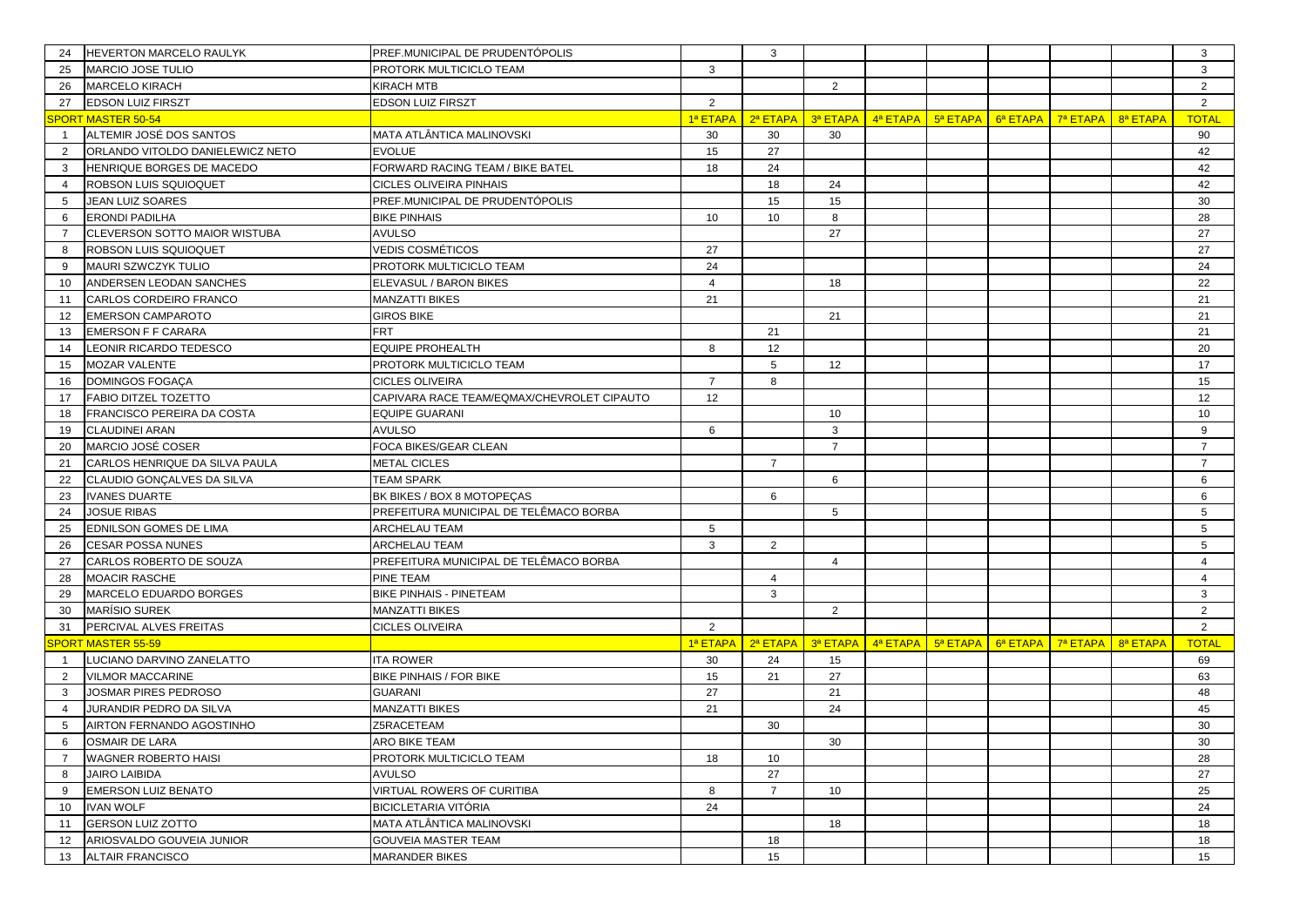| 14              | <b>RENATO MULLER</b>                                      | BIKE51 / CARDIOCARE / COPYFAX           |                 |          | 12              |                                                            |                                                                                                                 |          |          |          | 12           |
|-----------------|-----------------------------------------------------------|-----------------------------------------|-----------------|----------|-----------------|------------------------------------------------------------|-----------------------------------------------------------------------------------------------------------------|----------|----------|----------|--------------|
| 15              | CÉSAR RENATO VASQUES KULPA                                | <b>BIKE PINHAIS/PINE TEAM</b>           |                 | 12       |                 |                                                            |                                                                                                                 |          |          |          | 12           |
| 16              | ORLEY JONÇÃO NEVES                                        | CORRENTE DO BEM                         | 12              |          |                 |                                                            |                                                                                                                 |          |          |          | 12           |
| 17              | CARLOS ROBERTO GONCALVES                                  | CORRENTE DO BEM                         | 10 <sup>1</sup> |          |                 |                                                            |                                                                                                                 |          |          |          | 10           |
| 18              | JOÃO ACYR BONAT JUNIOR                                    | REPUBLICA BIKE                          |                 | 8        |                 |                                                            |                                                                                                                 |          |          |          | 8            |
|                 | <b>PORT MASTER 60-64</b>                                  |                                         | 1ª ETAPA        | 2ª ETAPA | 3ª ETAPA        | 4ª ETAPA                                                   | 5ª ETAPA                                                                                                        | 6ª ETAPA | 7ª ETAPA | 8ª ETAPA | <b>TOTAL</b> |
| $\overline{1}$  | <b>WALMOR LEMKE</b>                                       | BIKE51 / CARDIOCARE / COPYFAX           | 24              | 30       | 27              |                                                            |                                                                                                                 |          |          |          | 81           |
| 2               | LEONEL PINTO DA FONSECA                                   | PEDALA PONTAL                           | 21              | 27       | 21              |                                                            |                                                                                                                 |          |          |          | 69           |
| 3               | CIRO PAULO NOVELLETTO                                     | <b>ACC COPEL</b>                        | 18              | 24       | 24              |                                                            |                                                                                                                 |          |          |          | 66           |
| $\overline{4}$  | FERNANDO MARQUES DE SOUSA CARINHAS                        | ELEVASUL / BARON BIKES                  | 30              |          | 30              |                                                            |                                                                                                                 |          |          |          | 60           |
| 5               | <b>DENIS NORTON RABY</b>                                  | <b>VIRTUAL ROWERS OF CURITIBA</b>       | 15              | 18       | 18              |                                                            |                                                                                                                 |          |          |          | 51           |
| 6               | JOÃO LUIZ N ALVES                                         | CLUBE CAMPOLARGUENSE DE CICLISMO        | 12              | 21       | 15              |                                                            |                                                                                                                 |          |          |          | 48           |
| $\overline{7}$  | JOSE MARTINHO DA ROCHA                                    | <b>MANZATTI BIKES</b>                   | 27              |          |                 |                                                            |                                                                                                                 |          |          |          | 27           |
| 8               | PETER NEY SOZZI                                           | STORM / PEDAL NORTE                     |                 | 15       |                 |                                                            |                                                                                                                 |          |          |          | 15           |
|                 | <b>SPORT MASTER 65-59</b>                                 |                                         | 1ª ETAPA        | 2ª ETAPA |                 |                                                            | $\frac{3}{3}$ ETAPA $\frac{1}{3}$ 4ª ETAPA $\frac{1}{3}$ 5ª ETAPA $\frac{1}{3}$ 6ª ETAPA $\frac{1}{3}$ 7ª ETAPA |          |          | 8ª ETAPA | <b>TOTAL</b> |
| $\mathbf{1}$    | <b>MARIO KOLACHENEK</b>                                   | PREF. MUNICIPAL DE PRUDENTÓPOLIS        | 27              | 30       | 18              |                                                            |                                                                                                                 |          |          |          | 75           |
| 2               | <b>GILBERTO MIGUEL ENGROFF</b>                            | UNIÃO DA VITÓRIA                        | 30              |          | 30              |                                                            |                                                                                                                 |          |          |          | 60           |
| 3               | CELSO JOSÉ DOS SANTOS                                     | BIKE51 / CARDIOCARE / COPYFAX           |                 | 27       | 27              |                                                            |                                                                                                                 |          |          |          | 54           |
| $\overline{4}$  | <b>HEITOR GROHS</b>                                       | ELEVASUL / BARON BIKES                  | 24              |          | 24              |                                                            |                                                                                                                 |          |          |          | 48           |
| 5               | <b>WALDIR RAMOS</b>                                       | PROTORK MULTICICLO TEAM                 |                 | 21       | 21              |                                                            |                                                                                                                 |          |          |          | 42           |
| 6               | ADROALDO GOULART DE OLIVEIRA                              | <b>BIKE BROTHERS</b>                    |                 | 24       |                 |                                                            |                                                                                                                 |          |          |          | 24           |
| $\overline{7}$  | NEIVALDO CEZAR BERTOJA                                    | O BARRACÃO PRODUTOS COLONIAIS           | 21              |          |                 |                                                            |                                                                                                                 |          |          |          | 21           |
| 8               | MANOEL GEREMIAS                                           | REPUBLICA BIKE                          |                 | 18       |                 |                                                            |                                                                                                                 |          |          |          | 18           |
| 9               | <b>ALTAMIR TANNER</b>                                     | CICLISTAS DE CRISTO                     | 18              |          |                 |                                                            |                                                                                                                 |          |          |          | 18           |
| 10              | <b>ERNEST A ERLER</b>                                     | F3 STUDIO PILATES                       |                 |          | 15              |                                                            |                                                                                                                 |          |          |          | 15           |
|                 |                                                           |                                         |                 |          |                 |                                                            |                                                                                                                 |          |          |          |              |
| 11              | EVERALDO NEVES                                            | CICLEPONTA                              | 15              |          |                 |                                                            |                                                                                                                 |          |          |          | 15           |
|                 | <b>SPORT DUPLA MISTA</b>                                  |                                         | 1ª ETAPA        | 2ª ETAPA | 3ª ETAPA        | $\frac{4^a}{a^b}$ ETAPA $\frac{1}{2}$ 5 <sup>a</sup> ETAPA |                                                                                                                 | 6ª ETAPA | 7ª ETAPA | 8ª ETAPA | <b>TOTAL</b> |
| $\overline{1}$  | MARILENE GRESZESZEN                                       | PREF. MUNICIPAL DE PRUDENTÓPOLIS        | 30              | 27       | 30              |                                                            |                                                                                                                 |          |          |          | 87           |
| $\overline{1}$  | <b>ARILDO WENDLER</b>                                     | PREF. MUNICIPAL DE PRUDENTÓPOLIS        |                 |          |                 |                                                            |                                                                                                                 |          |          |          |              |
| 2               | ENEDINA PIRES DOS SANTOS                                  | FAMILIA DIAS                            | 24              | 30       | 27              |                                                            |                                                                                                                 |          |          |          | 81           |
| 2               | JOSE ROBERTO DOMINGUES DIAS                               | <b>FAMILIA DIAS</b>                     |                 |          |                 |                                                            |                                                                                                                 |          |          |          |              |
| 3               | RONALDO DE OLIVEIRA                                       | EQUIPE JAM                              | 21              | 18       | 21              |                                                            |                                                                                                                 |          |          |          | 60           |
| 3               | VANIA AYUMI FUJITA KOIKE                                  | EQUIPE JAM                              |                 |          |                 |                                                            |                                                                                                                 |          |          |          |              |
| $\overline{4}$  | <b>CLEITON FERNANDES</b>                                  | PEDALADA NERVOSA MTB CLUB               | 27              |          | 24              |                                                            |                                                                                                                 |          |          |          | 51           |
| $\overline{4}$  | ALANA RENATA RIBEIRO                                      | PEDALADA NERVOSA MTB CLUB               |                 |          |                 |                                                            |                                                                                                                 |          |          |          |              |
| 5               | <b>EMERSON GOMES DE OLIVEIRA</b>                          | PRETO BIKE                              |                 | 21       | 12              |                                                            |                                                                                                                 |          |          |          | 33           |
| 5               | KARINA DA CRUZ DE LIMA FARIAS                             | PRETO BIKE                              |                 |          |                 |                                                            |                                                                                                                 |          |          |          |              |
| 6               | <b>DANIEL SCHIRMER</b>                                    | <b>VELOZES E FURIOSAS</b>               |                 | 24       |                 |                                                            |                                                                                                                 |          |          |          | 24           |
| 6               | <b>FRANCIELE HUBNER</b>                                   | <b>VELOZES E FURIOSAS</b>               |                 |          |                 |                                                            |                                                                                                                 |          |          |          |              |
| 7               | ANDRESSA ISOTON                                           | ASSOCIAÇÃO FAZENDENSE DE CICLISMO       | 15              | 2        | 6               |                                                            |                                                                                                                 |          |          |          | 23           |
| $\overline{7}$  | <b>MAICON ISOTON</b>                                      | ASSOCIAÇÃO FAZENDENSE DE CICLISMO       |                 |          |                 |                                                            |                                                                                                                 |          |          |          |              |
| 8               | <b>ALCIONE BORDIGNON</b>                                  | <b>ARCHELAU TEAM</b>                    |                 | 12       | 10 <sup>1</sup> |                                                            |                                                                                                                 |          |          |          | 22           |
| 8               | <b>AMANDA LIMA</b>                                        | ARCHELAU TEAM                           |                 |          |                 |                                                            |                                                                                                                 |          |          |          |              |
| 9               | <b>EMERSON GOMES DE OLIVEIRA</b>                          | PRETO BIKE                              | 18              |          |                 |                                                            |                                                                                                                 |          |          |          | 18           |
| 9               | TATIANE DA SILVA NEVES MARQUES                            | PRETO BIKE                              |                 |          |                 |                                                            |                                                                                                                 |          |          |          |              |
| 10 <sup>°</sup> | SUELEN MICHELC                                            | <b>AVULSO</b>                           |                 |          | 18              |                                                            |                                                                                                                 |          |          |          | 18           |
| 10 <sup>°</sup> | <b>FÁBIO SEGUNDA SOARES</b>                               | <b>AVULSO</b>                           |                 |          |                 |                                                            |                                                                                                                 |          |          |          |              |
| 11              | HEUDER HENRIQUE DE LIMA PONTES                            | PEDALADA NERVOSA MTB CLUB               |                 |          | 15              |                                                            |                                                                                                                 |          |          |          | 15           |
| 11<br>12        | <b>FERNANDA NARDINO</b><br>KAMILLY VITÓRIA DA SILVA COSTA | PEDALADA NERVOSA MTB CLUB<br>PRETO BIKE |                 | 15       |                 |                                                            |                                                                                                                 |          |          |          | 15           |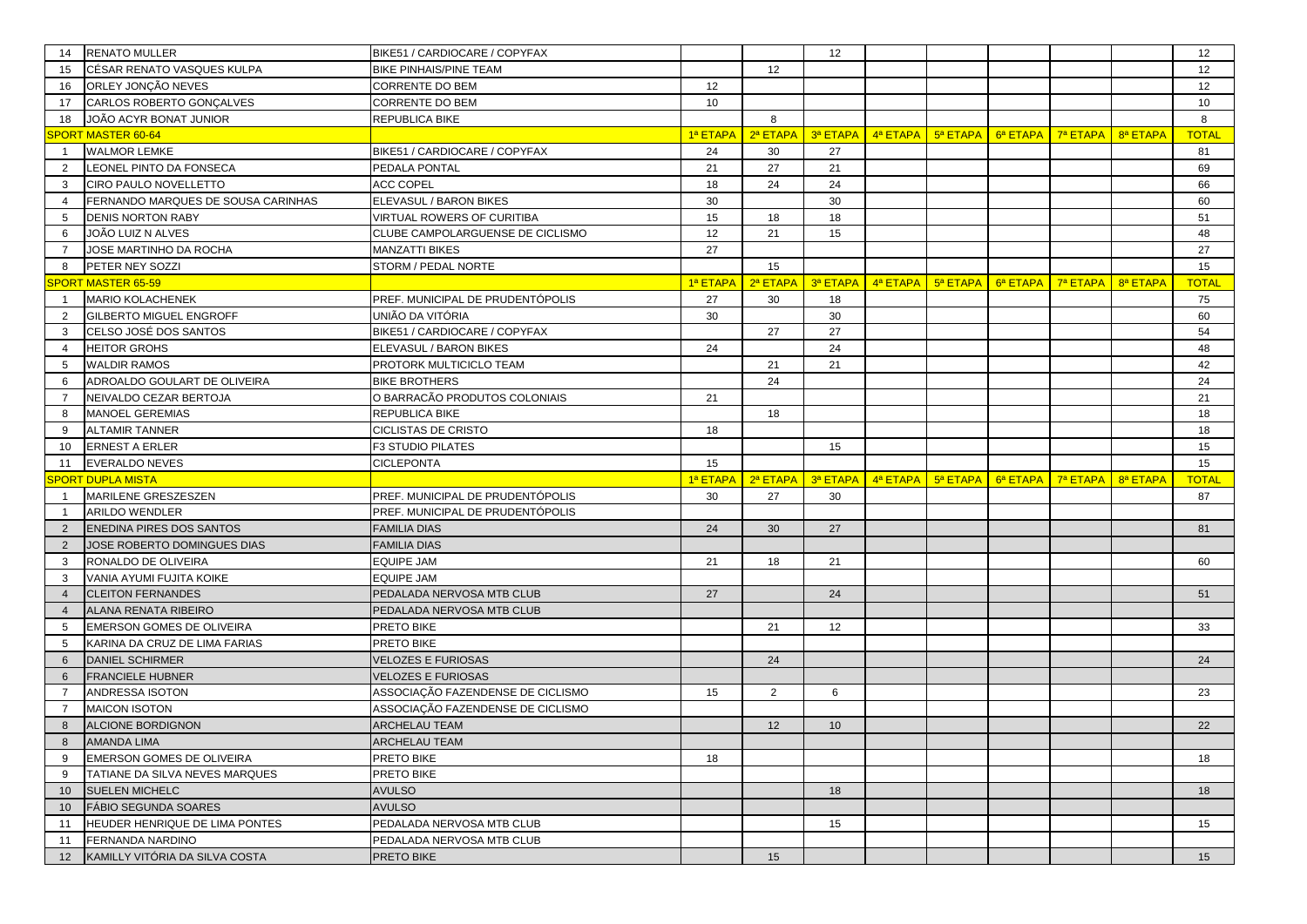| 12             | <b>ODAIR JOSE MACHADO</b>                        | PRETO BIKE                                  |                |                |                 |                   |          |          |          |          |                      |
|----------------|--------------------------------------------------|---------------------------------------------|----------------|----------------|-----------------|-------------------|----------|----------|----------|----------|----------------------|
| 13             | MARCIA CHINCOVIAKI RODRIGUES                     | <b>ARCHELAU TEAM</b>                        | 12             |                |                 |                   |          |          |          |          | 12                   |
| 13             | MARCIO JOSÉ POSSA RODRIGUES                      | ARCHELAU TEAM                               |                |                |                 |                   |          |          |          |          |                      |
| 14             | EDINEI JULIANO BUENO PECHIBILSKI                 | <b>EQUIPE TM</b>                            |                | 10             |                 |                   |          |          |          |          | 10                   |
| 14             | <b>THAIS MIREK</b>                               | TM MODA ESPORTE                             |                |                |                 |                   |          |          |          |          |                      |
| 15             | NAZARENO COLLINI SOBRINHO                        | MTB NA VEIA / PARANAGUA                     | 10             |                |                 |                   |          |          |          |          | 10                   |
| 15             | CARMEM LÚCIA RICHTER COLLINI                     | PEDAL EM FAMILIA                            |                |                |                 |                   |          |          |          |          |                      |
| 16             | KASSIANO ANQUIZES JABONSKI                       | KASSIANO ANQUIZES JABONSKI                  | 8              |                |                 |                   |          |          |          |          | 8                    |
| 16             | <b>GISELE PONCHECK JABONSKI</b>                  | KASSIANO ANQUIZES JABONSKI                  |                |                |                 |                   |          |          |          |          |                      |
| 17             | WESLEY ALVES DE OLIVEIRA                         | <b>ARCHELAU TEAM</b>                        |                | 8              |                 |                   |          |          |          |          | 8                    |
| 17             | ANDREA TOLEDO DIAS                               | ARCHELAU TEAM                               |                |                |                 |                   |          |          |          |          |                      |
| 18             | FELIPE COSTA CONCEIÇÃO                           | <b>BRUTUS MTB CASTRO PR</b>                 |                |                | 8               |                   |          |          |          |          | 8                    |
| 18             | ANDRIELLY MARIA KLUCZKOWSKI                      | <b>BRUTUS MTB CASTRO PR</b>                 |                |                |                 |                   |          |          |          |          |                      |
| 19             | JANAINA PIRES CORREA                             | ARO BIKE TEAM                               |                |                | $\overline{7}$  |                   |          |          |          |          | $\overline{7}$       |
| 19             | ELI CARLOS ZAIA CORREA                           | ARO BIKE TEAM                               |                |                |                 |                   |          |          |          |          |                      |
| 20             | <b>TAMIRES JABONSKI</b>                          |                                             | $\overline{7}$ |                |                 |                   |          |          |          |          | $\overline{7}$       |
| 20             | <b>MARCEL LAPORTA</b>                            |                                             |                |                |                 |                   |          |          |          |          |                      |
| 21             | ALANA RENATA RIBEIRO                             | PEDALADA NERVOSA MTB CLUB                   |                | $\overline{7}$ |                 |                   |          |          |          |          | $\overline{7}$       |
| 21             | <b>CLEITON FERNANDES</b>                         | PEDALADA NERVOSA MTB CLUB                   |                |                |                 |                   |          |          |          |          |                      |
| 22             | <b>EMERSON LUIS CAMARGO</b>                      | <b>FUGA TEAM</b>                            |                | 6              |                 |                   |          |          |          |          | 6                    |
| 22             | <b>CAROL MANFRON</b>                             | <b>FUGA TEAM</b>                            |                |                |                 |                   |          |          |          |          |                      |
| 23             | MARCEL SCHNEIDER DE MEDEIROS JUNIOR              | FUGA TEAM                                   |                | 5              |                 |                   |          |          |          |          | 5                    |
| 23             | PENELLOPE GARUTTI                                | <b>FUGA TEAM</b>                            |                |                |                 |                   |          |          |          |          |                      |
| 24             | <b>LUIZ MIGUEL ZAROWNY</b>                       | <b>AVULSO</b>                               |                |                | $5\phantom{.0}$ |                   |          |          |          |          | 5 <sup>5</sup>       |
| 24             | <b>EMANUEL OCANHA MOURA</b>                      | <b>AVULSO</b>                               |                |                |                 |                   |          |          |          |          |                      |
| 25             | BRIAN DE OLIVEIRA FRANCO                         |                                             |                | $\overline{4}$ |                 |                   |          |          |          |          | $\overline{4}$       |
| 25             | FRANCIELE SALETE DE SOUZA FRANCO                 |                                             |                |                |                 |                   |          |          |          |          |                      |
| 26             | MICHAEL ROBERTO PIM                              | ASSESSORIA DIEGO GABRISLOSVISKI             |                | $\mathbf{3}$   |                 |                   |          |          |          |          | $\mathbf{3}$         |
| 26             | <b>HAGAR DA ROCHA</b>                            | <b>MANZATTI BIKE</b>                        |                |                |                 |                   |          |          |          |          |                      |
|                | <b>PORT FEMININO MASTER 30-39</b>                |                                             | 1ª ETAPA       | 2ª ETAPA       |                 | 3ª ETAPA 4ª ETAPA | 5ª ETAPA | 6ª ETAPA | 7ª ETAPA | 8ª ETAPA | <b>TOTAL</b>         |
| $\overline{1}$ | FRANCIELLE DA SILVA SANTOS                       | PEDALADA NERVOSA MTB CLUB                   | 24             | 30             | 30              |                   |          |          |          |          | 84                   |
| $\overline{2}$ | MARCELA CORDEIRO FURUSAWA                        | FORÇA LITORAL                               | 21             | 24             |                 |                   |          |          |          |          | 45                   |
| 3              | ELIETE PEDROSO                                   | PREFEITURA MUNICIPAL DE TELÊMACO BORBA      |                | 15             | 27              |                   |          |          |          |          | 42                   |
| $\overline{4}$ | <b>GISELE M.FEITOSA</b>                          | MARANDERBIKES / EVOLUE                      | 27             | 10             |                 |                   |          |          |          |          |                      |
| 5              |                                                  |                                             |                |                |                 |                   |          |          |          |          | 37                   |
|                | MARISTELA OPUCHKEWICH                            | ASSOCIAÇÃO FAZENDENSE DE CICLISMO           | 18             | 12             | $\overline{7}$  |                   |          |          |          |          | 37                   |
| 6              | SIDNEIA BARBOSA                                  | ASSOCIAÇÃO FAZENDENSE DE CICLISMO           | 8              | 8              | 21              |                   |          |          |          |          | 37                   |
| $\overline{7}$ | VANESSA DE FATIMA KANNINK                        | <b>WOOM</b>                                 |                | 18             | 18              |                   |          |          |          |          | 36                   |
| 8              | ANDRESSA SILVA                                   | ELEVASUL / BARON BIKES / PEDAL PERNA MOLE   |                | 27             | 5               |                   |          |          |          |          | 32                   |
| 9              | ROBERTA CARNEIRO BUENO                           | PREFEITURA MUNICIPAL DE TELÊMACO BORBA      |                | $\overline{7}$ | 24              |                   |          |          |          |          | 31                   |
| 10             | CLARICE DE FÁTIMA VIEIRA WINIEWKSI               | MTBROTHERS / CLINICA DAS BIKES              | 30             |                |                 |                   |          |          |          |          | 30                   |
| 11             | TAIANE CAROLLINE ROCHA MIGUEL                    | <b>FUGA TEAM</b>                            | 12             |                | 15              |                   |          |          |          |          | 27                   |
| 12             | GIOVANA DALAGRANA ROSSONI                        | ARO BIKE TEAM                               |                | 21             |                 |                   |          |          |          |          | 21                   |
| 13             | ROSANE IVANCHECEHN KOBIAKOSKI                    | <b>FUGA TEAM</b>                            | 15             | 2              |                 |                   |          |          |          |          | 17                   |
| 14             | BRUNA CAROLLINE ROCHA MIGUEL                     | <b>FUGA TEAM</b>                            | 5              |                | 10              |                   |          |          |          |          | 15                   |
| 15             | JULIANA DALLA NORA                               | PROTORK MULTICICLO TEAM                     | $\overline{7}$ | 6              |                 |                   |          |          |          |          | 13                   |
| 16             | SOLANGE CARNEIRO                                 | <b>VELOZES &amp; FURIOSAS</b>               |                | 5              | 8               |                   |          |          |          |          | 13                   |
| 17             | KARINA UHREN PUHL                                | KARINA UHREN PUHL                           |                |                | 12              |                   |          |          |          |          | 12                   |
| 18             | <b>HELEN ROBERTA</b>                             | S2 CURITIBA BIKE SHOP                       | 6              |                | 6               |                   |          |          |          |          | 12                   |
| 19<br>20       | MARCIELLE DE SOUZA ABREU<br>ANA PAULA DOS SANTOS | <b>MARANDER BIKES</b><br>ELITE BIKE SERVICE | 10<br>3        | 3              |                 |                   |          |          |          |          | 10 <sup>1</sup><br>6 |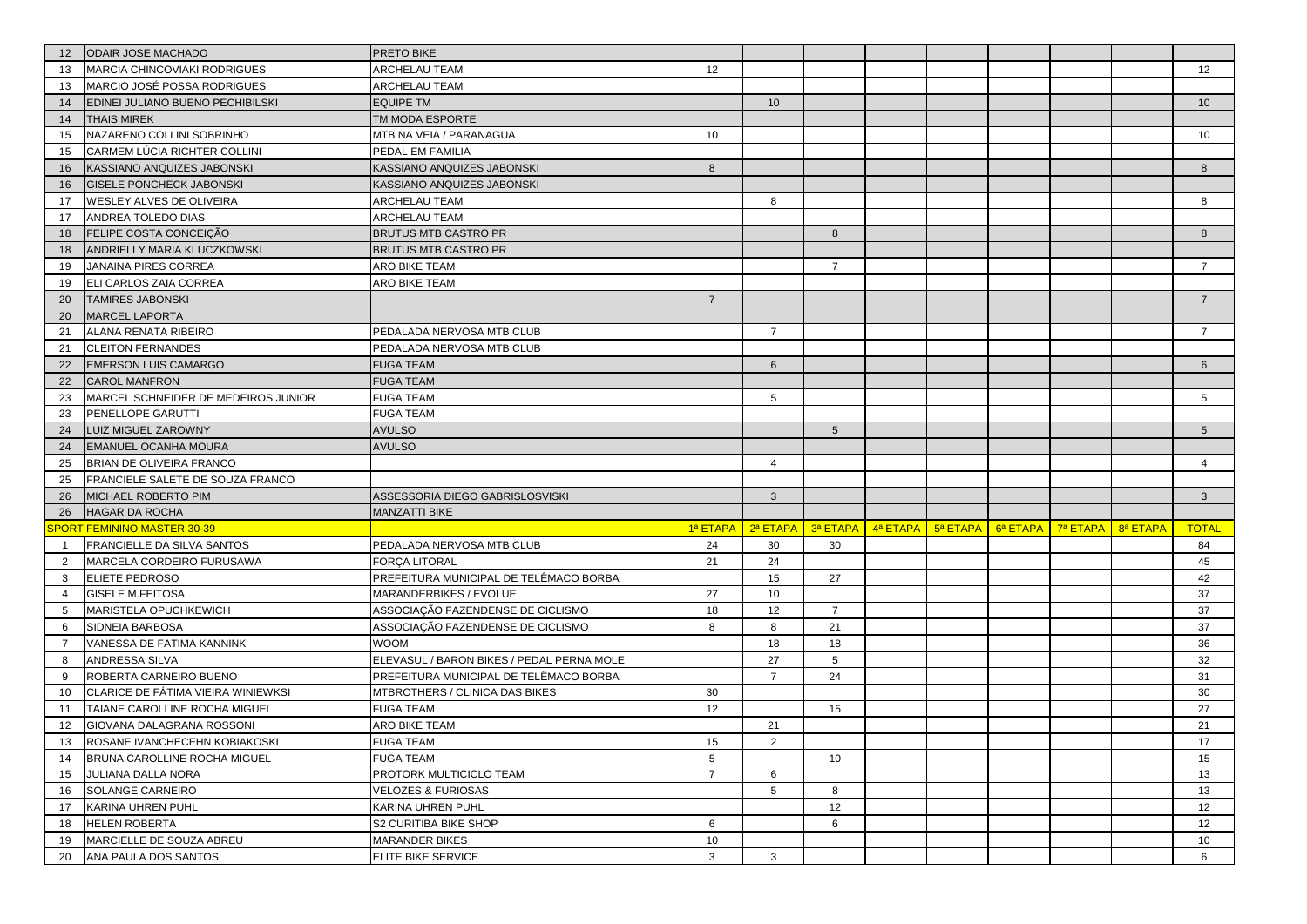| 21                  | JENIFFER TALAMINI                                          | <b>ST CICLES</b>                                               |                |                | $\overline{4}$ |                                  |                                                                        |                                                        |                                                                                                      | $\overline{4}$  |
|---------------------|------------------------------------------------------------|----------------------------------------------------------------|----------------|----------------|----------------|----------------------------------|------------------------------------------------------------------------|--------------------------------------------------------|------------------------------------------------------------------------------------------------------|-----------------|
| 22                  | RENATA DE SOUZA SILVA BOT                                  | CICLISTAS DE CRISTO                                            |                | $\Delta$       |                |                                  |                                                                        |                                                        |                                                                                                      |                 |
| 23                  | VANESSA CRISTINA DE SOUZA                                  | PEDALADA NERVOSA                                               | $\overline{4}$ |                |                |                                  |                                                                        |                                                        |                                                                                                      | $\overline{4}$  |
| 24                  | KATIUSCYA AYECHA HEISE FERREIRA BINDE                      | <b>BARON BIKES/BINDE BIKE REPAIR/FORMULA RENAULT</b>           |                |                | 3              |                                  |                                                                        |                                                        |                                                                                                      | 3               |
| 25                  | ROSANE IVANCHECHEN                                         | <b>FUGA TEAM</b>                                               |                | 2              |                |                                  |                                                                        |                                                        |                                                                                                      | $\overline{2}$  |
| 26                  | <b>KARINA IAVOLSKI</b>                                     | <b>ARO BIKE TEAM</b>                                           | $\overline{2}$ |                |                |                                  |                                                                        |                                                        |                                                                                                      | $\overline{2}$  |
|                     | <b>SPORT FEMININO MASTER 40-49</b>                         |                                                                | 1ª ETAPA       | 2ª ETAPA       | 3ª ETAPA       |                                  | $\frac{4^a}{a}$ ETAPA $\frac{1}{2}$ 5 <sup>a</sup> ETAPA $\frac{1}{2}$ | $\frac{6}{3}$ ETAPA $\frac{1}{3}$ T <sup>a</sup> ETAPA | 8ª ETAPA                                                                                             | <b>TOTAL</b>    |
|                     | IREZILDA GONÇALVES DE LIMA                                 | PRETO BKE/PEDAL PERNA MOLE                                     | 30             | 27             | 24             |                                  |                                                                        |                                                        |                                                                                                      | 81              |
| $\overline{2}$      | ROSE ADELE MONTEIRO                                        | <b>BIKER CANELINHA</b>                                         | 27             | 21             | 27             |                                  |                                                                        |                                                        |                                                                                                      | 75              |
| 3                   | ELAINE CRISTINA RAGUGNETI PRATES                           | PREFEITURA MUNICIPAL DE PRUDENTÓPOLIS                          | 15             | 24             | 12             |                                  |                                                                        |                                                        |                                                                                                      | 51              |
| 4                   | <b>KARLLY SEDLAK</b>                                       | PREFEITURA MUNICIPAL DE TELÊMACO BORBA                         | 24             |                | 18             |                                  |                                                                        |                                                        |                                                                                                      | 42              |
| 5                   | SULAMITA CARDOSO GOMES                                     | <b>ARCHELAU TEAM</b>                                           | 21             | 18             |                |                                  |                                                                        |                                                        |                                                                                                      | 39              |
| 6                   | MONICA FARIAS KLUCZKOWSKI                                  | <b>BRUTUS MTB CASTRO PR</b>                                    |                |                | 30             |                                  |                                                                        |                                                        |                                                                                                      | 30              |
| $\overline{7}$      | VANESSA PIRES DE MELO                                      | PEDAL DAS MULHERES                                             |                | 30             |                |                                  |                                                                        |                                                        |                                                                                                      | 30              |
| 8                   | KARINA MIRIAN DA SILVA                                     | JABUTI / TARTA BIKES                                           |                | 15             | 15             |                                  |                                                                        |                                                        |                                                                                                      | 30              |
| 9                   | MAGNA MARIA BATISTA BOMFIM                                 | CICLISTAS DE CRISTO                                            | 8              | 8              | $\overline{7}$ |                                  |                                                                        |                                                        |                                                                                                      | 23              |
| 10                  | MAGALI ZELA BIGASKI                                        | ASSOCIAÇÃO FAZENDENSE DE CICLISMO                              |                |                | 21             |                                  |                                                                        |                                                        |                                                                                                      | 21              |
| 11                  | <b>BIANCA CRISTINE SCHEIDT GEREI</b>                       | <b>JEAN CICLO BIKE</b>                                         | 18             |                |                |                                  |                                                                        |                                                        |                                                                                                      | 18              |
| 12                  | LILIAN PEREIRA DE MELLO                                    | <b>METAL CICLES</b>                                            |                | 6              | 8              |                                  |                                                                        |                                                        |                                                                                                      | 14              |
| 13                  | SIMONE DE FÁTIMA PALMAS                                    | <b>ARCHELAU TEAM</b>                                           | 12             |                |                |                                  |                                                                        |                                                        |                                                                                                      | 12              |
| 14                  | SOILENE TEREZINHA BRONISKI                                 | CAPIVARA RACE TEAM/EQMAX/CHEVROLET CIPAUTO                     |                | 12             |                |                                  |                                                                        |                                                        |                                                                                                      | 12              |
| 15                  | JANINI ANDRELINA DA SILVA                                  | <b>PEGASUS</b>                                                 |                |                | 10             |                                  |                                                                        |                                                        |                                                                                                      | 10              |
| 16                  | RENATA FERNANDES                                           | MEGA ALTO RENDIMENTO                                           | 10             |                |                |                                  |                                                                        |                                                        |                                                                                                      | 10 <sup>1</sup> |
| 17                  | EDNEIA DE ARAUJO DE LARA                                   | MTBORTHERS / FUGA TEAM                                         |                | 10             |                |                                  |                                                                        |                                                        |                                                                                                      | 10              |
| 18                  | PALOMA MARCONDES CIECZINSKI                                | PEDAL DAS MULHERES                                             |                | $\overline{7}$ |                |                                  |                                                                        |                                                        |                                                                                                      | $\overline{7}$  |
| 19                  | <b>DUCIARA POVH TEDESCO</b>                                | PROHEALTH / LIMIAR                                             | $\overline{7}$ |                |                |                                  |                                                                        |                                                        |                                                                                                      | $\overline{7}$  |
| 20                  | <b>FRANCIELLE PALHANO GOES</b>                             | BIKE4U                                                         |                |                | 6              |                                  |                                                                        |                                                        |                                                                                                      | 6               |
| 21                  | SHEILA APARECIDA DONIZETTI                                 | <b>TEAM SPARK</b>                                              |                | 5              |                |                                  |                                                                        |                                                        |                                                                                                      | 5               |
| 22                  | ANDRESSA HELEN OLIVEIRA DA SILVA                           | ASSOCIAÇÃO FAZENDENSE DE CICLISMO                              |                | 4              |                |                                  |                                                                        |                                                        |                                                                                                      | $\overline{4}$  |
| 23                  | JOCELYN CRISTINA SILVA OLIVEIRA                            | ASSOCIAÇÃO FAZENDENSE DE CICLISMO                              |                | 3              |                |                                  |                                                                        |                                                        |                                                                                                      | 3               |
| 24                  | <b>IONE RODRIGUES</b>                                      | <b>GRUPO DAS MULHERES</b>                                      |                | 2              |                |                                  |                                                                        |                                                        |                                                                                                      | $\overline{2}$  |
|                     | <b>SPORT FEMININO MASTER 50-59</b>                         |                                                                | 1ª ETAPA       | 2ª ETAPA       |                | $3a$ ETAPA $4a$ ETAPA $5a$ ETAPA |                                                                        | <mark>6ª ЕТАРА   7ª ЕТАРА</mark>                       | 8ª ETAPA                                                                                             | <b>TOTAL</b>    |
|                     | ROSANGELA TEREZINHA BOBATO CAVASSIM                        | SQP                                                            | 30             | 27             | 30             |                                  |                                                                        |                                                        |                                                                                                      | 87              |
| 2                   | MARCIA VALERIA CIT LAIBIDA                                 | <b>AVULSO</b>                                                  | 27             | 18             | 21             |                                  |                                                                        |                                                        |                                                                                                      | 66              |
| 3                   | ROSÂNGELA RIBEIRO LUCIANI                                  | <b>BIKE PINHAIS</b>                                            | 21             | 30             |                |                                  |                                                                        |                                                        |                                                                                                      | 51              |
| 4                   | RAQUEL CORDEIRO MARTINS                                    | ARCHELAU TEAM                                                  |                | 24             | 24             |                                  |                                                                        |                                                        |                                                                                                      | 48              |
| 5                   | REGINA CELI DUARTE                                         | <b>AVULSO</b>                                                  | 24             | 21             |                |                                  |                                                                        |                                                        |                                                                                                      | 45              |
| 6                   | <b>GRAZIELLA TROVATO</b>                                   | BIKE4U                                                         | 18             | 8              | 18             |                                  |                                                                        |                                                        |                                                                                                      | 44              |
| $\overline{7}$      | LETICIA GARDENAL FRANCEZ                                   | PROTORK MULTICICLO TEAM                                        |                | 12             | 27             |                                  |                                                                        |                                                        |                                                                                                      | 39              |
| 8                   | LUCIA NIRA PINTO DE CAMARGO                                | CAPIVARA RACE TEAM/EQMAX/CHEVROLET CIPAUTO                     |                |                | 15             |                                  |                                                                        |                                                        |                                                                                                      | 15              |
| -9                  | EVANIR SALETTE MINOSSO                                     | <b>AVULSO</b>                                                  |                | 15             |                |                                  |                                                                        |                                                        |                                                                                                      | 15              |
| 10                  | ANGELA SESTECHUK                                           | ASSOCIAÇÃO FAZENDENSE DE CICLISMO                              |                | 10             |                |                                  |                                                                        |                                                        |                                                                                                      | 10              |
|                     | <b>SPORT FEMININO SUB 30</b>                               |                                                                |                |                |                |                                  |                                                                        |                                                        | <mark>1ª ЕТАРА   2ª ЕТАРА   3ª ЕТАРА   4ª ЕТАРА   5ª ЕТАРА   6ª ЕТАРА   7ª ЕТАРА   8ª ЕТАРА  </mark> | <b>TOTAL</b>    |
| $\overline{1}$      | JHESEBEL APARECIDA KOBUS                                   | <b>AVULSO</b>                                                  |                | 30             | 30             |                                  |                                                                        |                                                        |                                                                                                      | 60              |
| $\overline{2}$      | LETÍCIA FELIX SEIDEL                                       | <b>PEDALENTOS</b>                                              | 18             | 18             | 12             |                                  |                                                                        |                                                        |                                                                                                      | 48              |
| 3                   | <b>CAMILA MENDONÇA</b>                                     | S2 CURITIBA BIKESHOP                                           | 21             | 24             |                |                                  |                                                                        |                                                        |                                                                                                      | 45              |
| $\overline{4}$      | NICOLLY CAROLLINE MIGUEL VIDAL                             | <b>FUGA TEAM</b>                                               | 30             |                |                |                                  |                                                                        |                                                        |                                                                                                      | 30              |
| 5                   |                                                            |                                                                |                |                |                |                                  |                                                                        |                                                        |                                                                                                      | 27              |
|                     | MARIELLEN CRISTINE FRANÇA                                  | <b>GR AVENTURA</b>                                             | 27             |                |                |                                  |                                                                        |                                                        |                                                                                                      |                 |
| 6<br>$\overline{7}$ | THAIS FERNANDA VICENTE MAGRI<br>LARISSA FERNANDES CARNEIRO | MG MOBILE TECNOLOGIA<br>PREFEITURA MUNICIPAL DE TELÊMACO BORBA |                | 27             | 27             |                                  |                                                                        |                                                        |                                                                                                      | 27<br>27        |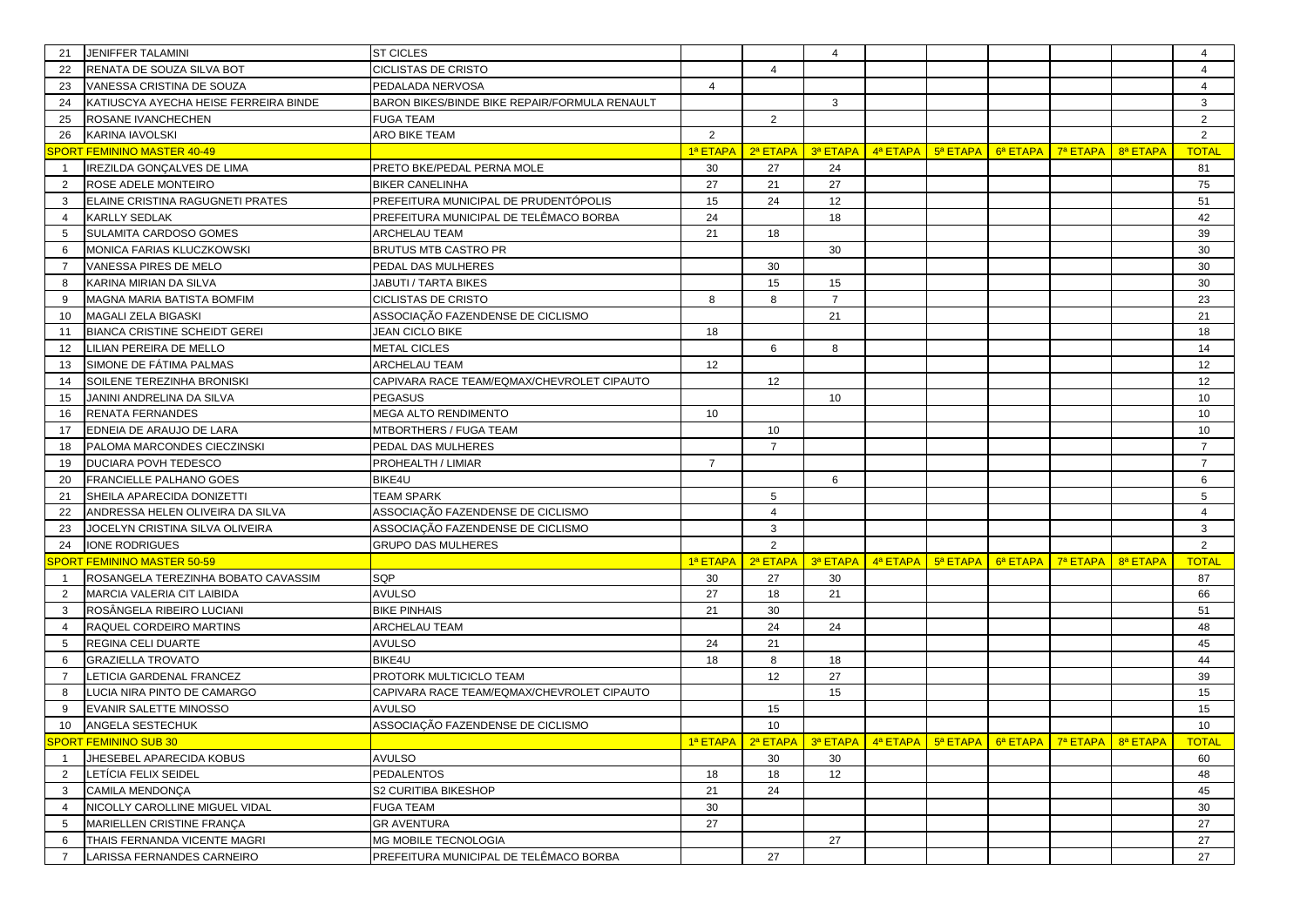| 8               | <b>BIANCA CAVALIERI</b>              | ASSOCIAÇÃO FAZENDENSE DE CICLISMO          |                 |                | 24             |                                                             |          |                      |          |          | 24             |
|-----------------|--------------------------------------|--------------------------------------------|-----------------|----------------|----------------|-------------------------------------------------------------|----------|----------------------|----------|----------|----------------|
| 9               | <b>TAYNARA ZANELATI</b>              | PREFEITURA MUNICIPAL DE TELÊMACO BORBA     | 24              |                |                |                                                             |          |                      |          |          | 24             |
| 10              | PENELLOPE GARUTTI WACHANSKI FERREIRA | <b>FUGA TEAM</b>                           |                 |                | 21             |                                                             |          |                      |          |          | 21             |
| 11              | PAULA MARRY RODRIGUES URBANO         | ASSOCIAÇÃO FAZENDENSE DE CICLISMO          |                 | 21             |                |                                                             |          |                      |          |          | 21             |
| 12              | ANA CAROLINE DA SILVA                | SANGUINÁRIOS RACE TEAM                     |                 |                | 18             |                                                             |          |                      |          |          | 18             |
| 13              | <b>CAROL MANFRON</b>                 | <b>FUGA TEAM</b>                           |                 |                | 15             |                                                             |          |                      |          |          | 15             |
| 14              | <b>EMILY RIBEIRO DE LIMA</b>         | RISCO ADVENTURE / ROGERIO CAVEIRA          |                 | 15             |                |                                                             |          |                      |          |          | 15             |
| 15              | <b>ISABELE CAROLINE DE LIMA</b>      | <b>BIKE PINHAIS</b>                        |                 | 12             |                |                                                             |          |                      |          |          | 12             |
|                 | <b>SPORT PESO PESADO</b>             |                                            | 1ª ETAPA        | 2ª ETAPA       | 3ª ETAPA       | 4ª ETAPA                                                    | 5ª ETAPA | 6ª ETAPA             | 7ª ETAPA | 8ª ETAPA | <b>TOTAL</b>   |
| $\overline{1}$  | MAICON CÉSAR SEPP RODRIGUES          | CAPIVARA RACE TEAM/EQMAX/CHEVROLET CIPAUTO | 30              | 30             | 27             |                                                             |          |                      |          |          | 87             |
| $\overline{2}$  | CLEVER LUIZ GREGOLIN PROVENSI        | ELEVASUL / BARON BIKES                     | 27              | 10             | 18             |                                                             |          |                      |          |          | 55             |
| 3               | LEANDRO DOMINGOS TEODORO             | CICLISTAS SANGUINÁRIOS                     | 24              | 24             | 6              |                                                             |          |                      |          |          | 54             |
| $\overline{4}$  | ALBERTO EDSON XAVIER                 | <b>CWB PEDALANTE</b>                       | 18              | 27             |                |                                                             |          |                      |          |          | 45             |
| 5               | ALEX DO NASCIMENTO SILVA             | CEARÁ BIKES                                |                 | 21             | 21             |                                                             |          |                      |          |          | 42             |
| 6               | MARCOS ANTONIO HARTMANN MORAES       | MAGF RACING                                | 15              |                | 24             |                                                             |          |                      |          |          | 39             |
| $\overline{7}$  | ROBERTO CARVALHO                     | CICLISTAS DE CRISTO                        | 21              | 15             |                |                                                             |          |                      |          |          | 36             |
| 8               | ALESSANDRO ROBERTO LOPES             | PROTORK MULTICICLO TEAM                    |                 |                | 30             |                                                             |          |                      |          |          | 30             |
| 9               | SAMUEL PEREIRA DA SILVA              | ASSOCIAÇÃO FAZENDENSE DE CICLISMO          | 10              | $\overline{7}$ | 12             |                                                             |          |                      |          |          | 29             |
| 10              | JHONATHAN GODOI OLIVEIRA             | MTBROTHERS / CLINICA DAS BIKES             |                 | 12             | 10             |                                                             |          |                      |          |          | 22             |
| 11              | CARLOS ALBERTO FERREIRA LIMA         | CICLISTAS SANGUINÁRIOS                     | 12              | 8              |                |                                                             |          |                      |          |          | 20             |
| 12              | <b>LEONARDO PIMENTEL</b>             | PEDAL NA VEIA CWB                          |                 | 18             |                |                                                             |          |                      |          |          | 18             |
| 13              | <b>FABIANO SEDLAK</b>                | PREFEITURA MUNICIPAL DE TELÊMACO BORBA     |                 |                | 15             |                                                             |          |                      |          |          | 15             |
| 14              | <b>WILLIAN SCHEMBERGER</b>           | CAPIVARA RACE TEAM/EQMAX/CHEVROLET CIPAUTO | 6               | 5              |                |                                                             |          |                      |          |          | 11             |
| 15              | <b>FÁBIO RUFINO</b>                  | ASSOCIAÇÃO FAZENDENSE DE CICLISMO          |                 | 6              | $\overline{4}$ |                                                             |          |                      |          |          | 10             |
| 16              | ROBERTO MAGALHÃES DOS SANTOS         | <b>BHPG TEAM</b>                           |                 | 4              | 5              |                                                             |          |                      |          |          | 9              |
| 17              | RAFAEL JAZAR ALBERGE                 | TRAVESSA FA FOFOCA                         |                 |                | 8              |                                                             |          |                      |          |          | 8              |
| 18              | JULIANO ESTEFANO DA SILVA            | <b>CICLES OLIVEIRA</b>                     | 8               |                |                |                                                             |          |                      |          |          | 8              |
| 19              | <b>MARCOS VICENTIN GAIDA</b>         | GF PEDAL-PARÇAS RACE TEAM                  |                 |                | $\overline{7}$ |                                                             |          |                      |          |          | $\overline{7}$ |
| 20              | <b>RENATO MULLER</b>                 | BIKE51 / CARDIOCARE / COPYFAX              | $\overline{7}$  |                |                |                                                             |          |                      |          |          | $\overline{7}$ |
| 21              | NATHAN PEREIRA DA SILVA              | ASSOCIAÇÃO FAZENDENSE DE CICLISMO          | $5\phantom{.0}$ |                |                |                                                             |          |                      |          |          | 5              |
| 22              | LUIS ELIAS ESTACIO ROSCIOLI          | <b>BIKE PINHAIS</b>                        | $\overline{4}$  |                |                |                                                             |          |                      |          |          | $\overline{4}$ |
| 23              | PETERSON CLEITON AZEVEDO             | <b>FUGA TEAM</b>                           |                 |                | 3              |                                                             |          |                      |          |          | 3              |
| 24              | ROGERIO UILSON DA SILVA              | <b>BIKE PINHAIS / PINETEAM</b>             |                 | 3              |                |                                                             |          |                      |          |          | 3              |
| 25              | THIAGO VIANA DA COSTA                | STURGE WEBER TEAM                          | 3               |                |                |                                                             |          |                      |          |          | 3              |
| 26              | RONALDO BIETKOVSKI PADILHA           | CORRENTE DO BEM                            |                 |                | $\overline{2}$ |                                                             |          |                      |          |          | 2              |
| 27              | PAULO RAFAEL BRUNING DE OLIVEIRA     | <b>GR AVENTURA / GUARTELÁ</b>              |                 | 2              |                |                                                             |          |                      |          |          | $\overline{2}$ |
| 28              | <b>ALISSON STRUJAK</b>               | ASSOCIAÇÃO FAZENDENSE DE CICLISMO          | $\overline{2}$  |                |                |                                                             |          |                      |          |          | 2              |
|                 | <b>IGHT MASTER 30-34</b>             |                                            | 1ª ETAPA        | 2ª ETAPA       |                | $\frac{3}{9}$ STAPA $\frac{4}{9}$ ETAPA $\frac{5}{9}$ ETAPA |          | 6 <sup>a</sup> ETAPA | 7ª ETAPA | 8ª ETAPA | <b>TOTAL</b>   |
| $\overline{1}$  | ALEX DANIEL DE CAMARGO               | <b>FUGA TEAM</b>                           | 15              | 10             | 15             |                                                             |          |                      |          |          | 40             |
| $\overline{2}$  | ROMÁRIO ROGOSKI                      | <b>BIKERS CANELINHA TEAM</b>               | 10              | 8              | 12             |                                                             |          |                      |          |          | 30             |
| 3               | VICTOR L.A. ROCHA                    | <b>FUGA TEAM</b>                           | 12              | $\overline{7}$ | 10             |                                                             |          |                      |          |          | 29             |
| $\overline{4}$  | RUBENS ESTEVÃO DUTRA SANTOS          | CAPIVARA RACE TEAM/EQMAX/CHEVROLET CIPAUTO |                 | 15             | $\overline{7}$ |                                                             |          |                      |          |          | 22             |
| 5               | <b>EZEQUIEL RODRIGUEZ</b>            | PEDALADA NERVOSA MTB CLUB                  | 8               |                | 8              |                                                             |          |                      |          |          | 16             |
| 6               | LEANDRO TEIXEIRA DE OLIVEIRA         | <b>FUGA TEAM</b>                           |                 | 12             |                |                                                             |          |                      |          |          | 12             |
| $\overline{7}$  | JOSE ROBERTO SOUZA                   | <b>FUGA TEAM</b>                           |                 | 6              | 5              |                                                             |          |                      |          |          | 11             |
| 8               | <b>FELIPE OSPEDAL BATISTA</b>        | <b>BIKER'S CANELINHA</b>                   |                 | 5              | 3              |                                                             |          |                      |          |          | 8              |
| 9               | <b>WILMAR OLESKOVICZ</b>             | <b>FUGA TEAM</b>                           |                 | $\overline{4}$ | $\overline{4}$ |                                                             |          |                      |          |          | 8              |
| 10 <sup>°</sup> | <b>EMERSON LUIZ CAMARGO</b>          | <b>FUGA TEAM</b>                           | $\overline{7}$  |                |                |                                                             |          |                      |          |          | $\overline{7}$ |
| 11              | CAIO JOHNIS DE AZEVEDO               | PEDALADA NERVOSA MTB CLUB                  |                 |                | 6              |                                                             |          |                      |          |          | 6              |
| 12              | VALMIR JOSÉ POLLI                    | MTBROTHERS / CLINICA DAS BIKES             | 6               |                |                |                                                             |          |                      |          |          | 6              |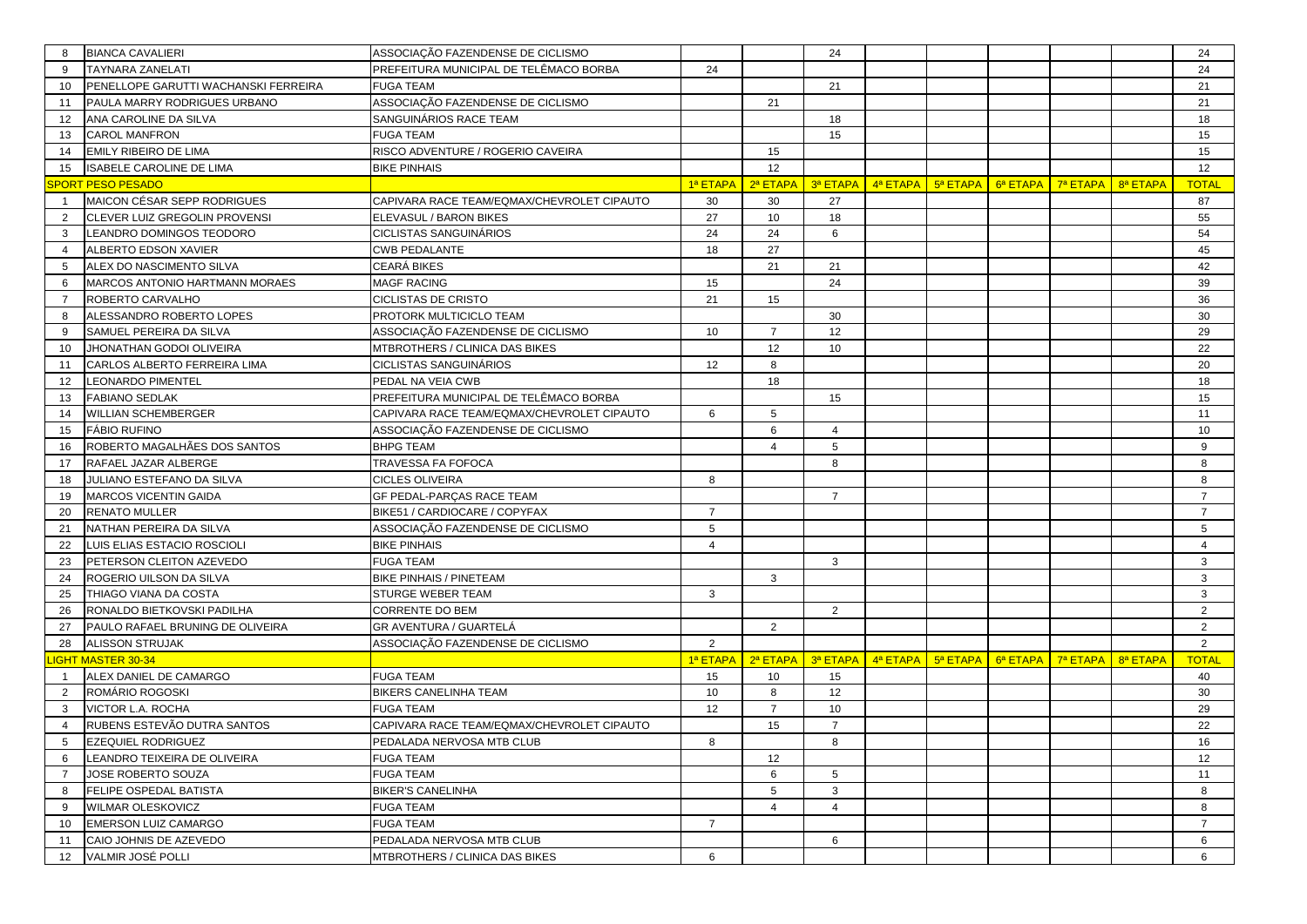| 13             | LUIZ GERALDO BARBOSA                | <b>CICLEPONTA</b>                          | 5              |                |                |                                                                                             |                                   |          |                      | 5              |
|----------------|-------------------------------------|--------------------------------------------|----------------|----------------|----------------|---------------------------------------------------------------------------------------------|-----------------------------------|----------|----------------------|----------------|
| 14             | JAQUISON MICHAEL CONCEIÇÃO DA SILVA | PRETO BIKE                                 | $\overline{2}$ | 3              |                |                                                                                             |                                   |          |                      | 5              |
| 15             | <b>WILLIAN KRUGER</b>               | PEDALADA NERVOSA MTB CLUB                  | $\overline{4}$ |                |                |                                                                                             |                                   |          |                      | $\overline{4}$ |
| 16             | <b>MAURICIO TOMAZINI</b>            | <b>EQUIPE JAM</b>                          | 3              |                |                |                                                                                             |                                   |          |                      | 3              |
| 17             | GUILHERME DA SILVAREGINA            | KOM BIKES                                  |                |                | $\overline{2}$ |                                                                                             |                                   |          |                      | $\overline{2}$ |
| 18             | <b>WESLEY FOGAÇA</b>                | CICLES OLIVEIRA PINHAIS                    |                | 2              |                |                                                                                             |                                   |          |                      | $\overline{2}$ |
|                | <b>IGHT MASTER 35-39</b>            |                                            | 1ª ETAPA       | 2ª ETAPA       | 3ª ETAPA       | $\frac{1}{2}$ 4ª ETAPA $\frac{1}{2}$ 5ª ETAPA $\frac{1}{2}$ 6ª ETAPA $\frac{1}{2}$ 7ª ETAPA |                                   |          | 8ª ETAPA             | <b>TOTAL</b>   |
|                | JOSE ADRIANO CORDEIRO               | MTBROTHERS / CLINICA DAS BIKES             | 15             | 10             | 15             |                                                                                             |                                   |          |                      | 40             |
| 2              | DANIEL LUIZ TREVIZAN PEREIRA        | <b>BIKER'S CANELINHA</b>                   | 12             | 15             | 8              |                                                                                             |                                   |          |                      | 35             |
| 3              | <b>LEANDRO TISIAN MENDES</b>        |                                            | 5              | 12             | 12             |                                                                                             |                                   |          |                      | 29             |
| $\overline{4}$ | <b>INGO KRUGER</b>                  | PEDALADA NERVOSA MTB CLUB                  | 8              | $\overline{7}$ | 10             |                                                                                             |                                   |          |                      | 25             |
| 5              | RAFAEL GANZ                         | PEDALADA NERVOSA MTB CLUB                  | 10             |                | 5              |                                                                                             |                                   |          |                      | 15             |
| 6              | ALVARO LUIZ GRACIA RIBEIRO          | BIKE51 / CARDIOCARE / COPYFAX              | $\overline{7}$ |                | $\overline{7}$ |                                                                                             |                                   |          |                      | 14             |
| $\overline{7}$ | GERSON RITCHIE BATISTA DE SOUZA     | <b>FUGA TEAM</b>                           | 6              | 4              | 2              |                                                                                             |                                   |          |                      | 12             |
| 8              | <b>LEANDRO DE LARA</b>              | <b>BIG MAC BIKE TEAM</b>                   |                | 8              | 3              |                                                                                             |                                   |          |                      | 11             |
| 9              | <b>WELLINGTON RODRIGUES</b>         | <b>FUGA TEAM</b>                           | $\overline{4}$ | 3              | $\overline{4}$ |                                                                                             |                                   |          |                      | 11             |
| 10             | TIAGO GALHARDO GODOY                | FUGA TEAM                                  |                |                | 6              |                                                                                             |                                   |          |                      | 6              |
| 11             | JOAO MARCOS MOREIRA                 | LABAREDAS DA LAPA                          |                | 6              |                |                                                                                             |                                   |          |                      | 6              |
| 12             | <b>EVAIR UBALDO PELISON</b>         | MTBROTHERS / CLINICA DAS BIKES             |                | 5              |                |                                                                                             |                                   |          |                      | 5              |
| 13             | GABRIEL ANTUNES DE OLIVEIRA NEVES   | <b>FISIO SPINE RACER</b>                   | 3              |                |                |                                                                                             |                                   |          |                      | 3              |
| 14             | RONALDO BIETKOVSKI PADILHA          | CORRENTE DO BEM                            |                | 2              |                |                                                                                             |                                   |          |                      | $\overline{2}$ |
| 15             | <b>LUCIANO AIRES</b>                | CAPIVARA RACE TEAM/EQMAX/CHEVROLET CIPAUTO | 2              |                |                |                                                                                             |                                   |          |                      | $\overline{2}$ |
|                | <b>IGHT MASTER 40-44</b>            |                                            | 1ª ETAPA       | 2ª ETAPA       |                | $3a$ ETAPA $4a$ ETAPA $5a$ ETAPA                                                            | $6^{\mathsf{a}}$ ETAPA   7ª ETAPA |          | 8ª ETAPA             | <b>TOTAL</b>   |
|                | JEFERSON FERENS                     | PEDALADA NERVOSA MTB CLUB                  | 15             | $\overline{7}$ | 15             |                                                                                             |                                   |          |                      | 37             |
| 2              | JEFFERSON LUIS THIAGO DE CARVALHO   | PEDALADA NERVOSA MTB CLUB                  | 10             | 10             | $\overline{7}$ |                                                                                             |                                   |          |                      | 27             |
| 3              | MARCOS JOSE BUENO DE CASTRO         | MTBROTHERS / CLINICA DAS BIKES             |                | 12             | 12             |                                                                                             |                                   |          |                      | 24             |
| 4              | MARCELO GBUR MARQUES DA SILVA       | CICLES OLIVEIRA PINHAIS                    |                | 15             | 8              |                                                                                             |                                   |          |                      | 23             |
| 5              | VALDINEI DA CRUZ                    | PEDALADA NERVOSA MTB CLUB                  | 8              |                | 10             |                                                                                             |                                   |          |                      | 18             |
| 6              | <b>RAFAEL HOBST</b>                 | PRETO BIKE                                 |                | 8              | 6              |                                                                                             |                                   |          |                      | 14             |
| $\overline{7}$ | JOSE AUGUSTO DE LIMA GRIBNER        | ABAREDAS DA LAPA                           | 12             |                |                |                                                                                             |                                   |          |                      | 12             |
| 8              | MAICO CELESTINO TEIXEIRA            | CICLES OLIVEIRA                            | 5              | 5              |                |                                                                                             |                                   |          |                      | 10             |
| 9              | ANTONIO ARIVALDO CHAMBERLAIN        | PEDALADA NERVOSA MTB CLUB                  | 6              |                | $\overline{4}$ |                                                                                             |                                   |          |                      | 10             |
| 10             | AGNALDO LIBERATO MENEZES SOARES     | BIKE51 / CARDIOCARE / COPYFAX              | $\overline{7}$ |                |                |                                                                                             |                                   |          |                      | $\overline{7}$ |
| 11             | DANIEL FELIPE ARAUJO                | <b>FUGA TEAM</b>                           |                | 6              |                |                                                                                             |                                   |          |                      | 6              |
| 12             | <b>CLEVERSON ANDRADE</b>            | MANZATTI BIKES                             |                |                | 5              |                                                                                             |                                   |          |                      | 5              |
| 13             | JONAS MOREIRA NETO                  | PEDAL E SAUDE                              |                | 4              |                |                                                                                             |                                   |          |                      | $\overline{4}$ |
| 14             | <b>SERGIO BONATO</b>                | <b>BONATO</b>                              | $\overline{4}$ |                |                |                                                                                             |                                   |          |                      | $\overline{4}$ |
| 15             | PAULO ROGERIO DE LEMOS GUTIERREZ    | <b>BIKE PINHAIS</b>                        |                | 3              |                |                                                                                             |                                   |          |                      | 3              |
| 16             | FABIANO TEIXEIRA DOS SANTOS         | PASSAUNA BIKE CLUB                         | 3              |                |                |                                                                                             |                                   |          |                      | 3              |
| 17             | MARCELO CIANFARANO                  | PEDAL NA VEIA CWB                          |                |                | 3              |                                                                                             |                                   |          |                      | 3              |
| 18             | RONALDO JOSÉ COUTINHO               | ASSOCIAÇÃO FAZENDENSE DE CICLISMO          |                | $\overline{2}$ |                |                                                                                             |                                   |          |                      | $\overline{2}$ |
| 19             | <b>GLAUBER DA COSTA GIACHINI</b>    | PEDAL NA VEIA CWB                          |                |                | $\overline{2}$ |                                                                                             |                                   |          |                      | $\overline{2}$ |
|                | 20 CASSEMIRO JOSE RIBEIRO           | MANZATTI BIKES                             | 2              |                |                |                                                                                             |                                   |          |                      | 2              |
|                | IGHT MASTER 45-49                   |                                            | 1ª ETAPA       | 2ª ETAPA       |                | $3a$ ETAPA $4a$ ETAPA $5a$ ETAPA                                                            | 6ª ETAPA                          | 7ª ETAPA | 8 <sup>a</sup> ETAPA | <b>TOTAL</b>   |
| $\overline{1}$ | MÁRCIO IVANOR ZARPELON              | <b>FUGA TEAM</b>                           | 12             | 10             |                |                                                                                             |                                   |          |                      | 22             |
| $\overline{2}$ | ALBERTO ANDRÉ LEMES GONÇALVES       | <b>FUGA TEAM</b>                           | 10             | 12             |                |                                                                                             |                                   |          |                      | 22             |
| 3              | <b>MARCIO JOSE TULIO</b>            | PROTORK MULTICICLO TEAM                    |                |                | 15             |                                                                                             |                                   |          |                      | 15             |
| $\overline{4}$ | ANTONIO ILSON KOTOVISKI FILHO       | ELEVASUL / BARON BIKES                     | 15             |                |                |                                                                                             |                                   |          |                      | 15             |
| 5              | MARCELO GASPAR DE CARVALHO          | GIRASSÓIS DO PEDAL/ UNICA                  |                | 15             |                |                                                                                             |                                   |          |                      | 15             |
| 6              | <b>LINDOMAR RIBEIRO</b>             | FUGA TEAM / SUDRACT / EURO FITNESS         | $\overline{7}$ | $\overline{4}$ | $\overline{4}$ |                                                                                             |                                   |          |                      | 15             |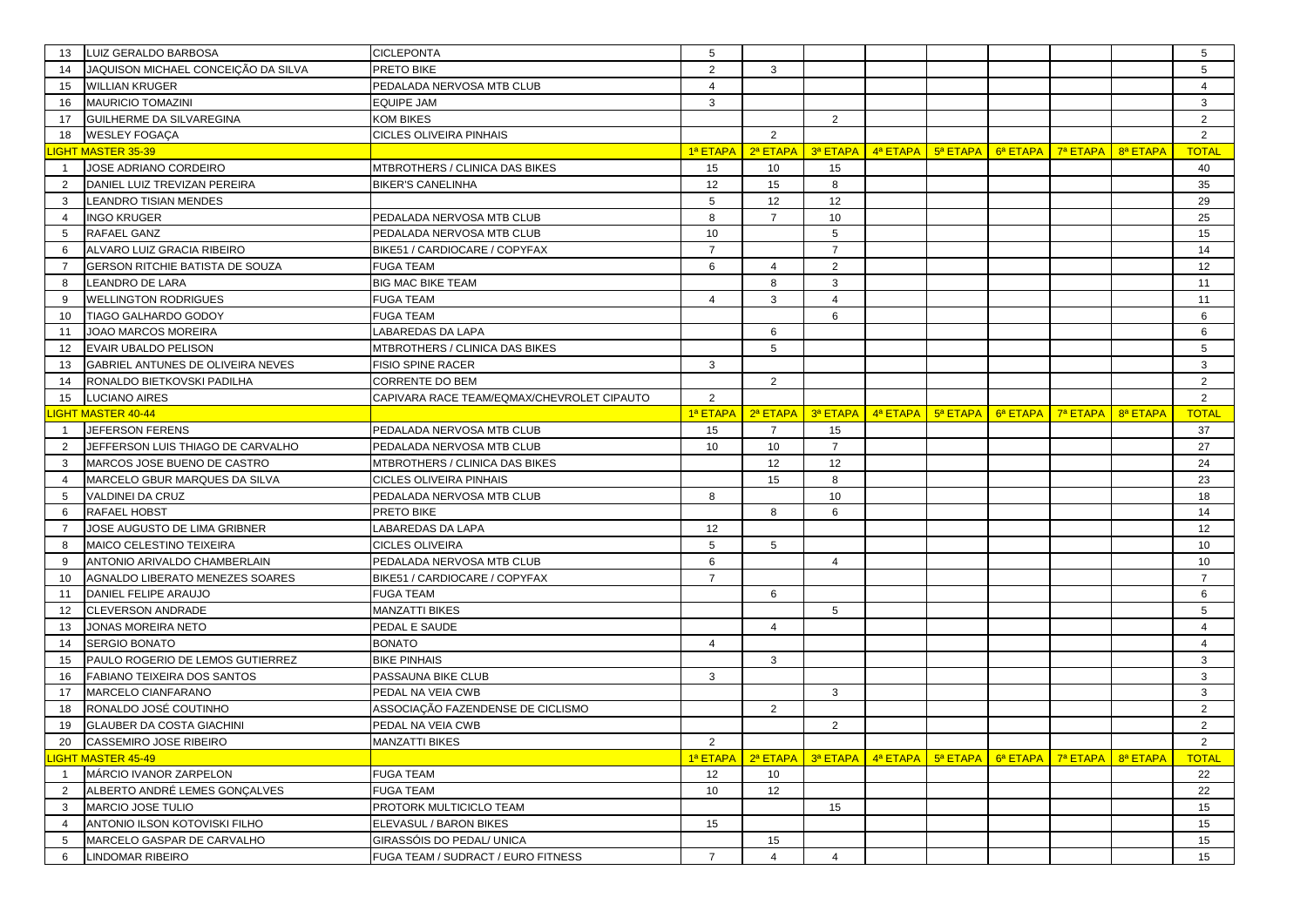|                | <b>CRISTIANO MARCELLO</b>          | <b>CMSYSTEM BIKES</b>                      |                 | 8              | 6               |                                                                         |                                                                      |          |          |          | 14              |
|----------------|------------------------------------|--------------------------------------------|-----------------|----------------|-----------------|-------------------------------------------------------------------------|----------------------------------------------------------------------|----------|----------|----------|-----------------|
| 8              | <b>FABIO CONCER</b>                | <b>RADAR</b>                               |                 | 6              | 8               |                                                                         |                                                                      |          |          |          | 14              |
| 9              | MARCOS GOGOLA                      | <b>MANZATTI BIKES</b>                      |                 |                | 12              |                                                                         |                                                                      |          |          |          | 12              |
| 10             | <b>FABIO NOGUEIRA</b>              | <b>EQUIPE DENE BIKE</b>                    | 6               |                | 5               |                                                                         |                                                                      |          |          |          | 11              |
| 11             | CÍCERO ANTONIO CARVALHO            | PEDALADA NERVOSA MTB CLUB                  |                 |                | 10              |                                                                         |                                                                      |          |          |          | 10              |
| 12             | <b>ELVIS CLEITON MORETTI</b>       | UNIÃO DA VITÓRIA                           | 8               |                | 2               |                                                                         |                                                                      |          |          |          | 10              |
| 13             | JOSE RICARDO DOS SANTOS            | CEARÁ BIKES                                |                 | $\overline{7}$ | $\mathbf{3}$    |                                                                         |                                                                      |          |          |          | 10              |
| 14             | RONALDO ADRIANO CHAPULA            | <b>FUGA TEAM</b>                           |                 |                | $\overline{7}$  |                                                                         |                                                                      |          |          |          | $\overline{7}$  |
| 15             | LIZANDRO DAMMSKI                   | BIKE4U                                     | 4               | $\overline{2}$ |                 |                                                                         |                                                                      |          |          |          | 6               |
| 16             | REINALDO DOS SANTOS                | MTBROTHERS / CLINICA DAS BIKES             |                 | 5              |                 |                                                                         |                                                                      |          |          |          | $5\phantom{.0}$ |
| 17             | CLAUDEMIR ALVES FERREIRA           | FUGA TEAM / SUDRACT / EUROFITNES           | 5               |                |                 |                                                                         |                                                                      |          |          |          | 5               |
| 18             | <b>HERIVELTON GREGÓRIO</b>         | ASSOCIAÇÃO FAZENDENSE DE CICLISMO          | $\overline{2}$  |                | 2               |                                                                         |                                                                      |          |          |          | $\overline{4}$  |
| 19             | <b>EMERSON MENDES FRANCISCO</b>    | PEDALADA NERVOSA MTB CLUB                  |                 | 3              |                 |                                                                         |                                                                      |          |          |          | 3               |
| 20             | ODAIR JOSE GODOI RIBEIRO           | <b>GF PEDAL</b>                            | 3               |                |                 |                                                                         |                                                                      |          |          |          | 3               |
|                | <b>IGHT MASTER 50-54</b>           |                                            | 1ª ETAPA        | 2ª ETAPA       | 3ª ETAPA        |                                                                         | $\frac{4^a}{10^a}$ ETAPA $\frac{1}{2^a}$ ETAPA $\frac{1}{2^a}$ ETAPA |          |          | 8ª ETAPA | <b>TOTAL</b>    |
| $\overline{1}$ | MARCELO FREIRE TEIXEIRA            | BIKE51 / CARDIOCARE / COPYFAX              | 15              | 15             | 6               |                                                                         |                                                                      |          |          |          | 36              |
| 2              | CLAUDEMIR MAXIMINO RAMIRES CARMONA | MTBROTHERS / CLINICA DAS BIKES             | $\overline{7}$  | 12             | 12              |                                                                         |                                                                      |          |          |          | 31              |
| 3              | ROSALDO DOS SANTOS DIAS            | <b>FUGA TEAM</b>                           | 12              | 10             | $\overline{7}$  |                                                                         |                                                                      |          |          |          | 29              |
| $\overline{4}$ | ELCIO DE CHAVES                    | PROTORK MULTICICLO TEAM                    | 10              | $\overline{7}$ | 10              |                                                                         |                                                                      |          |          |          | 27              |
| 5              | JEFERSON BENATO                    | PROTORK MULTICICLO TEAM                    | 8               | 6              | 5               |                                                                         |                                                                      |          |          |          | 19              |
| 6              | ELIAS DE JESUS FERNANDES DE SOUZA  | <b>FUGA TEAM</b>                           |                 |                | 15              |                                                                         |                                                                      |          |          |          | 15              |
| $\overline{7}$ | SANDRO MOACIR BRAGA                | GIRASSOIS DO PEDAL / MTB MATINHOS          |                 | 8              | 3               |                                                                         |                                                                      |          |          |          | 11              |
| 8              | CARLOS CORDEIRO FRANCO             | MANZATTI BIKES                             |                 |                | 8               |                                                                         |                                                                      |          |          |          | 8               |
| 9              | PAULO CESAR DOS SANTOS             | PEDALADA NERVOSA MTB CLUB                  | $\overline{4}$  |                | $\overline{4}$  |                                                                         |                                                                      |          |          |          | 8               |
| 10             | JEAN LUIZ SOARES                   | PREF. MUNICIPAL DE PRUDENTÓPOLIS           | 6               |                |                 |                                                                         |                                                                      |          |          |          | 6               |
| 11             | <b>EDSON LUIS CAMPOS</b>           | EDSON LUIS CAMPOS                          |                 | 5              |                 |                                                                         |                                                                      |          |          |          | 5               |
| 12             | VILSON RUTKOSKI DOS SANTOS         | MANZATTI BIKES                             | 5               |                |                 |                                                                         |                                                                      |          |          |          | 5               |
| 13             | LUIZ CARLOS DALCANALE FILHO        | REPUBLICA BIKE                             |                 | 4              |                 |                                                                         |                                                                      |          |          |          | $\overline{4}$  |
| 14             | <b>RENATO TUREK</b>                | PEDALADA NERVOSA MTB CLUB                  |                 | 3              |                 |                                                                         |                                                                      |          |          |          | 3               |
| 15             | EVANDRO CRUZ DE OLIVEIRA           | ASSOCIAÇÃO FAZENDENSE DE CICLISMO          | 3               |                |                 |                                                                         |                                                                      |          |          |          | 3               |
| 16             | <b>GILDO PEREIRA</b>               | PERNA MOLE COLOMBO                         |                 |                | $\overline{2}$  |                                                                         |                                                                      |          |          |          | $\overline{2}$  |
| 17             | ALEXANDRE FARINHAK                 | ASSOCIAÇÃO FAZENDENSE DE CICLISMO          |                 | 2              |                 |                                                                         |                                                                      |          |          |          | $\overline{2}$  |
| 18             | JOSUE CUSTÓDIO BERNARDES           | MTBROTHERS / CLINICA DAS BIKES             | $\overline{2}$  |                |                 |                                                                         |                                                                      |          |          |          | 2               |
|                | <b>IGHT MASTER 55-59</b>           |                                            | 1ª ETAPA        | 2ª ETAPA       | 3ª ETAPA        |                                                                         | $4^a$ ETAPA $\overline{5^a}$ ETAPA                                   | 6ª ETAPA | 7ª ETAPA | 8ª ETAPA | <b>TOTAL</b>    |
| $\overline{1}$ | JORGE LUIZ ARACEMA                 | <b>FUGA TEAM</b>                           | 10              | 15             | 12              |                                                                         |                                                                      |          |          |          | 37              |
| 2              | <b>CLAUDINEI FABRIS</b>            | ARO BIKE TEAM                              |                 | 10             | 15              |                                                                         |                                                                      |          |          |          | 25              |
| 3              | JOÃO DE ALMEIDA                    | CAPIVARA RACE TEAM/EQMAX/CHEVROLET CIPAUTO | 5               | $\overline{4}$ | 8               |                                                                         |                                                                      |          |          |          | 17              |
| 4              | PAULO SERGIO RUIZ                  | PROTORK MULTICICLO TEAM                    | 6               | 6              | $\overline{4}$  |                                                                         |                                                                      |          |          |          | 16              |
| 5              | ONEIDE GIOVANI WOLTMANN            | <b>AVULSO</b>                              | 15              |                |                 |                                                                         |                                                                      |          |          |          | 15              |
| 6              | JOSE MAURICIO MOREIRA              | <b>GIROS BIKE</b>                          | 8               | $\overline{7}$ |                 |                                                                         |                                                                      |          |          |          | 15              |
| $\overline{7}$ | EDUARDO TEIXEIRA DA SILVA          | LOJA DAS BICICLETAS - JANDAIA DO SUL       |                 | 5              | 10              |                                                                         |                                                                      |          |          |          | 15              |
| 8              | <b>CARLOS ANDRADE</b>              | REPÚBLICA BIKE                             | 12 <sup>2</sup> |                |                 |                                                                         |                                                                      |          |          |          | 12              |
|                | DIMAS DANIEL MARQUES MARQUES       | <b>AVULSO</b>                              |                 | 12             |                 |                                                                         |                                                                      |          |          |          | 12              |
| 10             | ULISSES RIBEIRO                    | <b>EQUIPE JAM</b>                          | $\overline{4}$  |                | $\overline{7}$  |                                                                         |                                                                      |          |          |          | 11              |
| 11             | PAULO HENRIQUE PRADO               |                                            |                 | 8              |                 |                                                                         |                                                                      |          |          |          | 8               |
| 12             | <b>ROBERTO FABRIN</b>              | <b>MANZATTI BIKES</b>                      | $\overline{7}$  |                |                 |                                                                         |                                                                      |          |          |          | $\overline{7}$  |
| 13             | ROBERTO PILATI                     | PROTORK MULTICICLO TEAM                    |                 |                | 6               |                                                                         |                                                                      |          |          |          | 6               |
| 14             | SERGIO FRANCISCO DA CRUZ           | MTBROTHERS / CLINICA DAS BIKES             |                 |                | $5\overline{5}$ |                                                                         |                                                                      |          |          |          | 5 <sup>5</sup>  |
| 15             | CELSO BORBA RIBEIRO                | <b>AVULSO</b>                              |                 | 3              |                 |                                                                         |                                                                      |          |          |          | 3               |
|                | <b>IGHT FEMININO MASTER 30-39</b>  |                                            |                 |                |                 | 1ª ETAPA 2ª ETAPA 3ª ETAPA 4ª ETAPA 5ª ETAPA 6ª ETAPA 7ª ETAPA 8ª ETAPA |                                                                      |          |          |          | <b>TOTAL</b>    |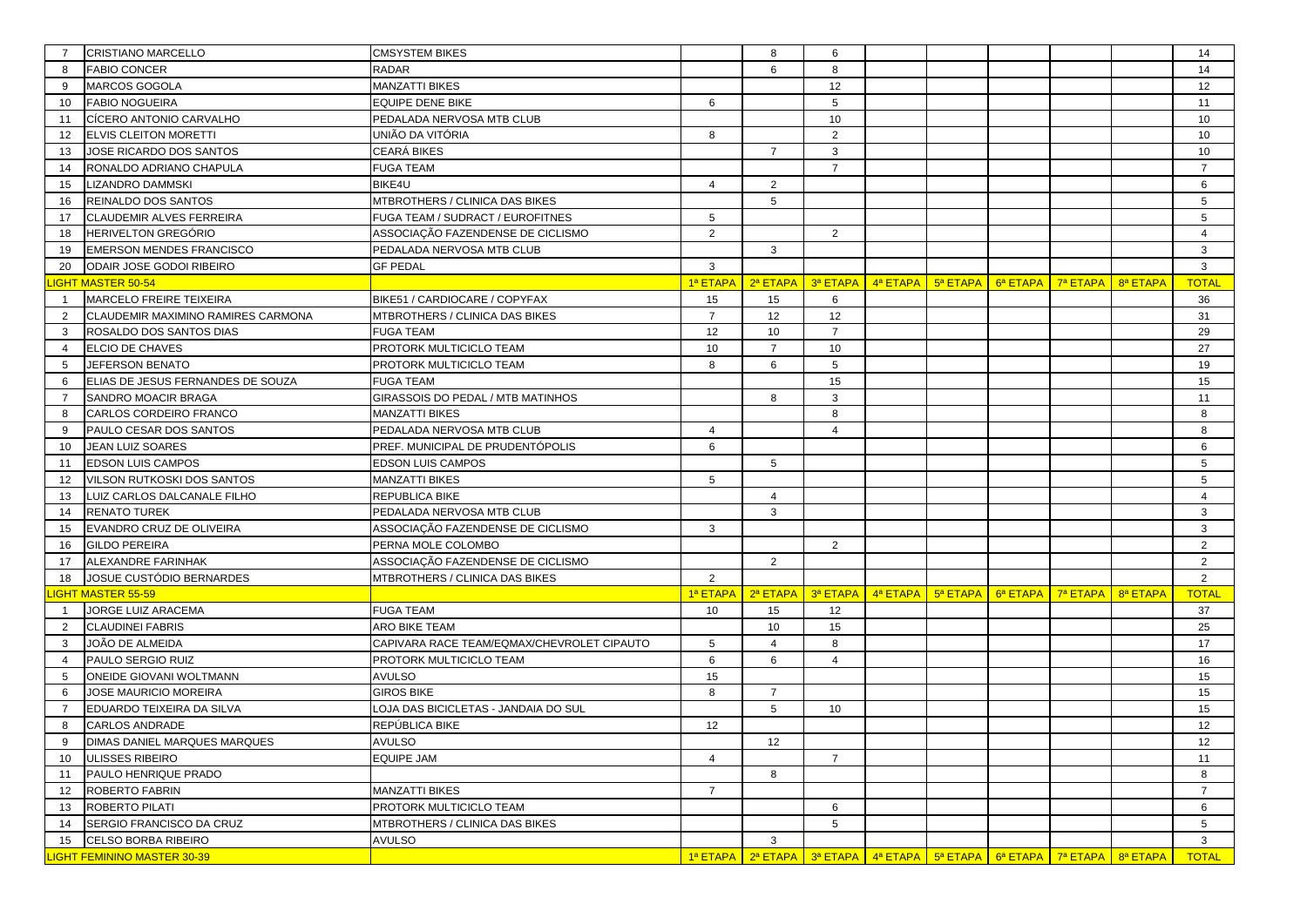|                | THALITA RODRIGUES RIBEIRO ALBERTI    | MTBROTHERS / CLINICA DAS BIKES         | 15              | 15             | $\overline{7}$  |                                             |             |          |          |          | 37             |
|----------------|--------------------------------------|----------------------------------------|-----------------|----------------|-----------------|---------------------------------------------|-------------|----------|----------|----------|----------------|
| 2              | JUNIA GRAZIELLA DA SILVA PANIZA      | <b>FUGA TEAM</b>                       | 12              |                | 15              |                                             |             |          |          |          | 35             |
| 3              | <b>GISLAINE GASPAR</b>               | <b>FUGA TEAM</b>                       | 8               | 10             | 10              |                                             |             |          |          |          | 28             |
|                | KEILA CRISTIANE FERREIRA DA SILVA    | <b>GF PEDAL</b>                        | 10              | 6              |                 |                                             |             |          |          |          | 16             |
| 5              | DIANEFER XAINE SOUZA LIMA            | PREFEITURA MUNICIPAL DE TELÊMACO BORBA | $5\phantom{.0}$ | 5              | $\overline{4}$  |                                             |             |          |          |          | 14             |
| 6              | <b>MAIZA MALINOSKI</b>               | PEDALADA NERVOSA                       |                 |                | 12              |                                             |             |          |          |          | 12             |
| $\overline{7}$ | JULIANI RODRIGUES DA COSTA DIAS      | Z5RACETEAM                             |                 | 12             |                 |                                             |             |          |          |          | 12             |
| 8              | LUCIANE CRISTINA DA CRUZ             | PREFEITURA MUNICIPAL DE TELÊMACO BORBA |                 | $\overline{7}$ | 5               |                                             |             |          |          |          | 12             |
| 9              | CRISTINA ISABEL FERREIRA             | <b>VELOZES &amp;FURIOSAS</b>           |                 | 3              | 8               |                                             |             |          |          |          | 11             |
| 10             | FRANCIELLE VIDAL MACHADO             | PASSAUNA BIKE CLUB                     | $\overline{7}$  |                |                 |                                             |             |          |          |          | $\overline{7}$ |
| 11             | ARIELY APARECIDA SILVA               | PEDAL DAS MULHERES                     |                 |                | 6               |                                             |             |          |          |          | 6              |
| 12             | KELLY CRISTINA MATIAS                | ELITE BIKE SERVICE                     | 6               |                |                 |                                             |             |          |          |          | 6              |
| 13             | MAGDA MACHADO BUSCH                  | PRETO BIKE                             |                 | 2              | 3               |                                             |             |          |          |          | 5              |
| 14             | <b>ESTEFANI VEIGA</b>                | GIRASSOIS DO PEDAL                     |                 | $\overline{4}$ |                 |                                             |             |          |          |          | $\overline{4}$ |
| 15             | <b>DANIELE VENTURA</b>               | <b>VENTURA'S BIKE</b>                  | $\overline{4}$  |                |                 |                                             |             |          |          |          | $\overline{4}$ |
| 16             | DANIELE PARISOTTO ANTONIASSI         | BIKE PINHAIS/ AMIGOS MÃE APARECIDA     | 3               |                |                 |                                             |             |          |          |          | 3              |
| 17             | AMINIANA APARECIDA ROCHA             | MTBROTHERS / CLINICA DAS BIKES         |                 |                | 2               |                                             |             |          |          |          | $\overline{2}$ |
| 18             | ANA CLAUDIA DA SILVA                 | <b>OTIMAGIL</b>                        | 2               |                |                 |                                             |             |          |          |          | $\overline{2}$ |
|                | <b>IGHT FEMININO MASTER 40-49</b>    |                                        | 1ª ETAPA        | 2ª ETAPA       |                 | $\frac{3^a}{a}$ ETAPA $\frac{4^a}{a}$ ETAPA | 5ª ETAPA    | 6ª ETAPA | 7ª ETAPA | 8ª ETAPA | <b>TOTAL</b>   |
| $\mathbf{1}$   | <b>GISELLE LUZIA DZIURA</b>          | BIKE51 / CARDIOCARE / COPYFAX          | 15              | 15             | 15              |                                             |             |          |          |          | 45             |
| 2              | ALESSANDRA TEIXEIRA                  | MTBROTHERS / CLINICA DAS BIKES         | 12              | 5              | 12              |                                             |             |          |          |          | 29             |
| 3              | MUNIQUE LIMA NOCERA SCHOEMBERGER     | PREFEITURA MUNICIPAL DE TELÊMACO BORBA | $\overline{7}$  | $\overline{7}$ | 6               |                                             |             |          |          |          | 20             |
| $\overline{4}$ | SILMARA DO ROCIO LEITE POMPEU        | EQUIPE GIRASSOIS DO PEDAL              |                 | 12             | $\overline{7}$  |                                             |             |          |          |          | 19             |
| 5              | ROBERTA DE JESUS SENICER             | PEDALADA NERVOSA MTB CLUB              | 8               | 3              | 8               |                                             |             |          |          |          | 19             |
| 6              | SIMONE MACHADO FABRIS                | MANZATTI BIKES                         |                 |                | 10              |                                             |             |          |          |          | 10             |
| $\overline{7}$ | APARECIDA DO CARMO RODRIGUES         | NICE BIKE SHOP                         | 10              |                |                 |                                             |             |          |          |          | 10             |
| 8              | IZABELLA VINCE GARCIA PEDRIALI       | REPUBLICA BIKE                         |                 | 10             |                 |                                             |             |          |          |          | 10             |
| 9              | VANESSA ALESSANDRA BONATO PILATO     | MTBROTHERS / CLINICA DAS BIKES         |                 | 8              |                 |                                             |             |          |          |          | 8              |
| 10             | MARIA APARECIDA SILVA FARIA          | PEDALADA NERVOSA MTB CLUB              | $\overline{4}$  |                | 3               |                                             |             |          |          |          | $\overline{7}$ |
| 11             | SANDRA ALVES CORDEIRO MUGINOSKI      | AMIGOS DA MÃE APARECIDA-BIKE PINHAIS   | 6               |                |                 |                                             |             |          |          |          | 6              |
| 12             | <b>GLASIELY DA SILVA VITORIANO</b>   | PEDAL DAS MULHERES                     |                 | 6              |                 |                                             |             |          |          |          | 6              |
| 13             | EVELIZE DE FREITAS FERREIRA WOLF     | PEDAL DAS MULHERES                     |                 | $\overline{4}$ | 2               |                                             |             |          |          |          | 6              |
| 14             | PERLA ELIANA MOTTA FELICIO           | PEDAL DAS MULHERES                     |                 |                | 5               |                                             |             |          |          |          | 5              |
| 15             | KATIA HENEQUIN                       | BIKE PINHAIS - AMIGOS MAE APARECIDA    | 5               |                |                 |                                             |             |          |          |          | 5              |
| 16             | ROZENEIA DE OLIVEIRA                 | PROTORK MULTICICLO TEAM                |                 |                | $\overline{4}$  |                                             |             |          |          |          | $\overline{4}$ |
| 17             | <b>LIGIA ROCHA</b>                   | <b>AVULSO</b>                          | 3               |                |                 |                                             |             |          |          |          | 3              |
| 18             | ZENILDA KNAAK DE OLIVEIRA            | PEDAL DAS MULHERES                     |                 | 2              |                 |                                             |             |          |          |          | $\overline{2}$ |
| 19             | PATRICIA GABARDO                     | PEDALADA NERVOSA MTB CLUB              | 2               |                |                 |                                             |             |          |          |          | 2              |
|                | <b>IGHT FEMININO MASTER 50-59</b>    |                                        | 1ª ETAPA        | 2ª ETAPA       | 3ª ETAPA        | $4^a$ ETAPA                                 | $5^a$ ETAPA | 6ª ETAPA | 7ª ETAPA | 8ª ETAPA | <b>TOTAL</b>   |
| $\mathbf{1}$   | ANDREA DITZEL                        | SQP                                    | 15              | 15             | 15              |                                             |             |          |          |          | 45             |
| 2              | MARIA APARECIDA DOS SANTOS           | PEDALADA NERVOSA MTB CLUB              | 12              | 6              | 8               |                                             |             |          |          |          | 26             |
| 3              | SUELDA CRISTINA VICENTE DE DEUS      | CICLISTAS DE CRISTO                    |                 | 12             | 12              |                                             |             |          |          |          | 24             |
|                | IZABEL CRISTINA E. ROTHERT           | BIKE51 / CARDIOCARE / COPYFAX          |                 | 10             | 10              |                                             |             |          |          |          | 20             |
| 5              | MARIA INES RIBEIRO MACCARINI         | <b>BIKE PINHAIS</b>                    | 10              | 5              |                 |                                             |             |          |          |          | 15             |
| 6              | <b>LEILA HODECKER</b>                | <b>EQUIPE JAM</b>                      | 8               |                | $\overline{7}$  |                                             |             |          |          |          | 15             |
| $\overline{7}$ | ELIANETE APARECIDA LUIZ              | PRETO BIKE                             |                 | 3              | 6               |                                             |             |          |          |          | 9              |
| 8              | MARLISE SUMAN CLAUDINO               | ASSOCIAÇÃO FAZENDENSE DE CICLISMO      |                 | 8              |                 |                                             |             |          |          |          | 8              |
| 9              | CARMEN LÚCIA M DE SOUZA              | PEDAL DAS MULHERES                     |                 | $\overline{7}$ |                 |                                             |             |          |          |          | $\overline{7}$ |
| 10             | <b>MARIA MARA MENDES</b>             | <b>BIKE PINHAIS</b>                    | $\overline{7}$  |                |                 |                                             |             |          |          |          | $\overline{7}$ |
| 11             | JOSIETTE BARCHIK LUNKMOSS DALL'ACQUA | PEDAL DAS MULHERES                     |                 | $\overline{2}$ | $5\overline{5}$ |                                             |             |          |          |          | $\overline{7}$ |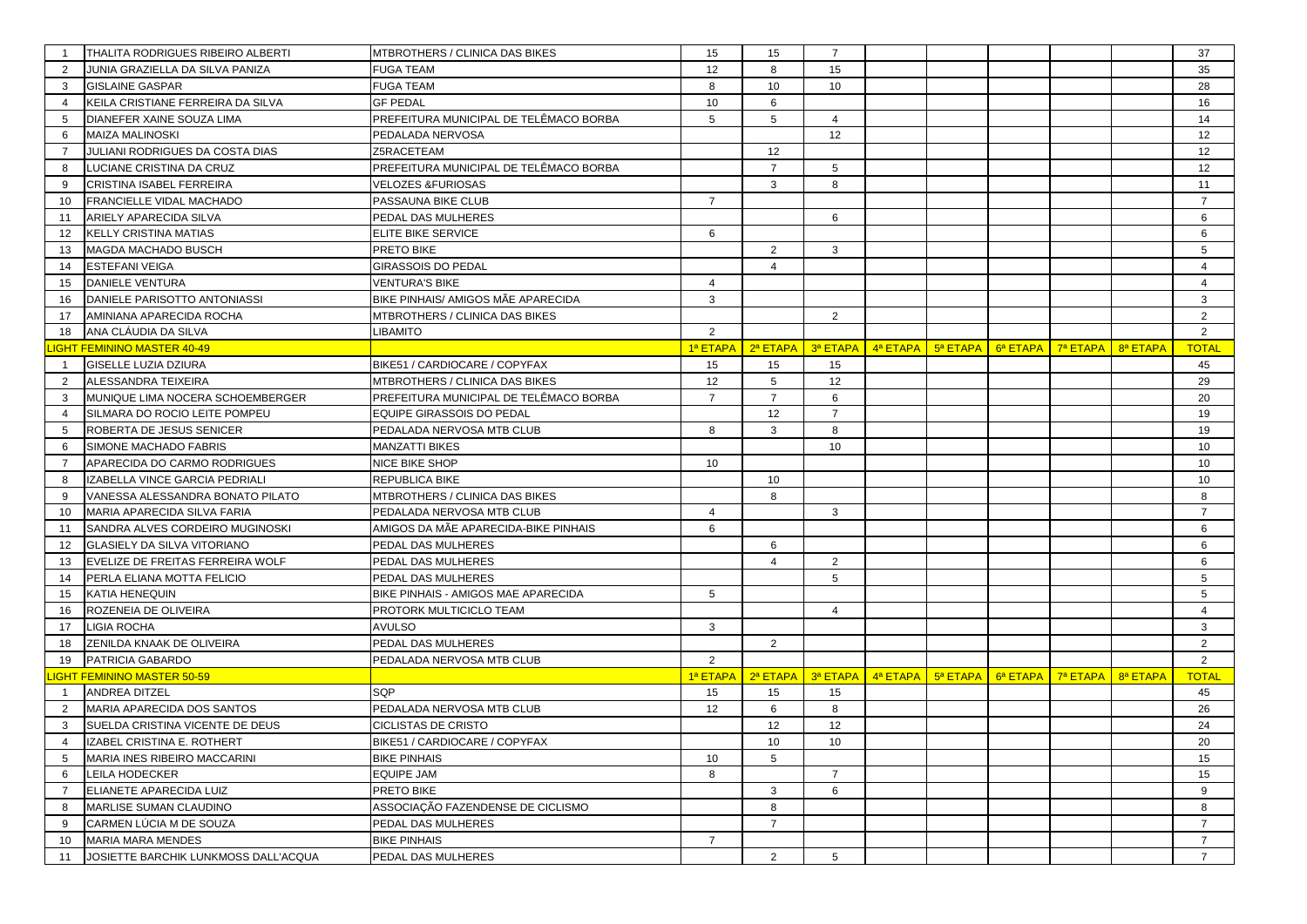| 12              | ROSIMERE FRANCISCA CRUZ              | <b>CICLISTA DE CRISTO</b>                  |                |                                                                                       | $\overline{4}$ |                                                          |                                                                       |          |          | $\overline{4}$  |
|-----------------|--------------------------------------|--------------------------------------------|----------------|---------------------------------------------------------------------------------------|----------------|----------------------------------------------------------|-----------------------------------------------------------------------|----------|----------|-----------------|
| 13              | <b>IVETE REIS SKROCH</b>             | PEDAL DAS MULHERES                         |                | $\overline{4}$                                                                        |                |                                                          |                                                                       |          |          | $\overline{4}$  |
|                 | <b>IGHT FAMILIA Masculino</b>        |                                            |                | 1ª ETAPA   2ª ETAPA                                                                   |                | $\frac{3^a}{a}$ ETAPA $\frac{1}{2}$ 4 <sup>a</sup> ETAPA | $\frac{1}{2}$ 5 <sup>a</sup> ETAPA $\frac{1}{2}$ 6 <sup>a</sup> ETAPA | 7ª ETAPA | 8ª ETAPA | <b>TOTAL</b>    |
| $\overline{1}$  | ANTONIO CARLOS PADILHA SANTOS        | MTBROTHERS / CLINICA DAS BIKES             | 12             | 15                                                                                    |                |                                                          |                                                                       |          |          | 27              |
|                 | <b>FRANCISCO KEPPE SANTOS</b>        | MTBROTHERS / CLINICA DAS BIKES             |                |                                                                                       |                |                                                          |                                                                       |          |          |                 |
| 2               | <b>ENZO SHINJI IVANTES RODRIGUES</b> |                                            | 5              | 8                                                                                     | 12             |                                                          |                                                                       |          |          | 25              |
|                 | RODRIGO IVANTES RODRIGUES            |                                            |                |                                                                                       |                |                                                          |                                                                       |          |          |                 |
| 3               | BRUNO HENRIQUE FURQUIM DOS SANTOS    | PRETO BIKE                                 |                | 10                                                                                    | 15             |                                                          |                                                                       |          |          | 25              |
|                 | <b>IDEMAR FURQUIM DOS SANTOS</b>     | PRETO BIKE                                 |                |                                                                                       |                |                                                          |                                                                       |          |          |                 |
|                 | KAYO GABRYEL RAMOS DE AZEVEDO        | PEDALADA NERVOSA MTB CLUB                  | 15             |                                                                                       |                |                                                          |                                                                       |          |          | 15              |
|                 | CAIO JOHNIS DE AZEVEDO               | PEDALADA NERVOSA MTB CLUB                  |                |                                                                                       |                |                                                          |                                                                       |          |          |                 |
| $5\overline{5}$ | LUCAS CAPOTE PROBST                  | CAPIVARA RACE TEAM/EQMAX/CHEVROLET CIPAUTO |                | $\overline{7}$                                                                        | $\overline{7}$ |                                                          |                                                                       |          |          | 14              |
|                 | WALTER MOISÉS PROBST                 | CAPIVARA RACE TEAM/EQMAX/CHEVROLET CIPAUTO |                |                                                                                       |                |                                                          |                                                                       |          |          |                 |
| 6               | ANGELO CIECZINSKI                    | <b>CICLISTAS DE CRISTO</b>                 |                | 12                                                                                    |                |                                                          |                                                                       |          |          | 12              |
|                 | HENRIQUE CIECZINSKI                  | <b>CICLISTAS DE CRISTO</b>                 |                |                                                                                       |                |                                                          |                                                                       |          |          |                 |
| $\overline{7}$  | JEFERSON KAEFER DE SOUZA             | PEDALADA NERVOSA MTB CLUB                  |                |                                                                                       | 10             |                                                          |                                                                       |          |          | 10              |
|                 | FERNANDO KAEFER DE SOUZA             | PEDALADA NERVOSA MTB CLUB                  |                |                                                                                       |                |                                                          |                                                                       |          |          |                 |
| 8               | GUILHERME MENDONÇA RAMOS             | PEDALADA NERVOSA MTB CLUB                  | 10             |                                                                                       |                |                                                          |                                                                       |          |          | 10              |
|                 | LUCAS OLIVEIRA FRANÇA                | PEDALADA NERVOSA MTB CLUB                  |                |                                                                                       |                |                                                          |                                                                       |          |          |                 |
| 9               | CAIO LUIZ FERNANDES MARTINS          | BIKE4U                                     | $\overline{4}$ | $5\overline{)}$                                                                       |                |                                                          |                                                                       |          |          | 9               |
|                 | <b>MARCO ANTONIO MARTINS</b>         | BIKE4U                                     |                |                                                                                       |                |                                                          |                                                                       |          |          |                 |
| 10              | <b>MATEUS SAVIO</b>                  | <b>MANZATTI BIKES</b>                      | 8              |                                                                                       |                |                                                          |                                                                       |          |          | 8               |
|                 | ANDRÉ SAVIO                          | <b>MANZATTI BIKES</b>                      |                |                                                                                       |                |                                                          |                                                                       |          |          |                 |
| 11              | MAICO CELESTINO TEIXEIRA             | <b>CICLES OLIVEIRA PINHAIS</b>             |                |                                                                                       | 8              |                                                          |                                                                       |          |          | 8               |
|                 | MIGUEL DA SILVA CELESTINO TEIXEIRA   | <b>CICLES OLIVEIRA PINHAIS</b>             |                |                                                                                       |                |                                                          |                                                                       |          |          |                 |
| $12 \,$         | FELIPE SCUISSATIO SCHUCHOWSKY        | <b>GIROS BIKE TEAM</b>                     | $\overline{7}$ |                                                                                       |                |                                                          |                                                                       |          |          | $\overline{7}$  |
|                 | ALEXANDRE SCHUCHOWSKY                | <b>GIROS BIKE TEAM</b>                     |                |                                                                                       |                |                                                          |                                                                       |          |          |                 |
| 13              | JOÃO MARCOS MORAIS                   | <b>CICLISTAS DE CRISTO</b>                 |                | 6                                                                                     |                |                                                          |                                                                       |          |          | 6               |
|                 | <b>GISLAINE HRYCYK PINHEIRO</b>      | <b>CICLISTAS DE CRISTO</b>                 |                |                                                                                       |                |                                                          |                                                                       |          |          |                 |
| 14              | PEDRO HENRIQUE RODRIGUES LESTECHUK   | <b>GIROS BIKE SHOP</b>                     | 6              |                                                                                       |                |                                                          |                                                                       |          |          | 6               |
|                 | DIONIZIO LESTECHK FILHO              | <b>GIROS BIKE SHOP</b>                     |                |                                                                                       |                |                                                          |                                                                       |          |          |                 |
| 15              | MATHEUS FRANÇA DA ROCHA              | PROTORK MULTICICLO TEAM                    |                |                                                                                       | 6              |                                                          |                                                                       |          |          | $6\overline{6}$ |
|                 | ALEXANDRE PEREIRA DA ROCHA           | PROTORK MULTICICLO TEAM                    |                |                                                                                       |                |                                                          |                                                                       |          |          |                 |
| 16              | RICARDO GONÇALVES GRIGOLETTO         | <b>GRIGOLETTO</b>                          |                |                                                                                       | 5              |                                                          |                                                                       |          |          | 5               |
|                 | LUCAS GONÇALVES GRIGOLETTO           | <b>GRIGOLETTO</b>                          |                |                                                                                       |                |                                                          |                                                                       |          |          |                 |
| 17              | <b>VALDECIR PADILHA</b>              | <b>ZIPLINE</b>                             |                |                                                                                       | $\overline{4}$ |                                                          |                                                                       |          |          | $\overline{4}$  |
|                 | JULIO CESAR BRAGA PADILHA            | <b>ZIPLINE</b>                             |                |                                                                                       |                |                                                          |                                                                       |          |          |                 |
| 18              | MATHEUS FRANÇA DA ROCHA              | PROTORK MULTICICLO TEAM                    |                | $\overline{4}$                                                                        |                |                                                          |                                                                       |          |          | $\overline{4}$  |
|                 | RAFAEL MADEIRA DA SILVEIRA           | PROTORK MULTICICLO TEAM                    |                |                                                                                       |                |                                                          |                                                                       |          |          |                 |
|                 | <b>LIGHT FAMILIA Feminino</b>        |                                            |                | 1ª ETAPA   2ª ETAPA   3ª ETAPA   4ª ETAPA   5ª ETAPA   6ª ETAPA   7ª ETAPA   8ª ETAPA |                |                                                          |                                                                       |          |          | <b>TOTAL</b>    |
| $\overline{1}$  | ANDRE LUIS BENEDET                   | CEARÁ BIKES                                | 8              | 15                                                                                    | 12             |                                                          |                                                                       |          |          | 35              |
|                 | BEATRIZ BENEDET SANTOS BORGES        | CEARA BIKES                                |                |                                                                                       |                |                                                          |                                                                       |          |          |                 |
| $\overline{2}$  | LAVINIA GOMES DOS SANTOS             | CICLISTAS DE CRISTO / TR GOMES E SANTOS    | $\sqrt{2}$     | 12                                                                                    |                |                                                          |                                                                       |          |          | 19              |
|                 | ALEXANDRE CORDEIRO DOS SANTOS        | CICLISTAS DE CRISTO / TR GOMES E SANTOS    |                |                                                                                       |                |                                                          |                                                                       |          |          |                 |
| 3               | EDNEIA ROSA GONÇALVES                | <b>MAZATTI BIKES</b>                       |                |                                                                                       | 15             |                                                          |                                                                       |          |          | 15              |
|                 | ANA JULIA MOARES                     | <b>MAZATTI BIKES</b>                       |                |                                                                                       |                |                                                          |                                                                       |          |          |                 |
| $\overline{4}$  | KAMILLY VITÓRIA DA SILVA COSTA       | PRETO BIKE                                 | 15             |                                                                                       |                |                                                          |                                                                       |          |          | 15              |
|                 | ODAIR JOSE MACHADO                   | PRETO BIKE                                 |                |                                                                                       |                |                                                          |                                                                       |          |          |                 |
| 5               | ALANNA GABRIELLA SIQUEIRA SCHNAIDER  | <b>CICLISTAS DE CRISTO</b>                 | 12             |                                                                                       |                |                                                          |                                                                       |          |          | 12              |
|                 | THIAGO HENRIQUE SCHNAIDER            | <b>CICLISTAS DE CRISTO</b>                 |                |                                                                                       |                |                                                          |                                                                       |          |          |                 |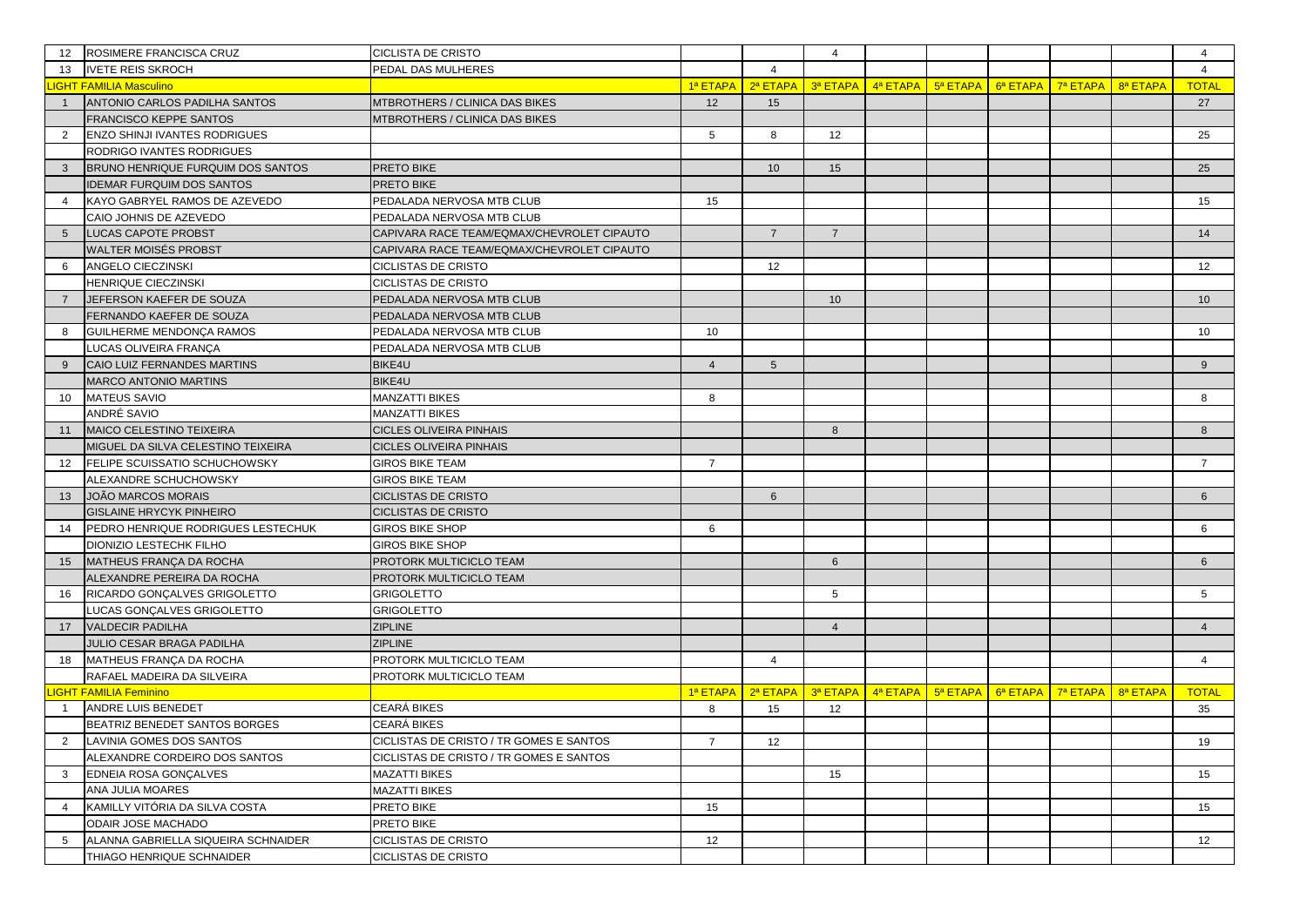| 6                   | <b>GLAUBER DA COSTA GIACHINI</b>                      | PEDAL NA VEIA CWB                          | 10                      |                |                |                                           |          |          |          |          | 10             |
|---------------------|-------------------------------------------------------|--------------------------------------------|-------------------------|----------------|----------------|-------------------------------------------|----------|----------|----------|----------|----------------|
|                     | MARIA EDUARDA DA SILVA GIACHINI                       | PEDAL NA VEIA CWB                          |                         |                |                |                                           |          |          |          |          |                |
| $\overline{7}$      | <b>JOÃO MARCOS MORAIS</b>                             | <b>CICLISTAS DE CRISTO</b>                 |                         |                | 10             |                                           |          |          |          |          | 10             |
|                     | <b>GISLAINE HRYCYK PINHEIRO</b>                       | <b>CICLISTAS DE CRISTO</b>                 |                         |                |                |                                           |          |          |          |          |                |
| 8                   | <b>MARIA LUIZA MORAES</b>                             | MAZATTI BIKES                              |                         |                | 8              |                                           |          |          |          |          | 8              |
|                     | <b>ALTEVIR DE MORAES</b>                              | <b>MAZATTI BIKES</b>                       |                         |                |                |                                           |          |          |          |          |                |
| 9                   | NILSON DOMAREDZKI                                     |                                            | 6                       |                |                |                                           |          |          |          |          | 6              |
|                     | SABRINA VIDAL DOMAREDZKI                              |                                            |                         |                |                |                                           |          |          |          |          |                |
|                     | <b>IGHT FEMININO SUB 30</b>                           |                                            |                         |                |                | 1ª ЕТАРА   2ª ЕТАРА   3ª ЕТАРА   4ª ЕТАРА | 5ª ETAPA | 6ª ETAPA | 7ª ETAPA | 8ª ETAPA | <b>TOTAL</b>   |
| $\mathbf{1}$        | PRISCILA DE CARVALHO BRASILEIRO                       | <b>BIKE PINHAIS / FOR BIKE</b>             | 12                      | 3              | 10             |                                           |          |          |          |          | 25             |
| 2                   | MILENA MICHELE KOSTUREHKO                             | CAPIVARA RACE TEAM/EQMAX/CHEVROLET CIPAUTO | 10                      | 6              | 6              |                                           |          |          |          |          | 22             |
| 3                   | AMANDA HOSANA DA SILVA                                | <b>BIKE SUL</b>                            |                         | 12             | $\overline{7}$ |                                           |          |          |          |          | 19             |
| $\overline{4}$      | AMANDA ANGEL GUILMO                                   | P12 BIKES                                  | 8                       | 10             |                |                                           |          |          |          |          | 18             |
| 5                   | CAMILA CHRISTIE LOPES DOS SANTOS                      | <b>AVULSO</b>                              | 15                      | 2              |                |                                           |          |          |          |          | 17             |
| 6                   | ALLEX THUANY GOMES DA SILVA                           | <b>BIKE SUL</b>                            |                         | 15             |                |                                           |          |          |          |          | 15             |
| $\overline{7}$      | ANA JÚLIA GUZZO LEMKE                                 | BIKE51 / CARDIOCARE / COPYFAX              |                         | $\overline{7}$ | 8              |                                           |          |          |          |          | 15             |
| 8                   | <b>ELOISA FABRIS</b>                                  | MANZATTI BIKES                             |                         |                | 15             |                                           |          |          |          |          | 15             |
| 9                   | THAINA CRISTINA CORREIA                               | FUGA TEAM/INSANAS                          |                         |                | 12             |                                           |          |          |          |          | 12             |
| 10                  | NATALIA PORFIRIO PEREIRA                              | <b>CICLES OLIVEIRA</b>                     | $\overline{7}$          | $\overline{4}$ |                |                                           |          |          |          |          | 11             |
| 11                  | <b>GRAZIELE ALVES DE LIMA</b>                         | MTBROTHERS / CLINICA DAS BIKES             | 6                       | 5              |                |                                           |          |          |          |          | 11             |
| 12                  | <b>GEORGYA BROGIAN</b>                                | AVULSO                                     |                         | 8              |                |                                           |          |          |          |          | 8              |
| 13                  | LUANA PASETTI VANIN                                   | MANZATTI BIKES                             | 5                       |                |                |                                           |          |          |          |          | 5              |
| 14                  | <b>INGRIDY HAYANE SANTANA DIAS</b>                    | CEARÁ BIKES PARANAGUA                      |                         |                | 5              |                                           |          |          |          |          | 5              |
| 15                  | PAULA MARRY RODRIGUES URBANO                          | EQUIPE JAM                                 | $\overline{4}$          |                |                |                                           |          |          |          |          | $\overline{4}$ |
| 17                  | <b>ANDREZA WIACEK</b>                                 | <b>AVULSO</b>                              |                         |                | $\overline{4}$ |                                           |          |          |          |          | $\overline{4}$ |
|                     |                                                       |                                            |                         |                |                |                                           |          |          |          |          |                |
| 16                  | NAIANE MAIA FLORES OLIVEIRA RODRIGUES                 | MULLER BIKES                               | 3                       |                |                |                                           |          |          |          |          | $\mathbf{3}$   |
|                     | <b>IGHT JUVENIL</b>                                   |                                            | 1ª ETAPA                | 2ª ETAPA       |                | 3ª ETAPA 4ª ETAPA 5ª ETAPA                |          | 6ª ETAPA | 7ª ETAPA | 8ª ETAPA | <b>TOTAL</b>   |
| $\mathbf{1}$        | BRUNO OCTAVIO DA SILVA                                | PREF. MUNICIPAL DE PRUDENTÓPOLIS           | 15                      | 8              | 15             |                                           |          |          |          |          | 38             |
| 2                   | <b>GABRIEL DA CUNHA SUZIN</b>                         | EQUIPE JAM                                 | 10                      | 15             | 10             |                                           |          |          |          |          | 35             |
| 3                   | CHRISTIANN BUDAL ARINS RAMOS                          | VELOZES E FURIOSAS                         |                         | 12             | 12             |                                           |          |          |          |          | 24             |
| $\overline{4}$      | RAFAEL TANNER POLIDORO                                | <b>AVULSO</b>                              | 12                      | $\overline{7}$ |                |                                           |          |          |          |          | 19             |
| 5                   | EDUARDO FERREIRA RODRIGUES                            | <b>CICLES OLIVEIRA</b>                     | 8                       | 5              | 5              |                                           |          |          |          |          | 18             |
| 6                   | <b>GUSTAVO DANELUCI</b>                               | EQUIPE JAM                                 |                         | 10             | $\overline{7}$ |                                           |          |          |          |          | 17             |
| $\overline{7}$      | KAUAN DE OLIVEIRA DE SALES DA ROCHA                   | EQUIPE JAM                                 | $\overline{7}$          | 2              |                |                                           |          |          |          |          | 9              |
| 8                   | MATHEUS HENRIQUE DADOS ROCHA                          | FUGA TEAM                                  | $\overline{\mathbf{4}}$ | $\Delta$       |                |                                           |          |          |          |          | 8              |
| 9                   | KAYO GABRYEL RAMOS DE AZEVEDO                         | PEDALA NERVOSA                             |                         |                | 8              |                                           |          |          |          |          | 8              |
| 10                  | MAURICIO DA SILVA CELESTINO TEIXEIRA                  | CICLES OLIVEIRA PINHAIS                    |                         | 3              | $\overline{4}$ |                                           |          |          |          |          | $\overline{7}$ |
| 11                  | <b>MURILO GELINSKI</b>                                | FUGA TEAM                                  |                         | 6              |                |                                           |          |          |          |          | 6              |
| 12                  | LUCAS ELIABE SAMPAIO                                  | BIKE51 / CARDIOCARE / COPYFAX              | 6                       |                |                |                                           |          |          |          |          | 6              |
| 13                  | SAMUEL DA SILVA DUARTE                                | PEDAL NA VEIA CWB                          |                         |                | 6              |                                           |          |          |          |          | 6              |
| 14                  | GUILHERME NOVELLI ROSSONI                             | ARO BIKE TEAM                              | 5                       |                |                |                                           |          |          |          |          | 5              |
| 15                  | MATHEUS NEFFÁ DO AMARAL                               | PROTORK MULTICICLO TEAM                    | 3                       |                |                |                                           |          |          |          |          | 3              |
| 16                  | GUILHERME MENDONÇA RAMOS                              | PEDALA NERVOSA                             |                         |                | 3              |                                           |          |          |          |          | $\mathbf{3}$   |
| 17                  | <b>EDSON LIMA DE JESUS</b>                            | <b>FUGA TEAM</b>                           | $\overline{2}$          |                |                |                                           |          |          |          |          | $\overline{2}$ |
| 18                  | VICTOR EMANUEL ZEM DA SILVA                           | MTBROTHERS / CLINICA DAS BIKES             |                         |                | 2              |                                           |          |          |          |          | $\overline{2}$ |
|                     | <b>IGHT SUB 30</b>                                    |                                            | 1ª ETAPA 2ª ETAPA       |                | 3ª ETAPA       | 4ª ETAPA                                  | 5ª ETAPA | 6ª ETAPA | 7ª ETAPA | 8ª ETAPA | <b>TOTAL</b>   |
| $\overline{1}$      | <b>ELIABE GEBEL</b>                                   | <b>FUGA TEAM</b>                           | 15                      | 12             | $\overline{4}$ |                                           |          |          |          |          | 31             |
| $\overline{2}$      | BRAYAN LUCAS MORATO ROSA                              | <b>FUGA TEAM</b>                           | $\overline{7}$          |                | 15             |                                           |          |          |          |          | 22             |
| 3<br>$\overline{4}$ | <b>GUSTAVO OLIVEIRA</b><br>LUIZ FELIPE DA CRUZ CAMPOS | PRETO BIKE<br>PEDAL É SAÚDE/ AMARAL BIKES  | $\overline{4}$          | 10<br>15       | 6              |                                           |          |          |          |          | 20<br>15       |